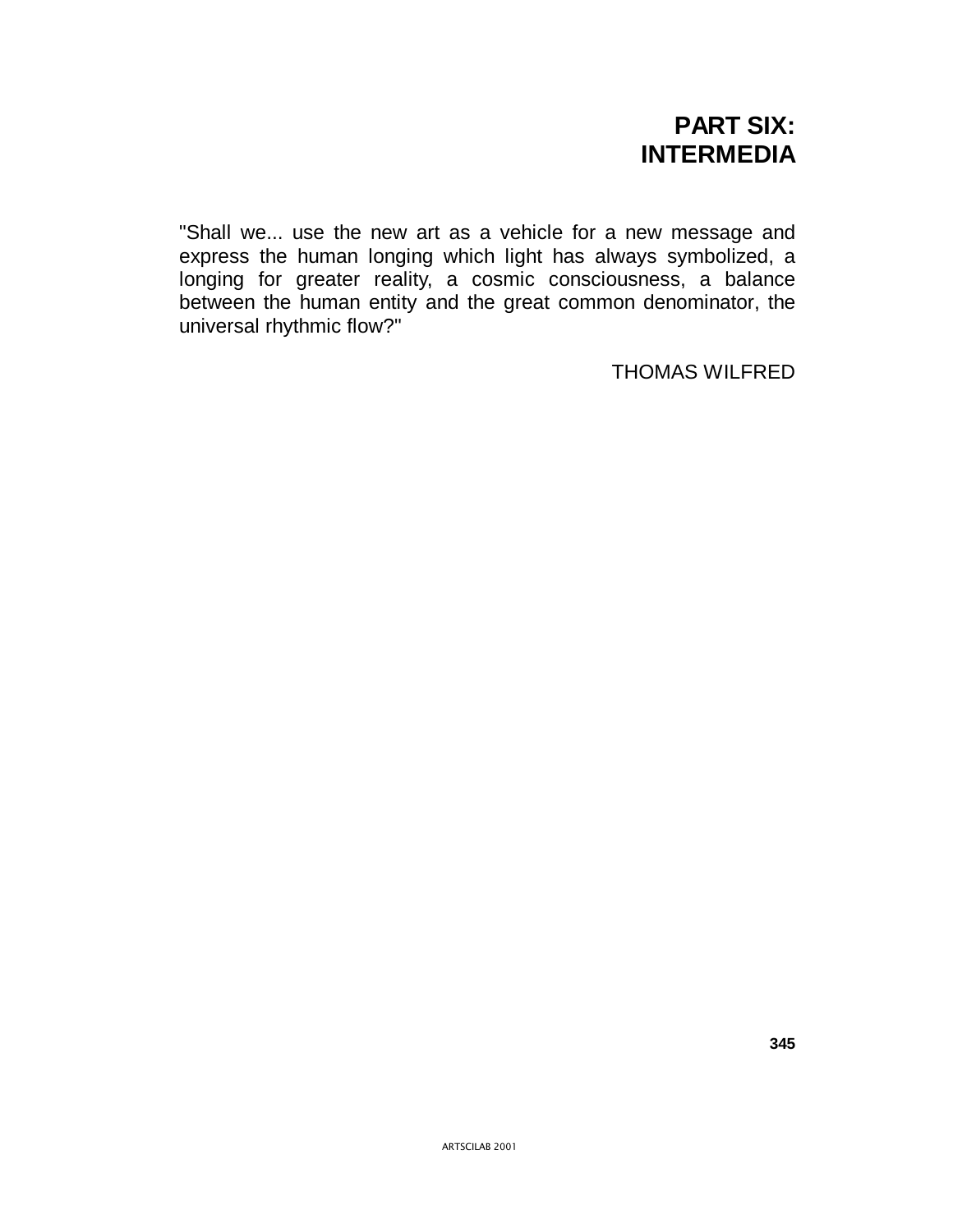# **The Artist as Ecologist**

For some years now the activity of the artist in our society has been trending more toward the function of the ecologist: one who deals with environmental relationships. Ecology is defined as the totality or pattern of relations between organisms and their environment. Thus the act of creation for the new artist is not so much the invention of new objects as the revelation of previously unrecognized relationships between existing phenomena, both physical and metaphysical. So we find that ecology is art in the most fundamental and pragmatic sense, expanding our apprehension of reality.

Artists and scientists rearrange the environment to the advantage of society. Moreover, we find that all the arts and sciences have moved along an evolutionary path whose milestones are Form, Structure, and Place. In fact, man's total development as a sentient being can be said to follow from initial concerns with Form or surface appearances, to an examination of the Structure of forms, and finally to a desire to comprehend the totality of relationships between forms, that is, Places. Since it generally is thought that art represents the avant-garde of human insight, it is interesting to note that science itself has evolved through Form, Structure, and Place appreciably in advance of the arts.

The conception of the principle of the atom by the Epicureans in Greece approximately 2,000 years ago began that stage of science chiefly concerned with Form, which included the contributions of Euclid, Descartes, Copernicus, and Kepler. The Structural phase of science might be epitomized by Newton and Clerk Maxwell, although we must leap forward in time and include Rutherford and Bohr, who found a structural model for the atom in the planetary system. The stage of science that I've designated as Place is represented by Einstein and Max Planck, and has to do with space/time, synergy, and entropy, all of which subsume both Form and Structure.

If further evidence is desired, one need only examine the technology of the respective scientific eras. As Bronowski has pointed out, a characteristic invention of the Scientific Revolution was the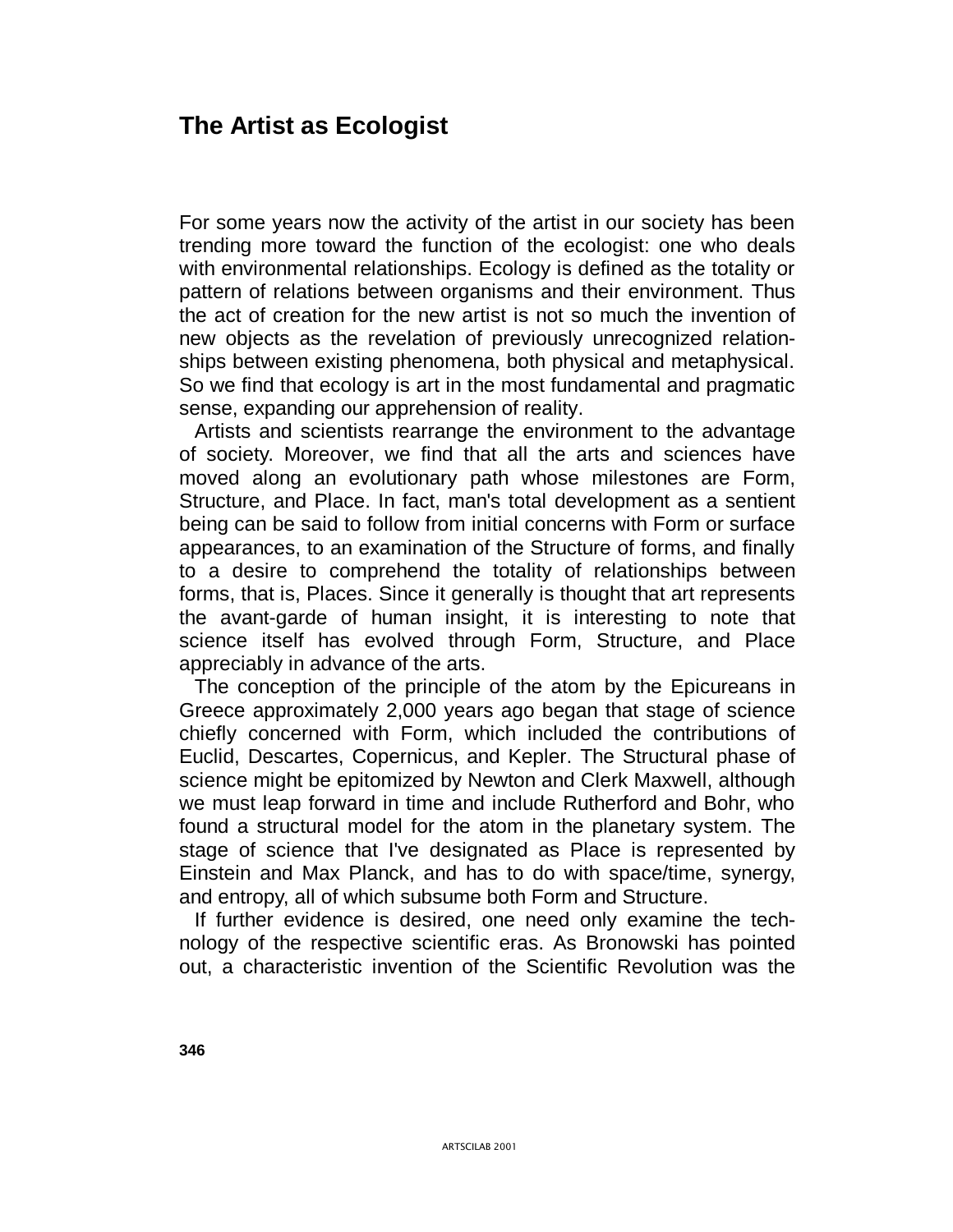telescope, which Galileo demonstrated in 1609, a tool for perceiving form. A characteristic invention of the Industrial Revolution was the power machine to perform the routine work of the human muscle, thus a structural tool. And the characteristic invention of the Cybernetic Revolution into which we are moving is the digital computer, which does the routine work of the human brain: the cerebral realm is the "Place" in which all experience resides.

It is interesting to note that the terms *economy, ecumenical,* and *ecology* share a common Greek root: *oikos,* a house. Following a period of Karmic Illusions (pre-Space Age history), the Renaissance Man emerges from his cocoon with difficulty (the generation gap) to find himself the master of a whole house and attendant guest cottage (the moon), and with nothing to do— the Leisure Problem. So the artist, not the politician, finally is accepted as the true legislator of mankind. Today's artists work empirically with problems of leisure and decision-making. Men like Robert Rauschenberg, Robert Morris, and Robert Whitman are concerned more with the personal responsibility of their audience than with creating objects to be "owned," since ownership is seen as an irresponsible concept when the obvious need is for global synergy. So we see that Duchamp's penetrating description of art as "defined by context and completed by the spectator's response" anticipated the present symbiosis of artist and ecologist.

That description also anticipated the burgeoning of intermedia art as one of the most significant developments of twentieth-century society. Buckminster Fuller has differentiated *mind* from *brain* by demonstrating that the brain performs "special case" functions on individual, discrete bits of information, whereas mind is concerned with "general case" metaphysical relationships and implications. In our discussion of intermedia art I intend to present the general case. This approach begins with the word itself: I might have used *mixed media,* certainly a more common and identifiable term; but an environment in which the organisms are merely mixed is not the same as an environment whose elements are suffused in metamorphosis.

During the 1960's a group of artists and engineers, working under the name USCO, pioneered in the development of multimedia performances and kinaesthetic events throughout the United States, Canada, and Europe. More recently, Gerd Stern and other members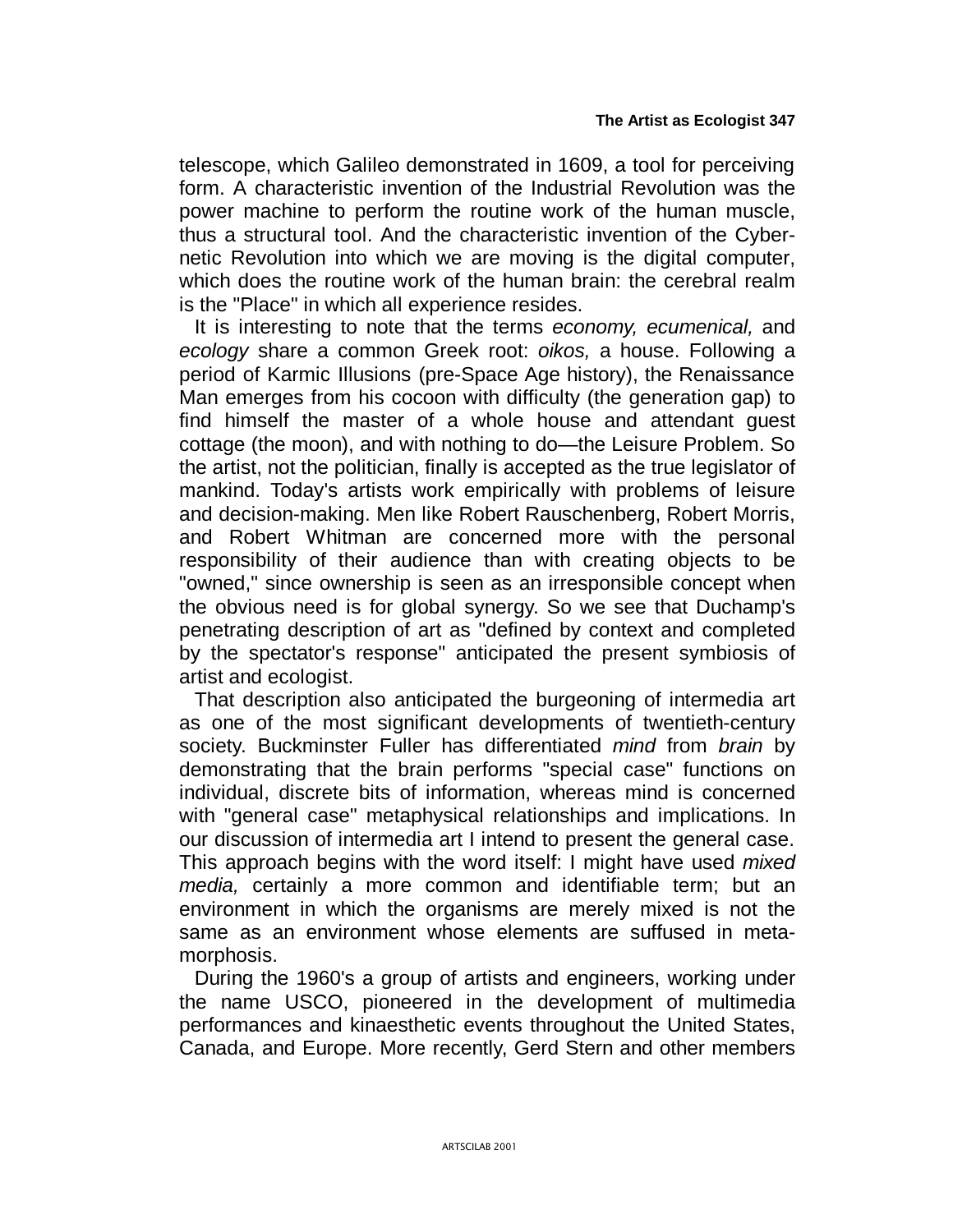of USCO have joined with a group of behavioral scientists from Harvard University to form the Intermedia Systems Corporation, whose purpose is to ". . . explore multi-channel audio-visual techniques and design of facilities, hardware and software" primarily for use in education, but with a view toward entertainment *as* education. Since education is the obvious direction in which virtually all communication is trending, perhaps this group's definition of the word intermedia would be most appropriate here: "Intermedia refers to the simultaneous use of various media to create a total environmental experience for the audience. Meaning is communicated not by coding ideas into abstract literary language, but by creating an emotionally real experience through the use of audiovisual technology. Originally conceived in the realm of art rather than in science or engineering, the principles on which intermedia is based are grounded in the fields of psychology, information theory, and communication engineering."

For some time now it has been clear that intermedia art is trending toward that point at which all the phenomena of life on earth will constitute the artist's palette. It is the purpose of this chapter to illuminate the direction of that trend and to cite a few pertinent examples. As with all other Paleocybernetic phenomena, the direction is simultaneously toward inner and outer space, the microcosm and the macrocosm. On the one hand, intermedia environments turn the participant inward upon himself, providing a matrix for psychic exploration, perceptual, censorial, and intellectual awareness; on the other hand technology has advanced to the point at which the whole earth itself becomes the "content" of aesthetic activity. The term "light show" must now be expanded virtually to include the aurora borealis, since hemispherical lumia displays are possible in the creation of artificial plasma clouds in space (see color plates), the launching of rockets to generate atmospherical events, or urban environmental generators such as Nicholas Schoffer's monumental *Cybernetic Light Tower,* which transforms the skies of Paris into panoramic fantasias of color.

Implicit in this trend is another facet of the new Romantic Age. The new consciousness doesn't want to dream its fantasies, it wants to *live* them. The child of the Paleocybernetic Age intuits that his life could be a process of nonordinary realities if the energies of the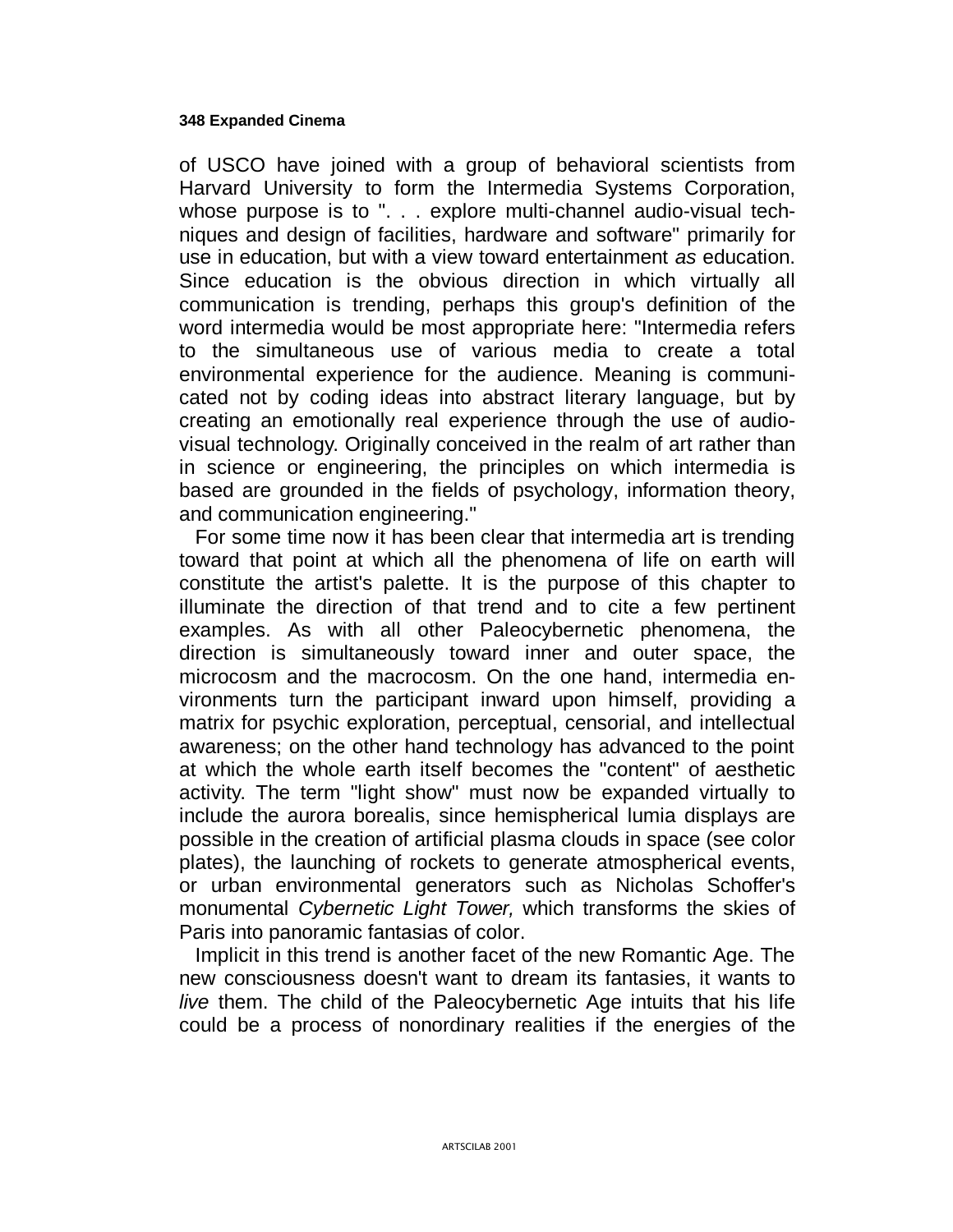## **The Artist as Ecologist 349**



Stan VanDerBeek with multifaceted surface for multiple-projection intermedia environment. Photo: Richard Raderman.

globe were properly distributed. We're developing all these fabulous hardware systems that soon will make life a process of continual mythgeneration for the individual as well as the collective ego.

"We're just fooling around on the outer edges of our own sensi-bilities," says Stan VanDerBeek.

Unconsciously we're developing memory storage and transfer systems that deal with millions of thoughts simultaneously. Sooner than we think we'll be communicating on very high psychic levels of neurological referencing. It's becoming extremely rich. This business of being artist in residence at some corporation is only part of the story; what we really want to be is artist in residence of the world, but we don't know where to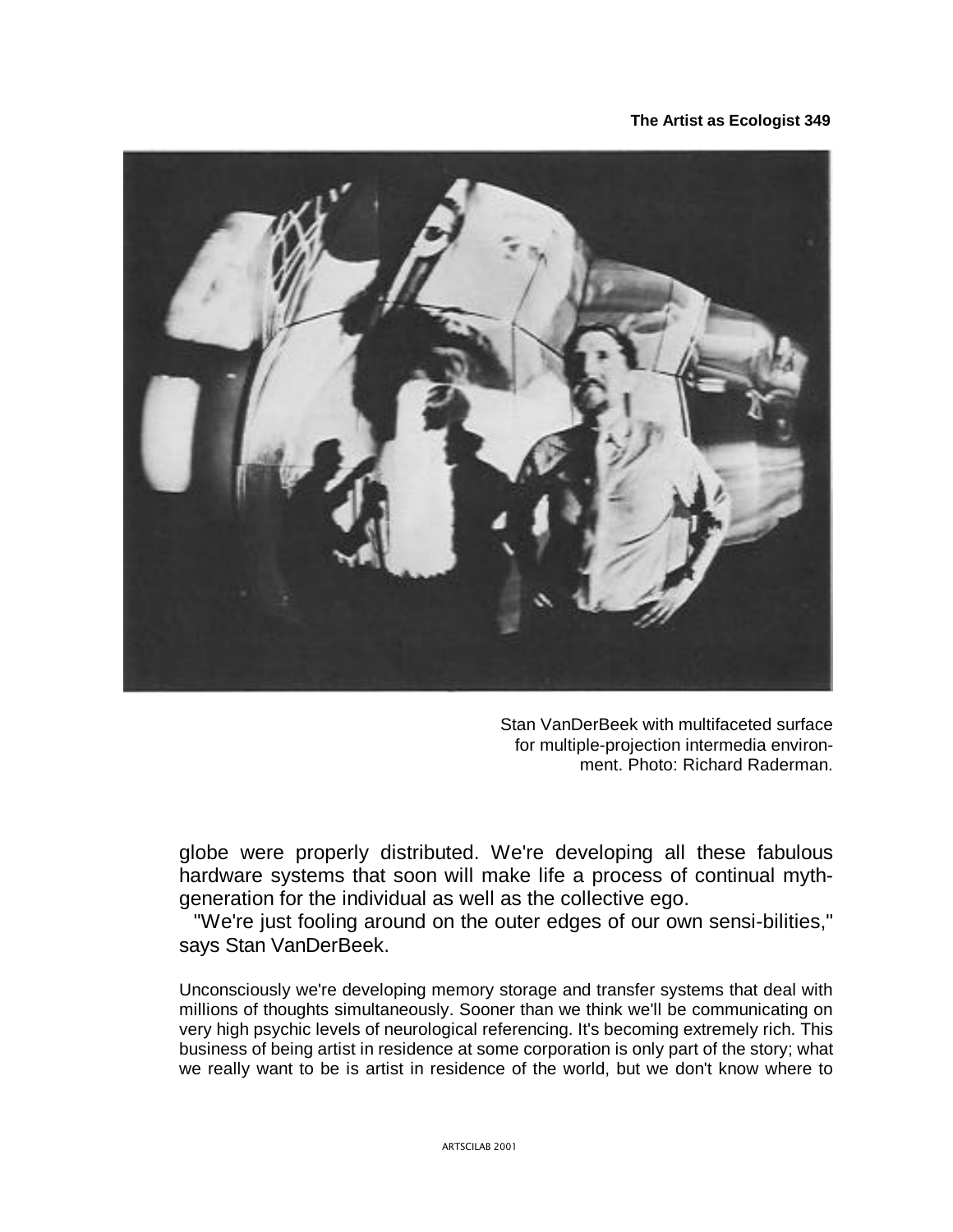

Stan VanDerBeek presides over intermedia presentation at his Movie Drome in Stony Point, N.Y. Photo: Bob Hanson.

> apply. Major internationalizing by artists is going to become very important, and so will the myth-making process. What we're looking for in some sociologically appropriate way is a third side to each confrontation: a way to deal with each other through a medium.

> All media, like the automobile and telephone, are essentially a third party which relates us to whatever else it is we're doing. I think the student riots are a manifestation of a deep-seated awareness of this problem. There's such a contagiousness now with rioting; I think we realize that rarely do we directly deal with issues, personally, physically, intimately, with real body contact. That could easily be the cause, or at least partial cause, of the riots. We suddenly realize that riots may be the only real form of theatre left in which we're not just an audience.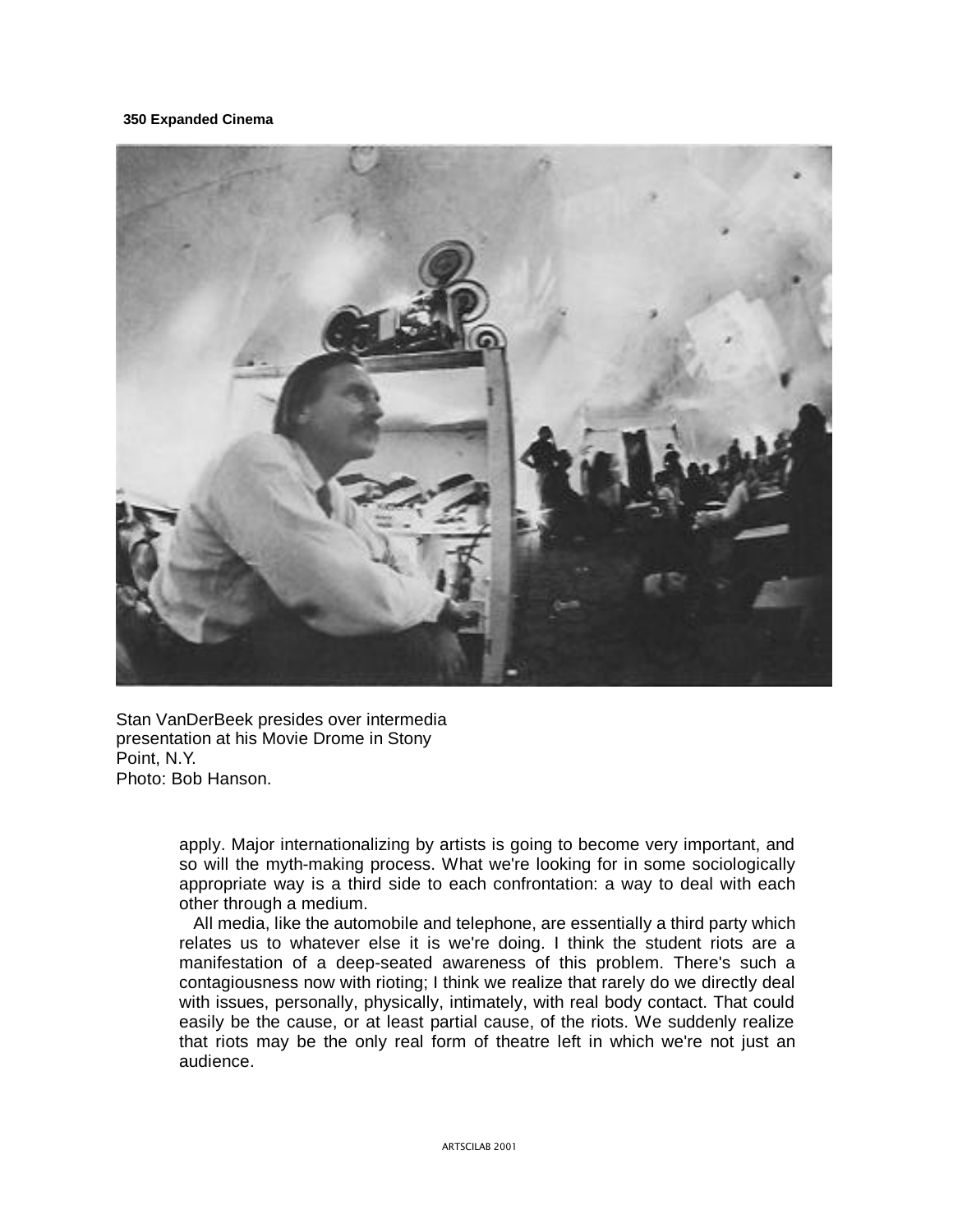#### **The Artist as Ecologist 351**

But, you see, being an audience is necessary. A major factor in living in an overpopulated world is that we really *cannot* deal with each other directly. As the Japanese do, for example. They've spent thousands of years cultivating this idea that they're there but they're not there. Because they've been jammed together for a long time, they've learned how to do it. Now our culture is moving in that direction also. That's one reason for all these transfer systems— photo-reality, mock-reality, artificial intelligence, whatever term you choose— are spontaneously and unconsciously evolving. It's a tremendous urgent unconscious need to realize that we can't really see each other face to face. We only see each other through the subconsciousness of some other system. Cybernetics and the looping-around of the man/machine synergy are what we've been after all along. Who knows, but certainly for the last thousand years man has been inching toward that point, and now we're running full speed. And, of course, the machines we're running toward can trip us up as easily as not. We really can't be certain. But movies are the ultimate illusionistic system. I'm working more and more with tools that show it can go far beyond its present form. Holograms obviously are a key direction to go into: where things are stored on a molecular level.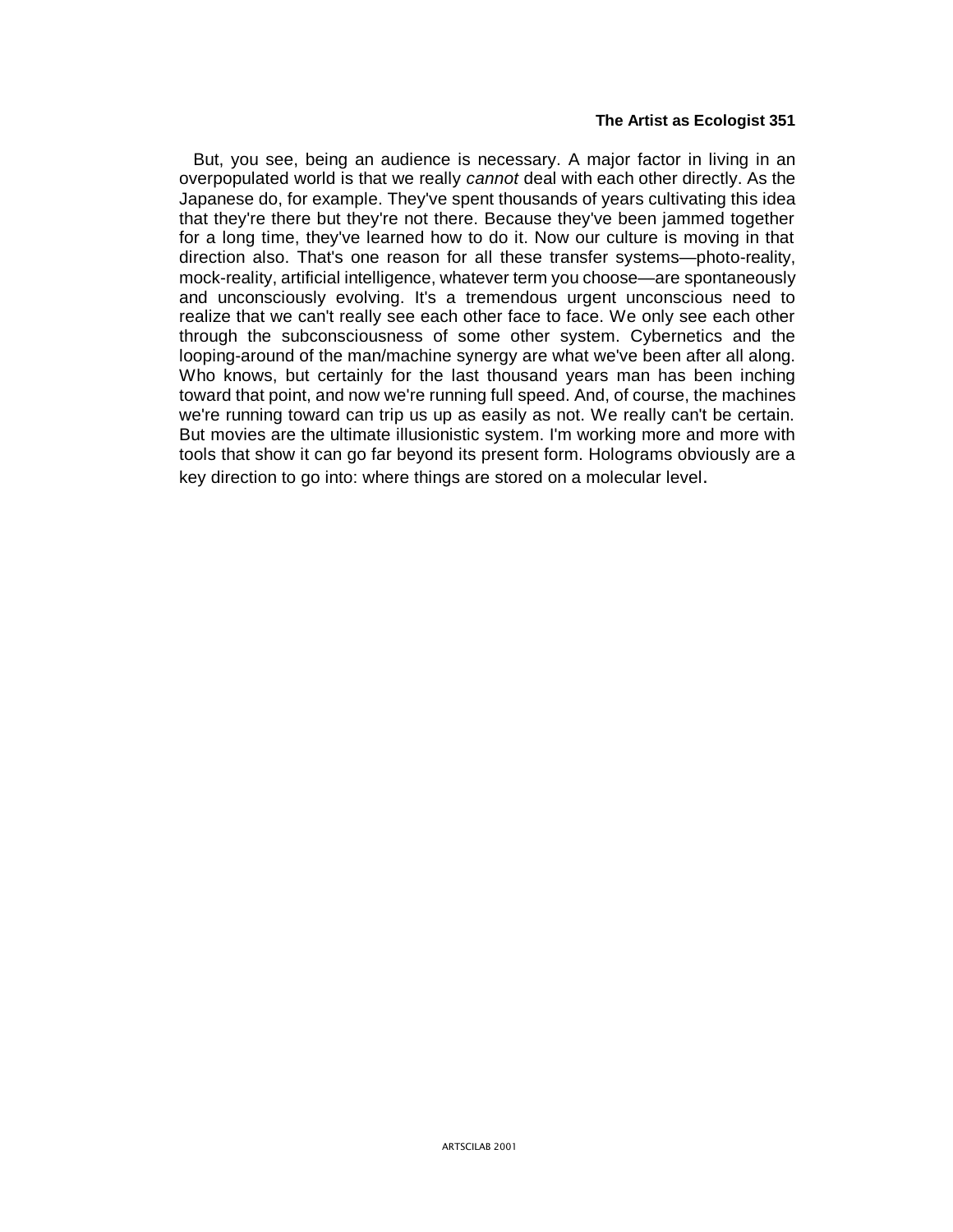# **World Expositions and Nonordinary Reality**

In this forthcoming global activity of continual myth-generation, dramatic-fiction cinema will find a new and vital role to play. Although obsolete in one respect it will become enriched in another. While videotape cartridges and cable television will bring conventional cinema into the home on an individual level, society will seek its communal mythic experiences in elaborate intermedia environments found today only at world expositions where the average citizen is able to experience, for a limited time, the wealth and inventiveness that is kept from him in everyday existence.

"There's a basic human need for a communal experience of vision," observes Roman Kroitor, who developed the spectacular *Labyrinthe* for Expo '67 at Montreal. Kroitor's Canadian firm, Multiscreen Limited, has perfected a revolutionary projection system to be included in a chain of local theatres with screens seven stories high. The process, originally called Multivision, was developed for Expo '70 in Osaka. It involves 70mm. film projected horizontally rather than vertically. Through what is known as the "rolling loop" or "loop-wave" method of film transport, the Multivision projector throws an image as high as the ordinary 70mm. frame is wide (each frame of Kroitor's film is the size of a postal card and has fifteen sprockethole perforations). The rolling-loop system removes virtually all tension from the film during transport through the projector at 336 feet per minute, stopping and starting every twenty-fourth of a second. Thus it is possible to project a seven-story image of perfect steadiness and crystal clarity.

As the name Multivision implies, the movie contains from three to several dozen independently-moving images on the screen simultaneously, thus approaching on an environmental scale what had existed in 16mm. synaesthetic cinema for decades. Here, however, the synaesthetic experience is three times the size of Cinerama and encompasses a ninety-degree span of vision from any location in the theatre. "New kinds of storytelling and new audience tastes will result from this technology," Kroitor said. "People are tired of the standard plot structure. New film experiences will result, in which there'll be a tight relationship between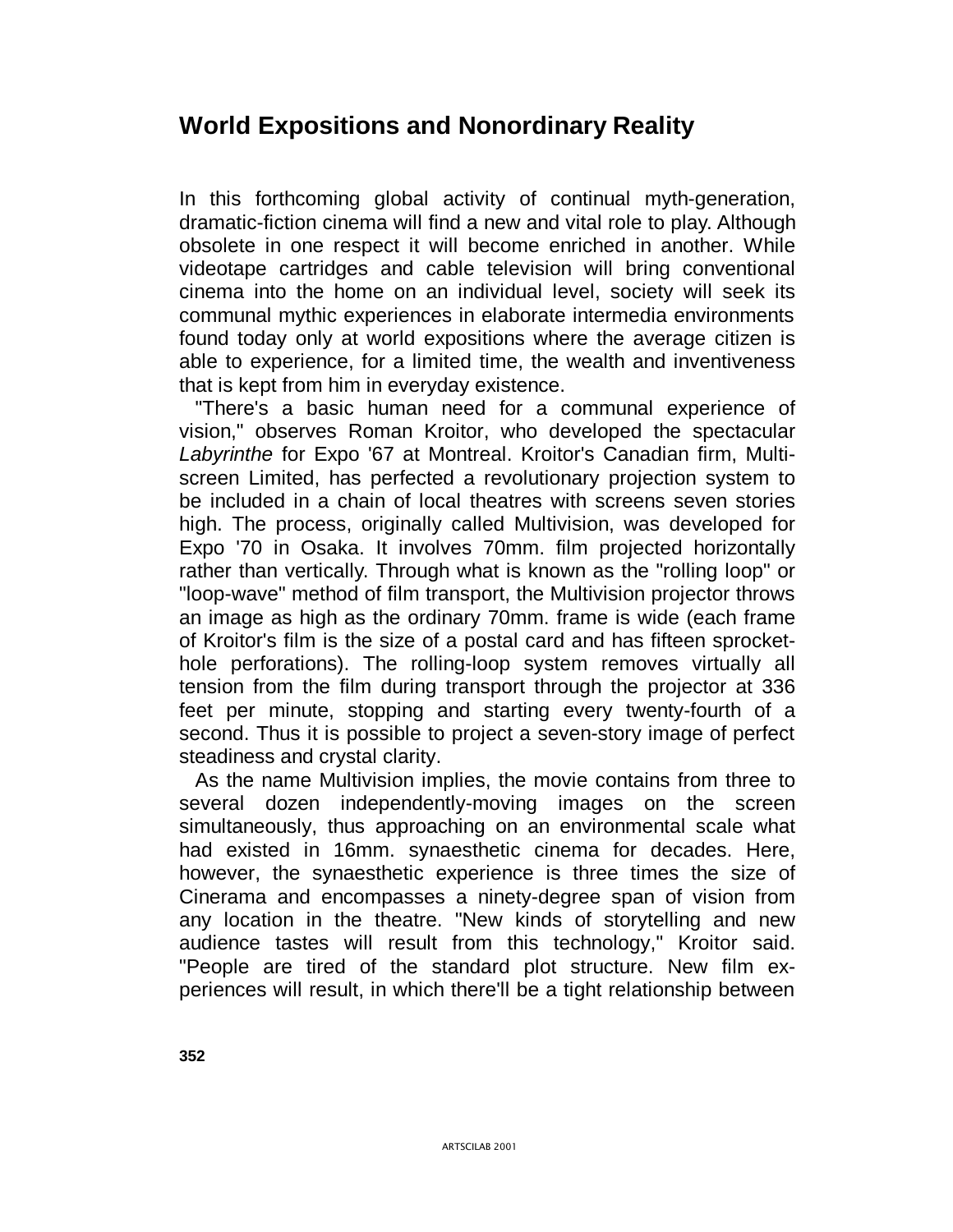

**World Expositions and Nonordinary Reality 353**

Chamber One of Roman Kroitor's *Labyrinthe* at Expo '67, Montreal, Canada. From eight balconies on four levels on either side of the space, the audience could see a huge screen on the floor and another perpendicular to it. Both screens were approximately forty feet long. Some 288 speakers surrounded the audience.

Photo: courtesy of the National Film Board of Canada.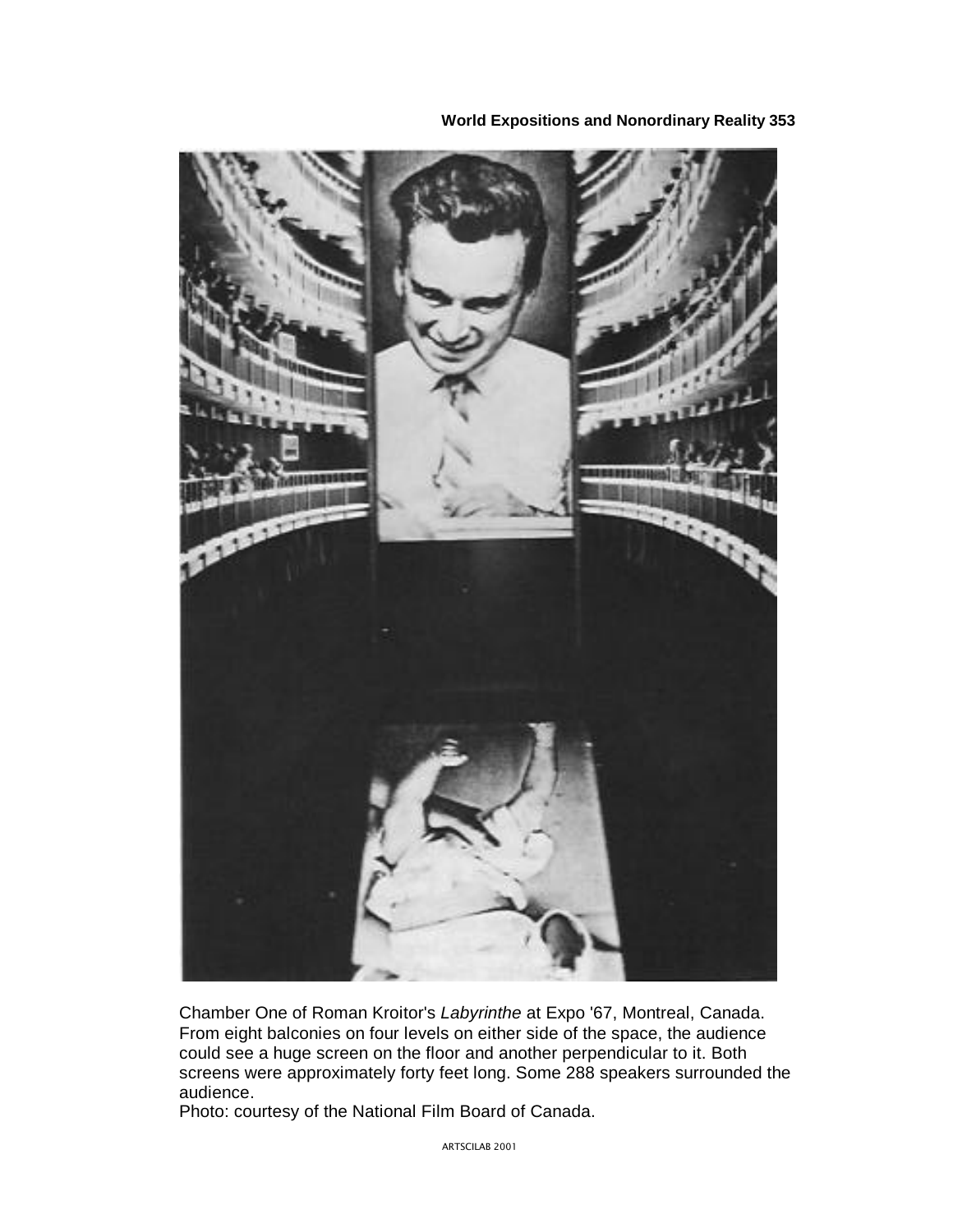

Chamber Three of *Labyrinthe,* in a five-screen cruciform arrangement. Photo: courtesy of the National Film Board of Canada.

> the movie and the architecture in which it's housed. We took a step in that direction with *Labyrinthe. A* new language is going to develop. There are ways in which shaping the relationships of images cuts through the superficial realities and reaches for something deeper."

> Francis Thompson, a pioneer in large-scale multi-image film techniques, currently is working toward both micro- and macroenvironmental experiences. "We're interested in films expanding and swallowing a huge audience," he said, "but we're also interested in pictures the size of a wristwatch. We would like to make the world's smallest motion picture as well as the largest. *As* regards the idea of expanded cinema, I would like to make a theatre that would be a huge sphere, as big as Radio City Music Hall or larger, and seat the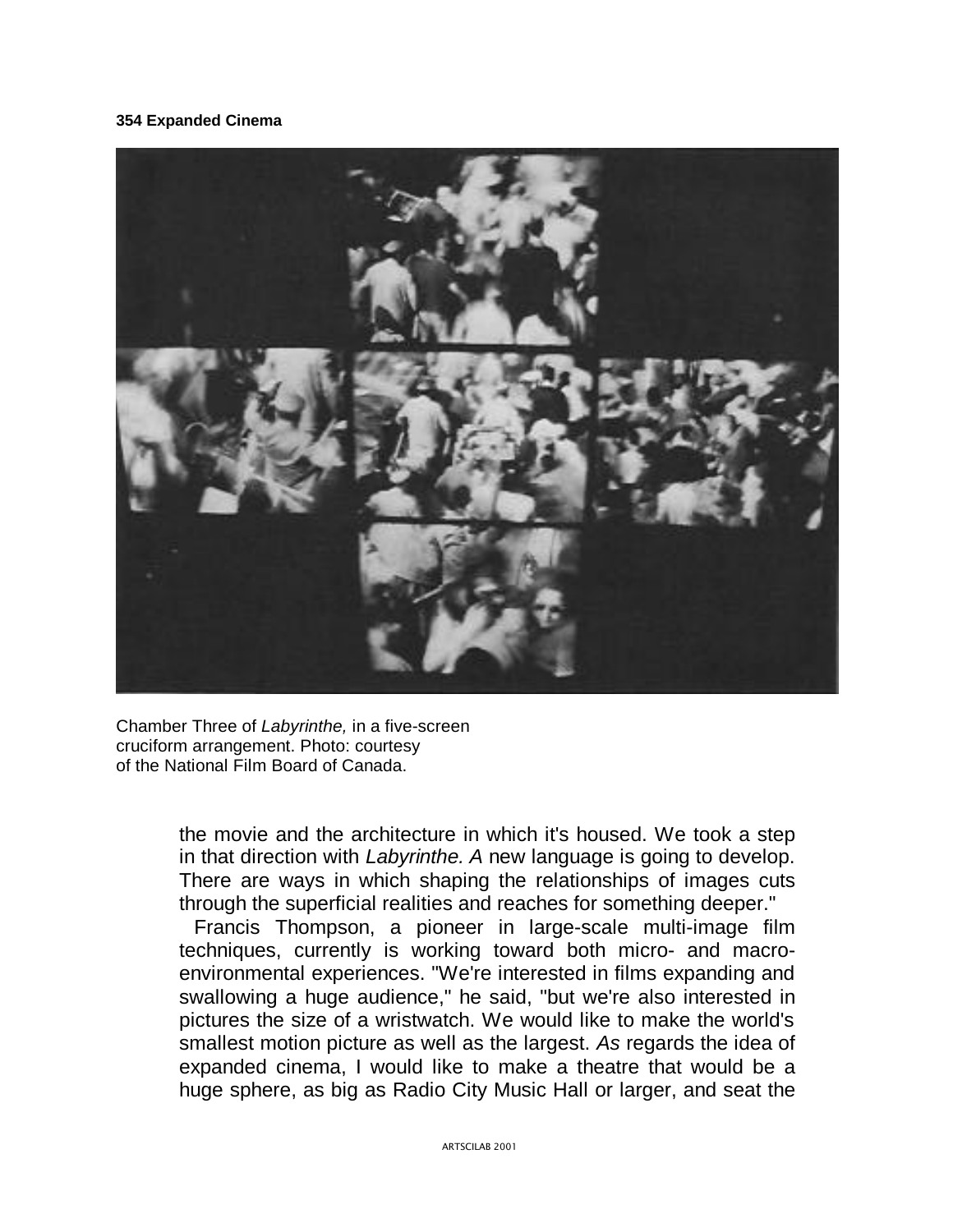**World Expositions and Nonordinary Reality 355**



Two scenes from Francis Thompson's We Are *Young* for the Canadian Pacific-Cominco Pavilion at Expo '67. The six-screen arrangement covered a total area of 2,952 square feet. By comparison, normal commercial theatre screens average 450 square feet.

ARTSCILAB 2001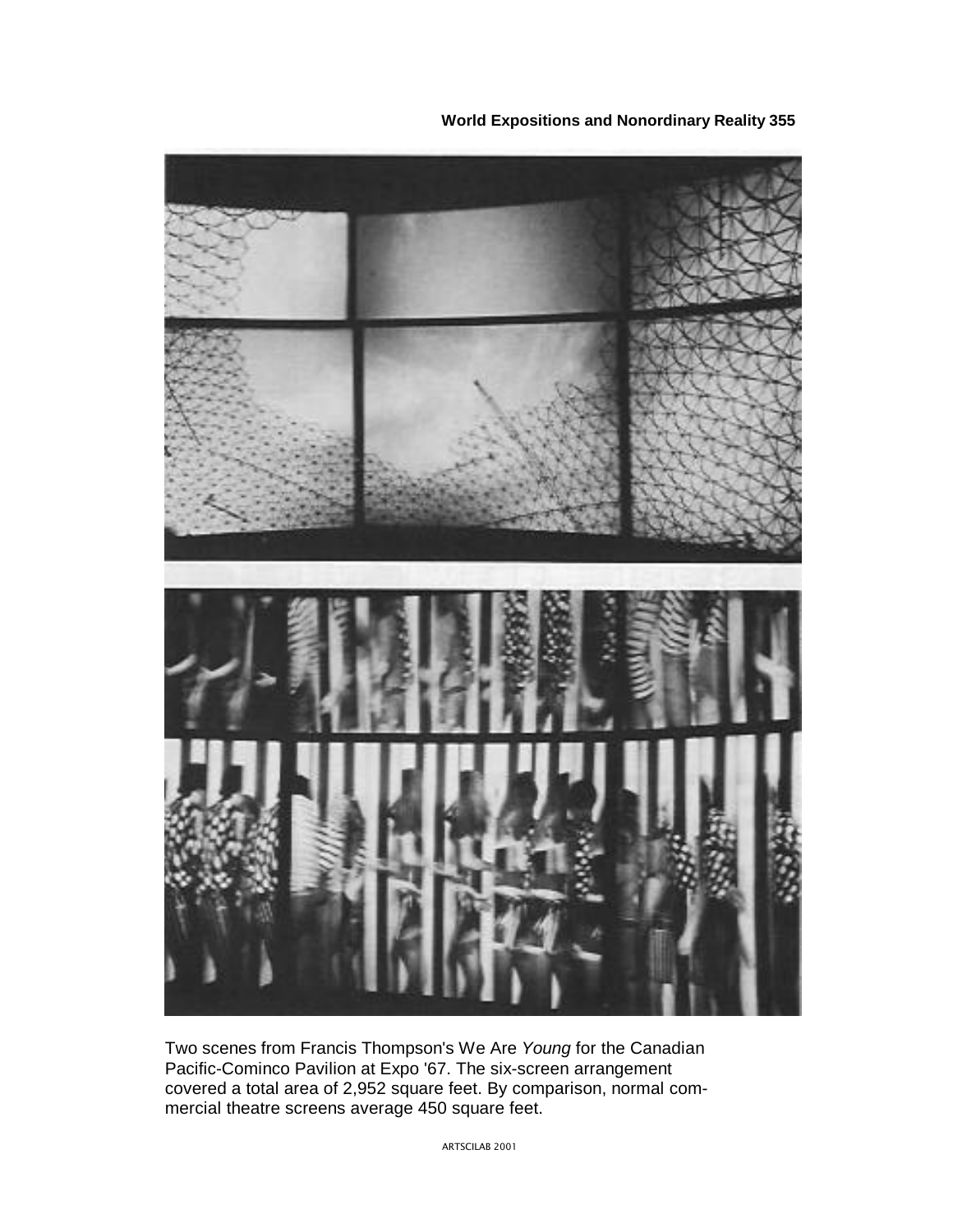

The Diapolyceran Screen at the Czechoslovakian Pavilion at Expo '67. The 32 by 20 foot screen was composed of 112 rearprojection cubes containing two slide projectors each. In turn, each slide projector was equipped with a tray of eighty slides that could be changed in half a second. Thus each cube was capable of displaying 160 images in eighty seconds. The entire wall could be one picture, or sections of it could be delayed or speeded as desired. Photo: courtesy of Bergen Motion Picture Service.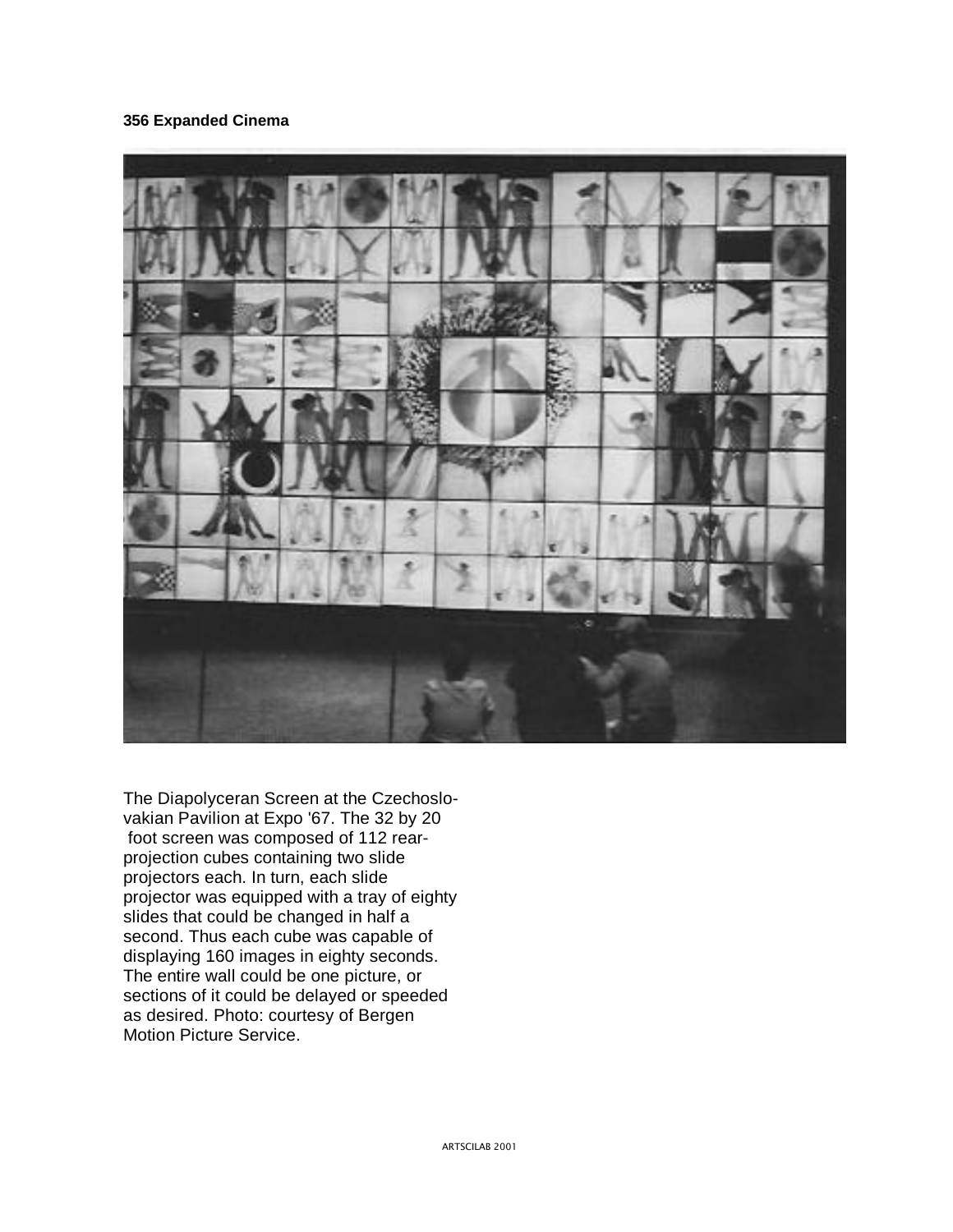**World Expositions and Nonordinary Reality 357**



The Diapolyceran Screen, Expo '67. Photo: courtesy of Bergen Motion Picture Service.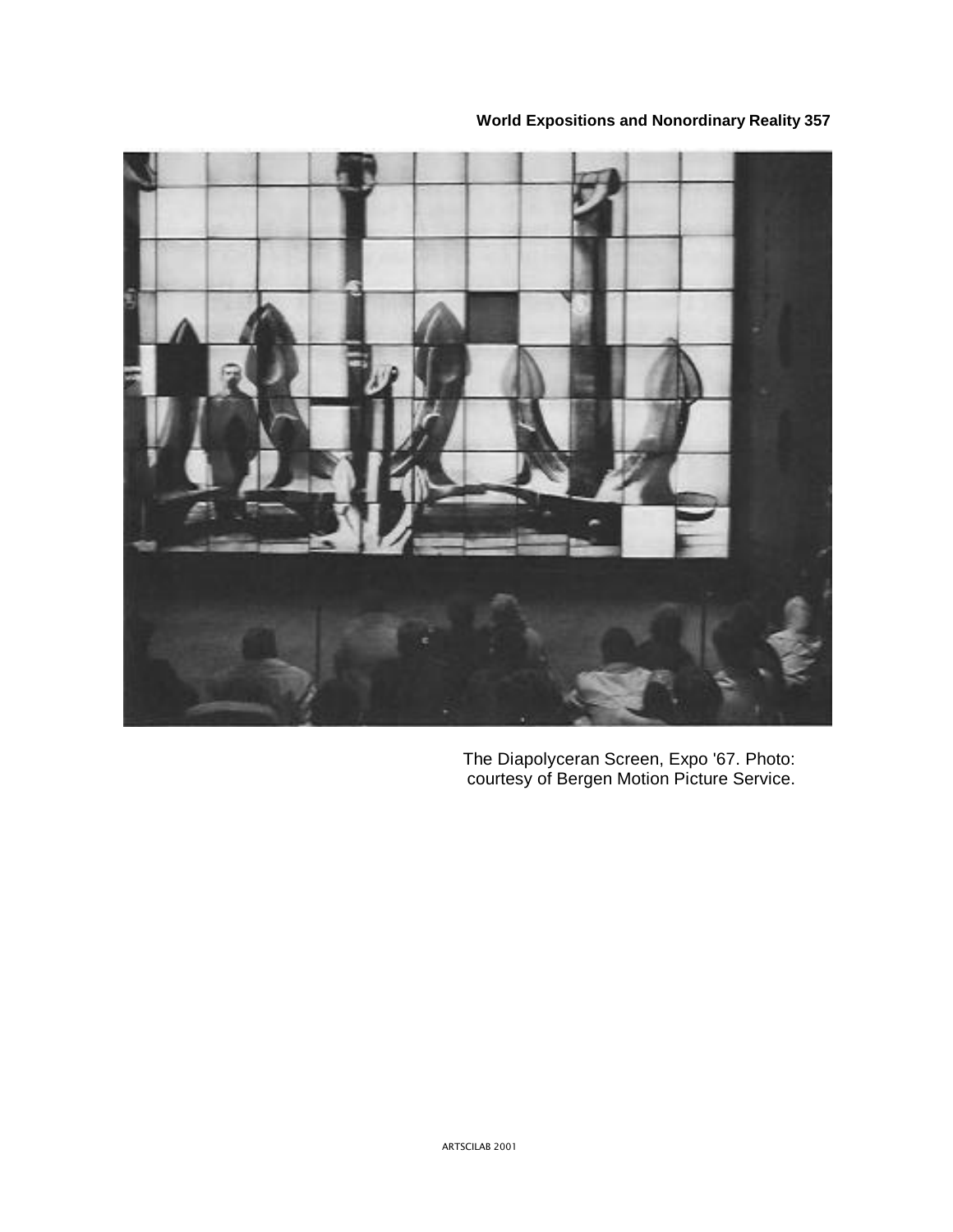audience around one side of it: a series of balconies so everybody's in the front row. The audience would become part of the sphere. The picture comes around as far as you can see, and beneath you too.

"What I would like to see is a theatre with so great an area that you no longer think in terms of a screen: it's the *area* you're projecting on. Your images should come out of this great, completelysurrounding area and hit you in the eye or go off into infinity. So you're no longer working with a flat surface but rather an infinite volume.

Thompson's other major interest is the earphone/eyephone concept similar to the hoodlike training devices used in aircraft and aerospace navigation schools. A *mini-dome* or individual sphere is lowered over the head of the viewer. "You have images that completely fill your field of vision and sound that would fill your entire range of hearing." Thompson also finds in expanded cinema the potential for a new consciousness and life style. "Through formal relationships of images, most carefully planned, you can produce the most powerful kind of communication. With a great sphere you're introducing people into a whole new visual world which would be emotionally, physically, and intellectually overwhelming."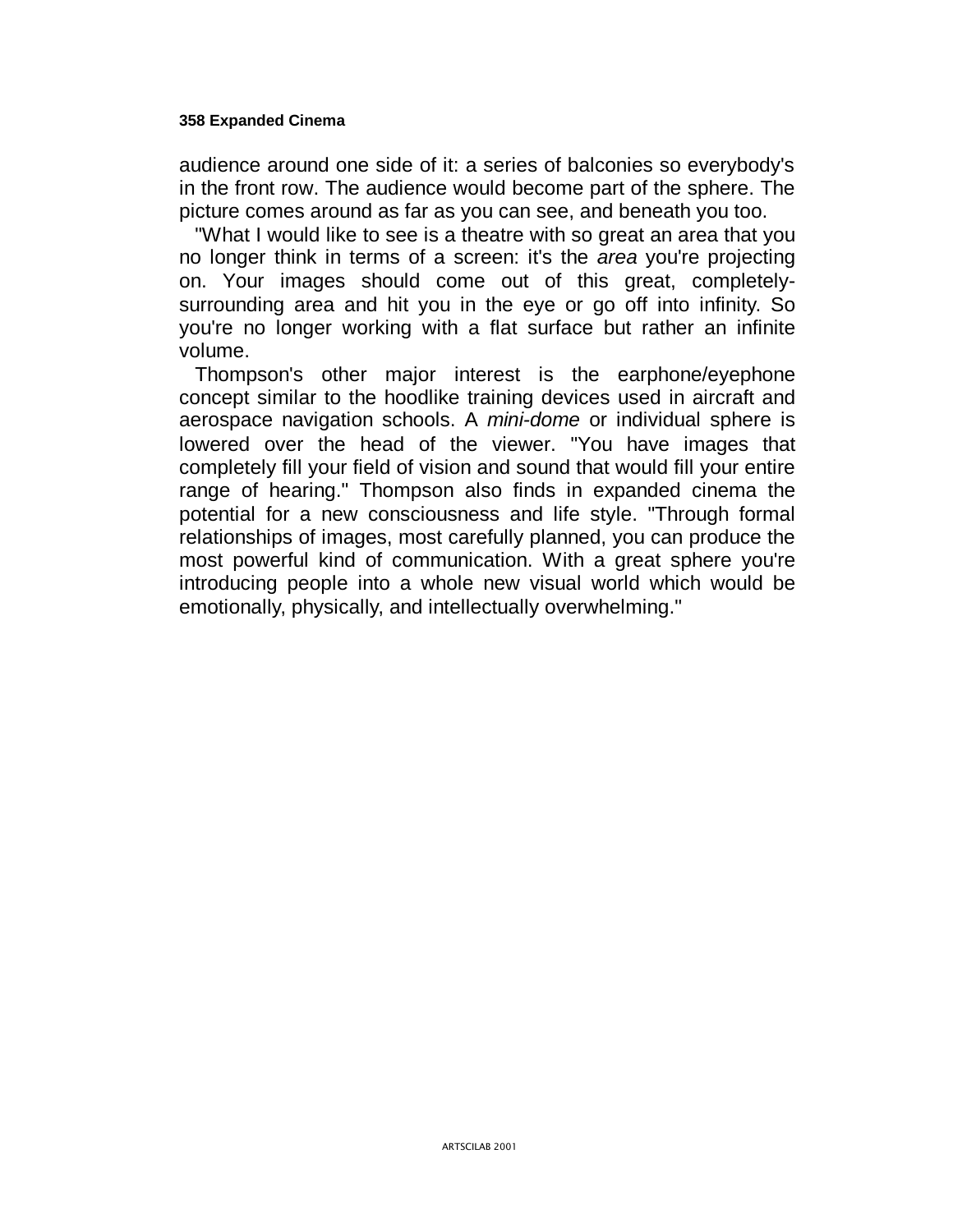# **Cerebrum: Intermedia and the Human Sensorium**

The technology to produce such environments as Kroitor and Thompson describe has existed for some time; what has not been available is the necessary consciousness. Man has been so busy proving his right to live that he has not learned *how* to live. Thus we exist in an environment almost totally bereft of aesthetic sensibilities; we are conditioned by architecture of the most vulgar design; our entertainment is of the lowest level of conditioned response to formulas; our traditional mode of interpersonal relationships is practically bankrupt of integrity; the economic system forces us to act for "profit" rather than use; there is hypocrisy and violence everywhere. Disneyland is this culture's idea of a sensorium.

Yet the evolution of intermedia, from the primitive shadow show to Wilfred's color organs to the cybernetic phantasmagorias of contemporary world expositions, indicates an increasing human capacity to assimilate and comprehend more complex environmental stimuli. The existence of something like New York's "Cerebrum," therefore, is hardly surprising: it's one of many current phenomena that constitute a pattern-event toward the eupsychia that is implicit in the intermedia experience as a kind of sensory-stimulation laboratory.

Cerebrum is among the first indications of an imminent trend that simultaneously will transform and unite those disparate social experiences characterized by "nightclubs" on the one hand and "art galleries" on the other. Cerebrum is neither. There's nothing for sale at Cerebrum except time. And although certain synthetic events do occur, they are such that one's relative participation determines their effectiveness. So one could say that Cerebrum not only isn't an object, it doesn't even lay claim to an identifiable, marketable experience; that's because Cerebrum (the place) exists in cerebrum (the mind). Fundamentally, one purchases three hours of time in which to practice leisure, decision-making, interpersonal responsibility, body awareness, and sensory perception; Cerebrum's "guides" supply the necessary intermedia environment.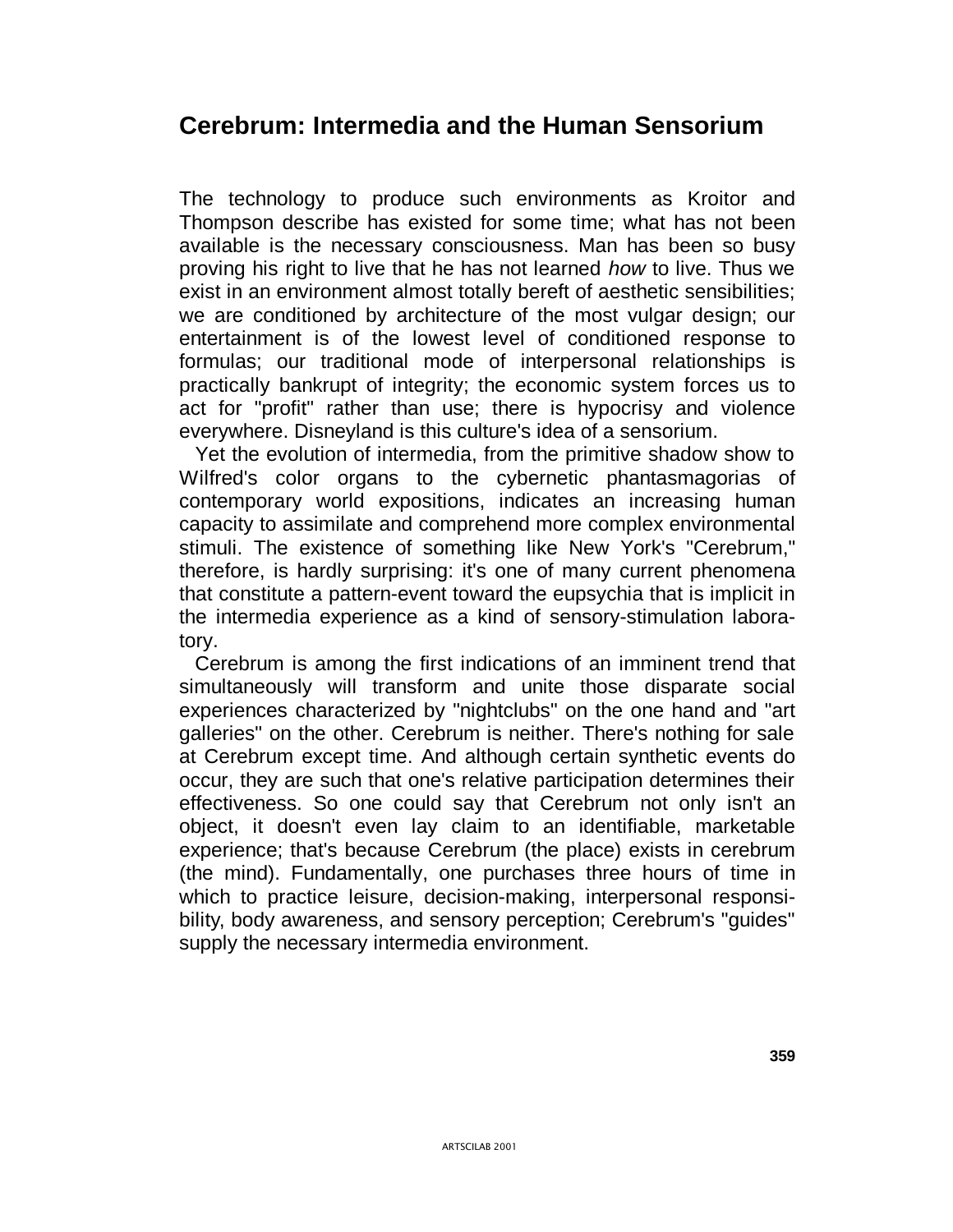

Sensory-kinetic multimedia experience at Cerebrum in New York. Photo: Ferdinand Boesch.

> An evening at Cerebrum follows from Form to Structure to Place. You get out of the cab in a sleazy slum neighborhood and ring a buzzer. The door opens automatically and closes behind you, locking. You find yourself in a small black cubicle about four feet square. A hidden speaker asks your name, and after a few minutes one of the walls opens. You are led to an anteroom where you are asked to remove your shoes. A boy and a girl, obviously nude beneath diaphanous flowing gowns, lead you down a narrow corridor to a large white rectangular space.

> This is the Form level: from a dark closet to a larger room, down a narrow hallway to an open space. Next comes the Structural experience: the floor actually is a raised, carpeted platform sectioned into geometrical islands inset with electronic control panels. These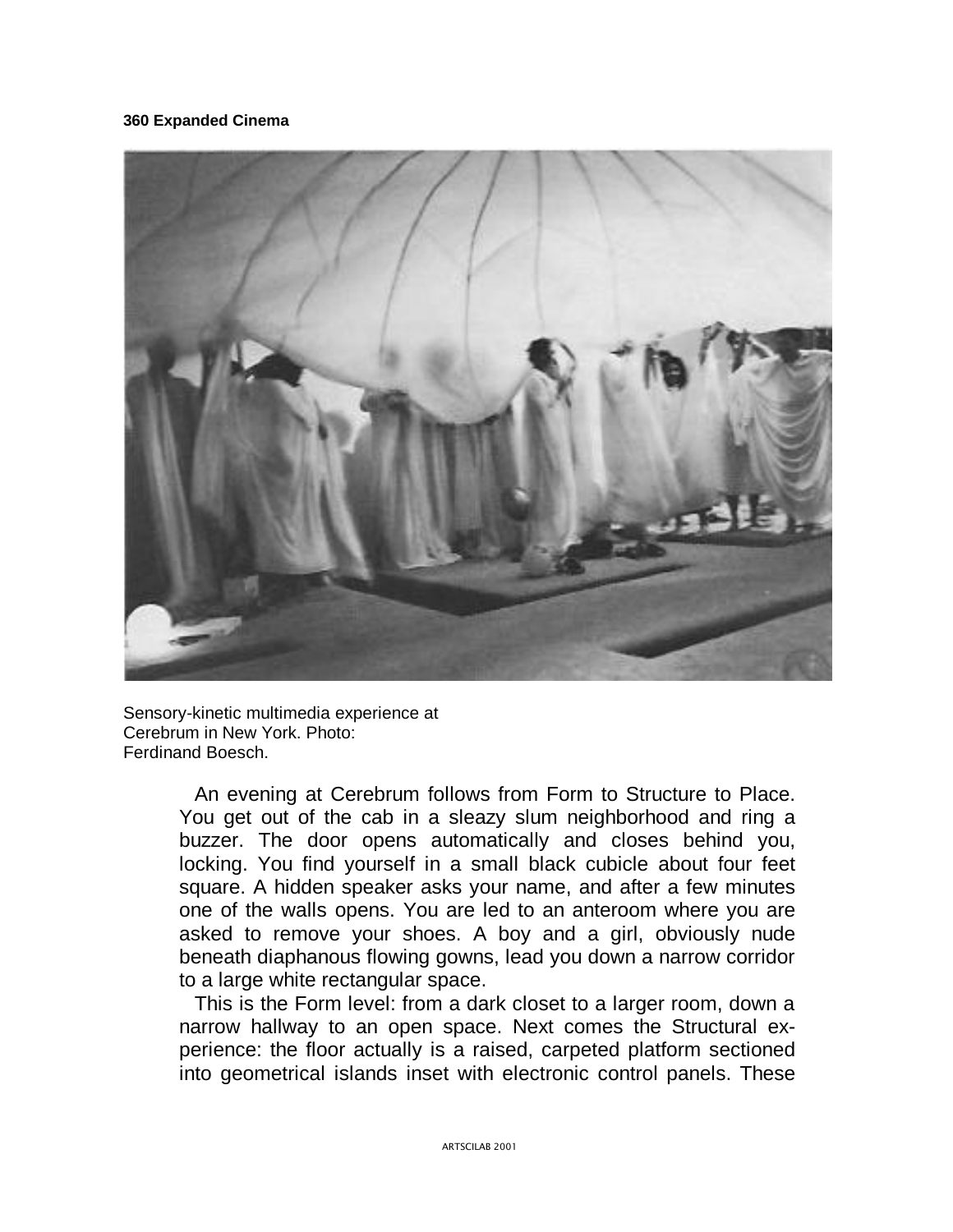islands are approximately three feet above the real floor, and you are forced to pay close attention to where you step.

The guides lead you to a particular island (there are about ten of them, each accommodating four persons). You are instructed to put on a gown, and are invited to remove beneath it as much of your clothing as you desire. Glancing around, it becomes obvious that nearly everyone is nude beneath his gown, so you strip. The sensation is delicious, especially for men, who are not accustomed to being naked beneath a long silk gown. One is immediately selfconscious, but not embarrassed; one simply becomes fascinated with the feel of one's own body in its silken envelope.

The first half-hour of the three-hour "session" is spent adjusting to the environment, staring at bodies as they pass in silhouette, wondering what to do with yourself, and finally venturing off your island to walk among the other guests, feeling the air on your skin: this is the Place experience. A noticeably eclectic selection of music (from polkas to swing-era ballads, ragas, rock, symphonies) seems to come from nowhere in particular, and a cool passive light show plays ambiently across the walls and ceiling. Eventually, the guides pass around tambourines, gongs, triangles, and flutes, encouraging everyone to play along with the Muzak.

During this time I began to notice what for me was the most interesting aspect of the experience. People began to act out their fantasies, get into their own realities, perform anonymous little psychodramas. One refined-looking, silver-haired, middle-aged gentleman knelt and gazed lovingly at his matronly wife as she danced before him like Scheherazade, palms pressed together over her head, hips swaying in silhouette. It was, perhaps, a fantasy they had never realized in the privacy of their own bedroom. Elsewhere, a beautiful young girl who wouldn't remove her panties was "raped" by her husband, who peeled them off beneath her gown as his friend held her arms. She squealed in mock anger and false modesty, but an hour later could be seen twirling about the room like a ballerina, her gown flying far above her shapely hips.

Thus, for some, Cerebrum becomes an excuse to do and say things they might not otherwise attempt. The two examples I've cited occurred rather anonymously, and probably went unnoticed by most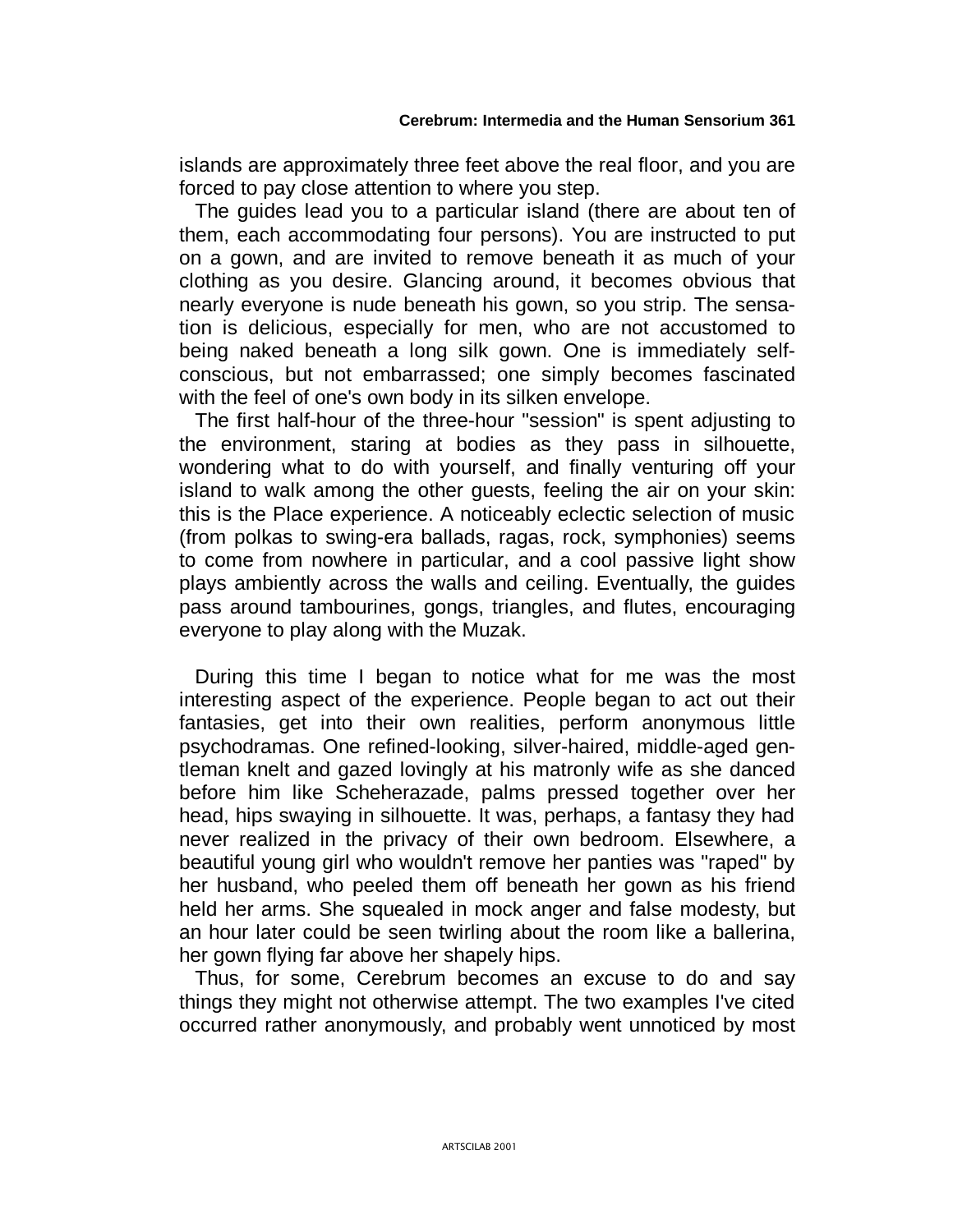

Cerebrum: "All the senses were stimulated in various subtle ways." Photo: Ferdinand Boesch.

> of the guests. The nature of Cerebrum is such that it would be difficult to create an unpleasant scene.

> I found the unisex effect of the gowns quite stimulating. At one point male guides came around with mint-flavored menthol ice that they smeared on our lips with their fingertips. "What does it taste like?" they inquired softly, as though not expecting an answer. This intimate contact with a complete stranger in a relatively "public" setting was a challenging experience, particularly for men, who are not as disposed as women to physical intimacies in public. The young men were followed by girls who daubed our foreheads with a similar skin-tingling substance. These sensual encounters had an ethereal, gentle, transcendental effect. One appreciates the delicacy and poise necessary to accomplish them without embarrassment.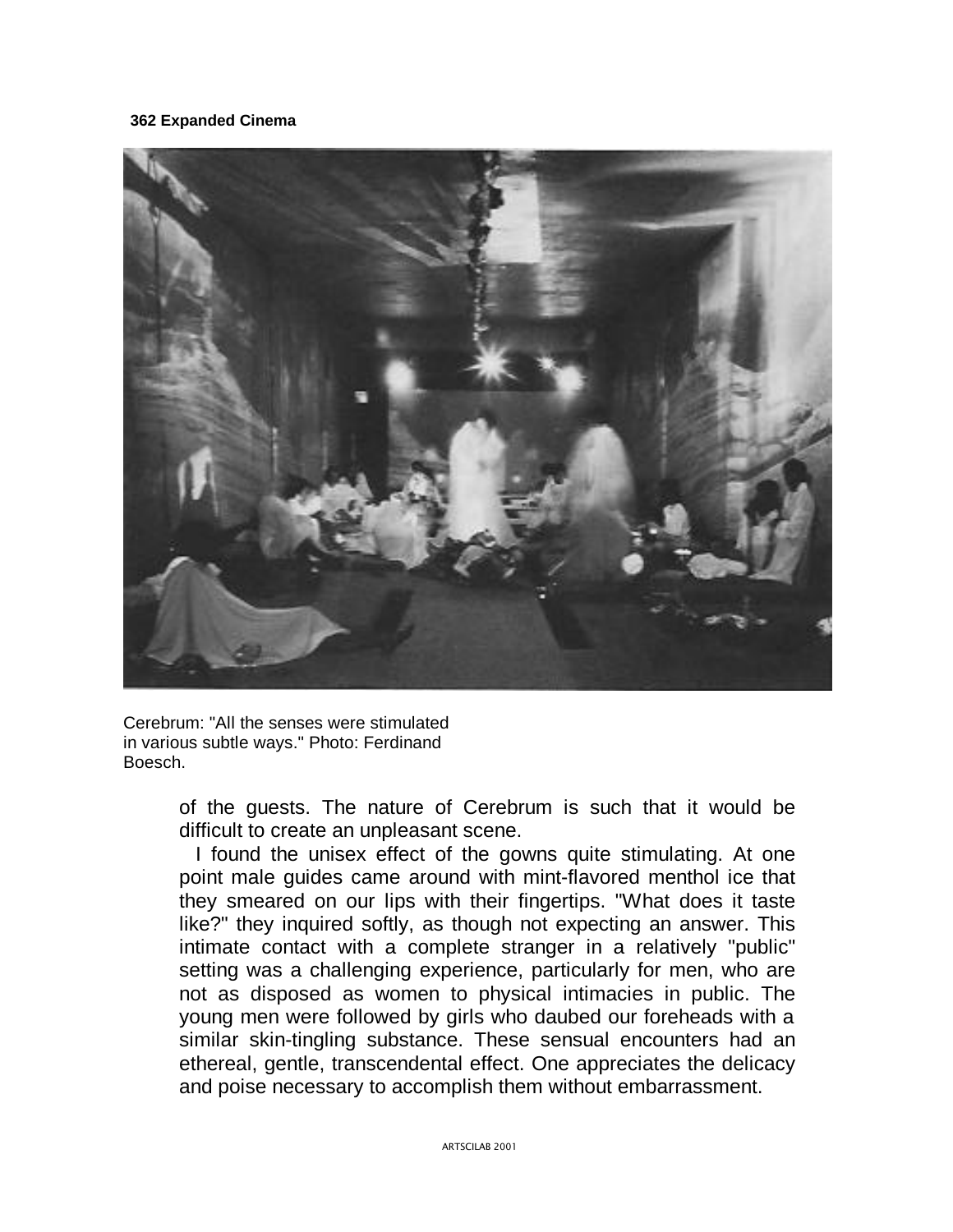Then the guides began collecting guests together in groups of six. They instructed us to form circles and clasp hands in the center, like spokes of a wheel. They squirted hand cream into the tangle of fingers as we closed our eyes and felt our hands melt into others, rubbing and squeezing anonymous flesh. We then lay on our backs, feet touching in the center of the circle, and wiggled our toes against one another as the guide squirted them with the slippery cream. The effect was extraordinarily erotic.

At one point a scented fog was released from beneath the platforms, filling the space with an eerie haze through which one could see ghostly figures moving and dancing. Needles of light from a mirror-globe cut through the fog like electrons in a cloud chamber; it was beautiful. Next a huge parachute was spread out; half of the guests lay on the floor beneath the parachute as the other half stood around its circumference, raising and lowering it to form a suction that lifted gowns, and exposed bodies, but no one cared; we just closed our eyes and enjoyed the sensation, rather like dreaming that one's bed is flying away.

All the senses were stimulated in various subtle ways: the touch and taste of the camphor ice on the lips, the slippery intermingling of hands and feet, the scent of the vapors, the kinetic stimulation of the light show and parachute, the visual alterations in the general level of luminosity that also affected one's perception of forms and distances. Bits of melon and fruit were passed around, as well as a communal mug of Coke. There was no sensation-numbing alcohol.

A kind of hypnotic centering took place when a giant balloon, anchored to an outlet in the center of the floor, began inflating slowly with a loud steady hiss. The balloon was illuminated from a spotlight on the floor beneath it and glowed eerily as the houselights were dimmed. Everyone sat in the lotus position and gazed as the luminescent sphere loomed above our heads. Then it was deflated just as slowly. A simple but effective experience.

At Cerebrum one is voyeur, exhibitionist, and participant. One is both male and female. One is a walking sensorium. Surely we can foresee that not-too-distant day when "nightclubs" will be operated by art dealers who commission artist-guides to create ecological-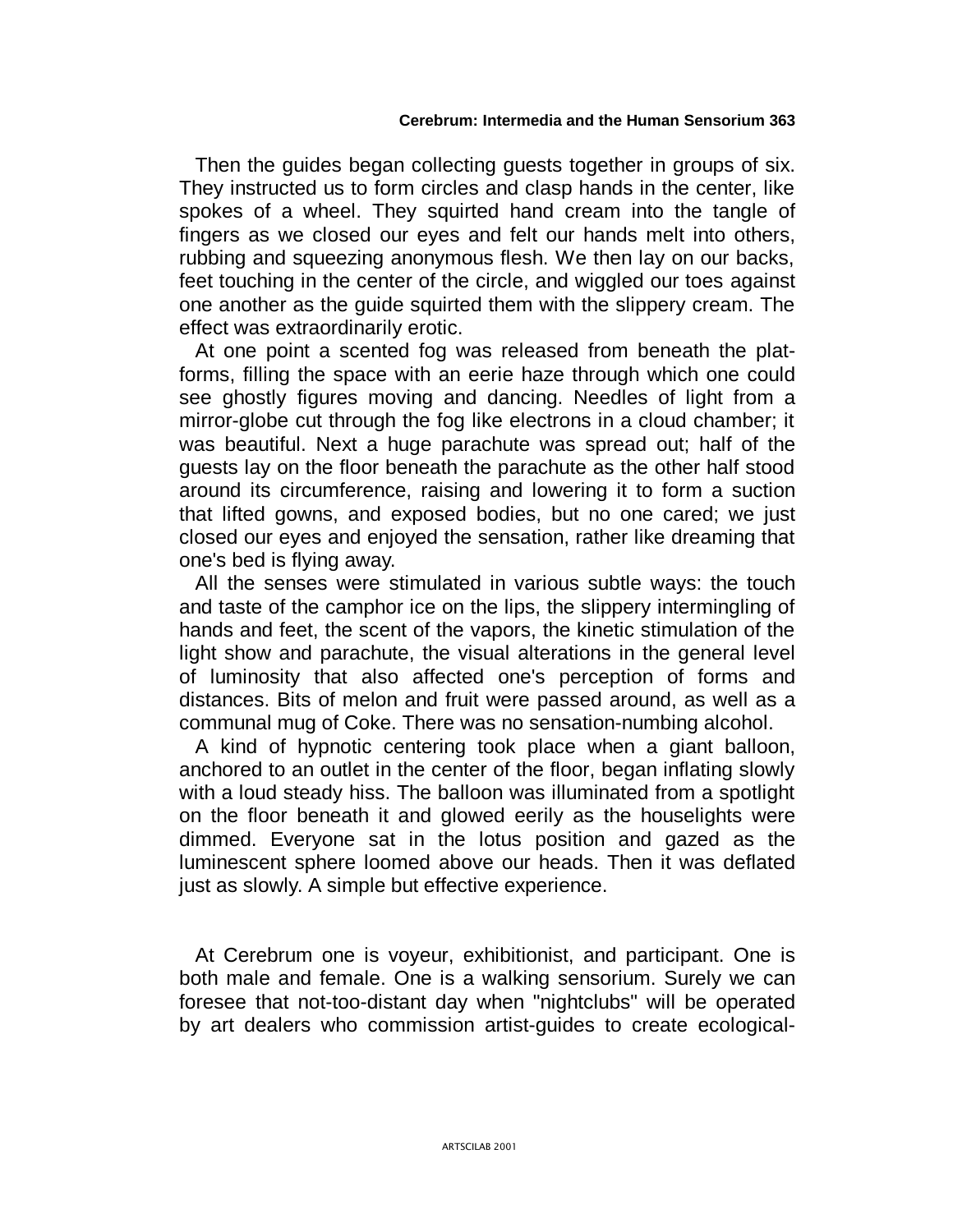experience places that will resemble Cerebrum in many respects. In other ways, however, the intermedia palaces of the near future will embrace bold new vistas of human experience. "I can envision a world in which people's lives are recorded," says intermedia artist Tom DeWitt, "and a massive amount of material is accumulated, vast libraries, and people who never meet other people but just spend their lives editing audio-visual records of their own existence. When you look at a mixed-media show there's an awful lot of information; it's beyond the comprehension capabilities of most people. But if it were an intermedia show made for an individual whose life was being portrayed, he could relate to it. I can imagine people having traumatic experiences in such an environment and coming to some idea of who they really are." In the pages that follow I hope to demonstrate that intermedia art is but another path in man's ancient search for himself.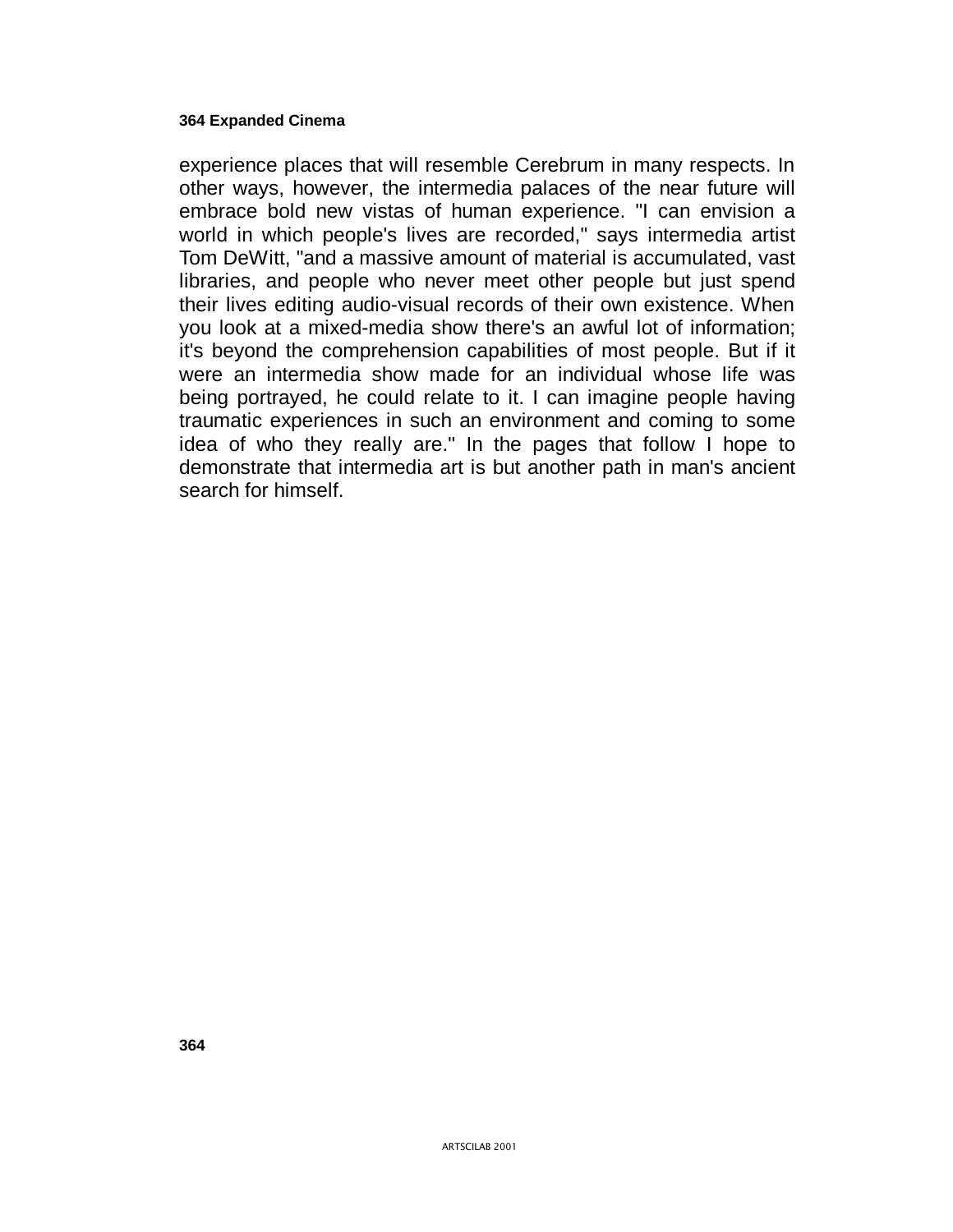# **Intermedia Theatre**

Susan Sontag once defined the "two principal radical positions" in contemporary art as that which recommends the breaking down of distinctions between genres, and that which maintains or upholds those distinctions: on the one hand seeking a "vast behavioral magma or synaesthesis"; on the other hand pursuing "the intensification of what each art distinctively is." She concluded that the two positions are essentially irreconcilable except that "both are invoked to support a perennial modern quest— the quest for the definitive art form."<sup>1</sup>

Surely the definitive art form is not anti-environmental, as art must be when viewed in terms of genres: to isolate a "subject" from its environs by giving it a "form" that is art denies the natural synaesthetic habitat of that subject, physical or metaphysical, icon or idea. In the progression of art history through Form, Structure, and Place, the idea of art as anti-environment has long been surpassed. This is not to say that any activity that seeks to discover the essence of a medium is somehow disreputable; on the contrary, the exclusive properties of a given medium are always brought into sharper focus when juxtaposed with those of another.

Thus, in intermedia theatre, the traditional distinctions between what is genuinely "theatrical" as opposed to what is purely "cinematic" are no longer of concern. Although intermedia theatre draws individually from theatre and cinema, in the final analysis it is neither. Whatever divisions may exist between the two media are not necessarily "bridged," but rather are orchestrated as harmonic opposites in an overall synaesthetic experience. Intermedia theatre is not a "play" or a "movie"; and although it contains elements of both, even those elements are not representative of the respective traditional genres: the film experience, for example, is not necessarily a projection of light and shadow on a screen at the end of a room, nor is the theatrical experience contained on a proscenium stage, or even dependent upon "actors" playing to an "audience."

<sup>&</sup>lt;sup>1</sup> Susan Sontag, "Film and Theatre," *Tulane Drama Review* (Fall, 1966), pp. 24-37.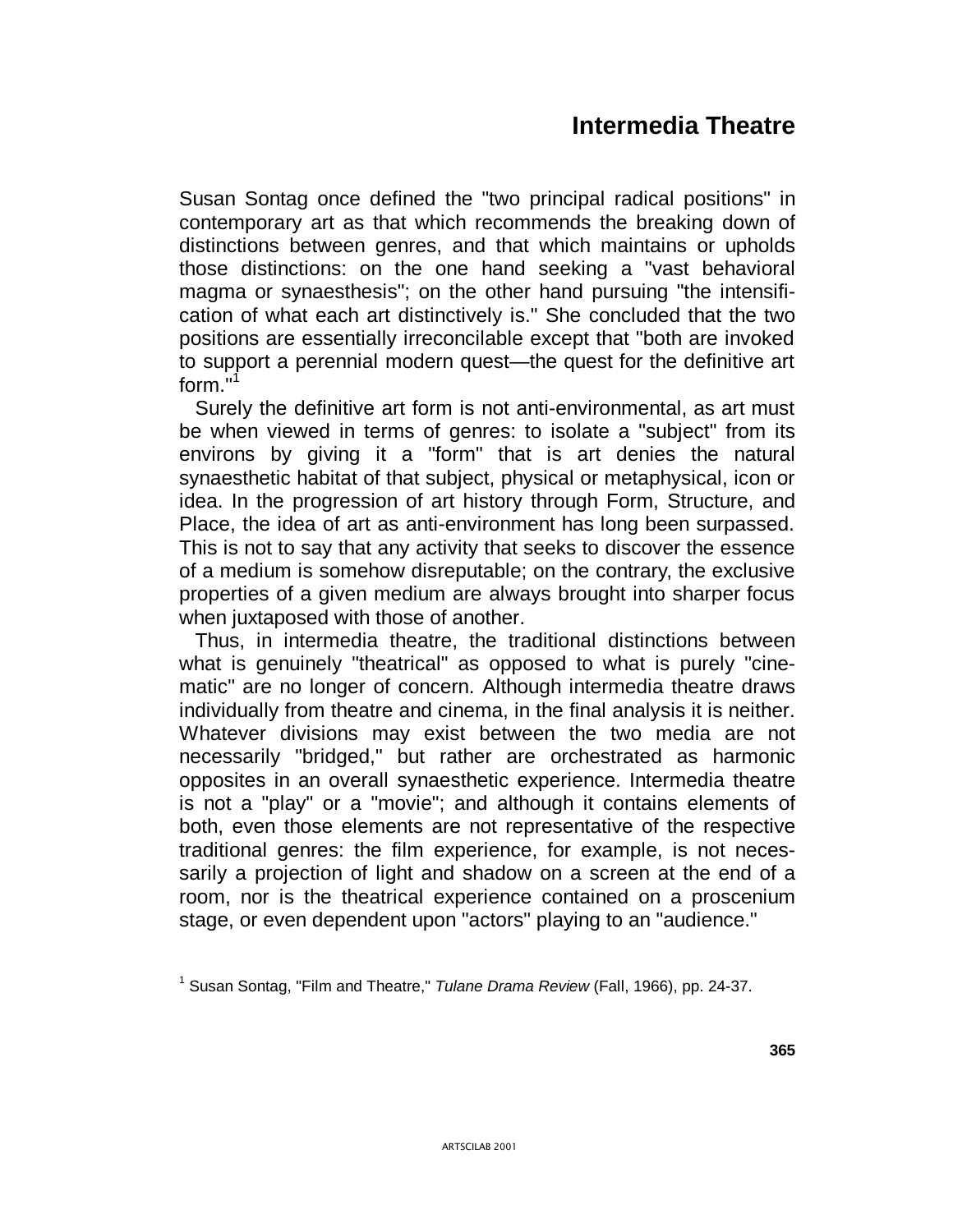## Carolee Schneemann: Kinetic Theatre

Pioneer intermedia artist Carolee Schneemann describes Kinetic Theatre as "my particular development of the Happening, which admits literal dimensionality and varied media in radical juxtaposition." She works with untrained personnel and various materials and media to realize images that range from the banal to the fantastic, images which, in her words, "dislocate, disassociate, compound, and engage our senses to allow our senses to expand into primary feelings, as well as the sensitive relatedness among persons and things." Through these methods she seeks "an immediate, sensuous environment on which a shifting scale of tactile, plastic, physical encounters can be realized. The nature of these encounters exposes and frees us from a range of aesthetic and cultural conventions."

Since 1956 Miss Schneemann has continually redefined the meaning of theatre. Though New York is her home, she has staged radical intermedia events throughout the United States, Canada, and Europe. Her best-known works include *Snows,* presented as part of New York's Angry Arts Festival in 1967; *Night Crawlers,* staged at *Expo '67* in Montreal; *Illinois Central* (1968); and the film *Fuses*. I asked what directions she will follow in future intermedia work.

- CAROLEE: I'm moving more into technology and electronics. My long-range project is completely activated by the spectators. I'll sensitize the audience through a performance situation in which detailed film images are set off by the audience as they move into the performance environment. They'll activate overlapping timed projectors. If they want a film to be shown again they'll have to figure out what they did to make it start in the first place. These films will show detailed aspects of performance situations: touching, handling, moving. Then as the participants move in other directions the actual materials shown in the films will be introduced. They'll fall from the ceiling or be tossed out of boxes.
- GENE: I take it you find film/actuality interactions effective in involving the audience.
- CAROLEE: *Night Crawlers,* which I did at Expo '67, was very successful in this manner. I juxtaposed my Vietnam film with a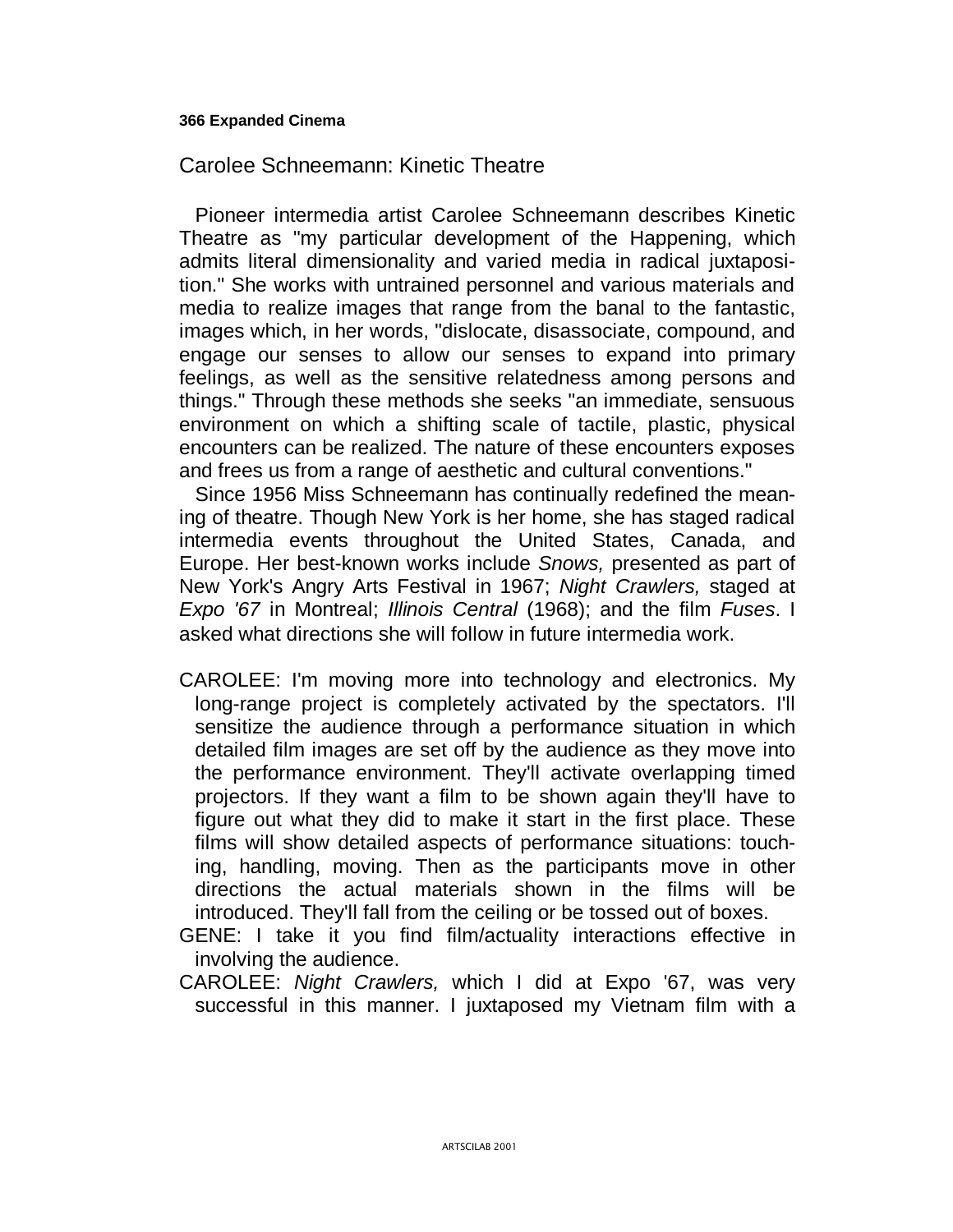#### **Intermedia Theatre 367**



Carolee Schneemann: *Night C*rawlers. Expo '67. Live performers *(right)* contrasted with film projection.

little Volkswagen that drove in front of the film and stopped. It was stuffed with foam rubber. My partner and I performed a complex of physical handling on top of, and inside the VW while another person was pulling all the foam out. It was a very intimate and humorous event in front of this horrifying Vietnam film. Before it began, a girl and I went through the audience and stepped on their shoulders and knees and gave each person candy and cake. We spoke to them. They got very turned on by the whole thing. At the end we brought them into the performance area and played lights and sound around them. They found elements of the environment that they could start to tear down. They began rather hesitantly, but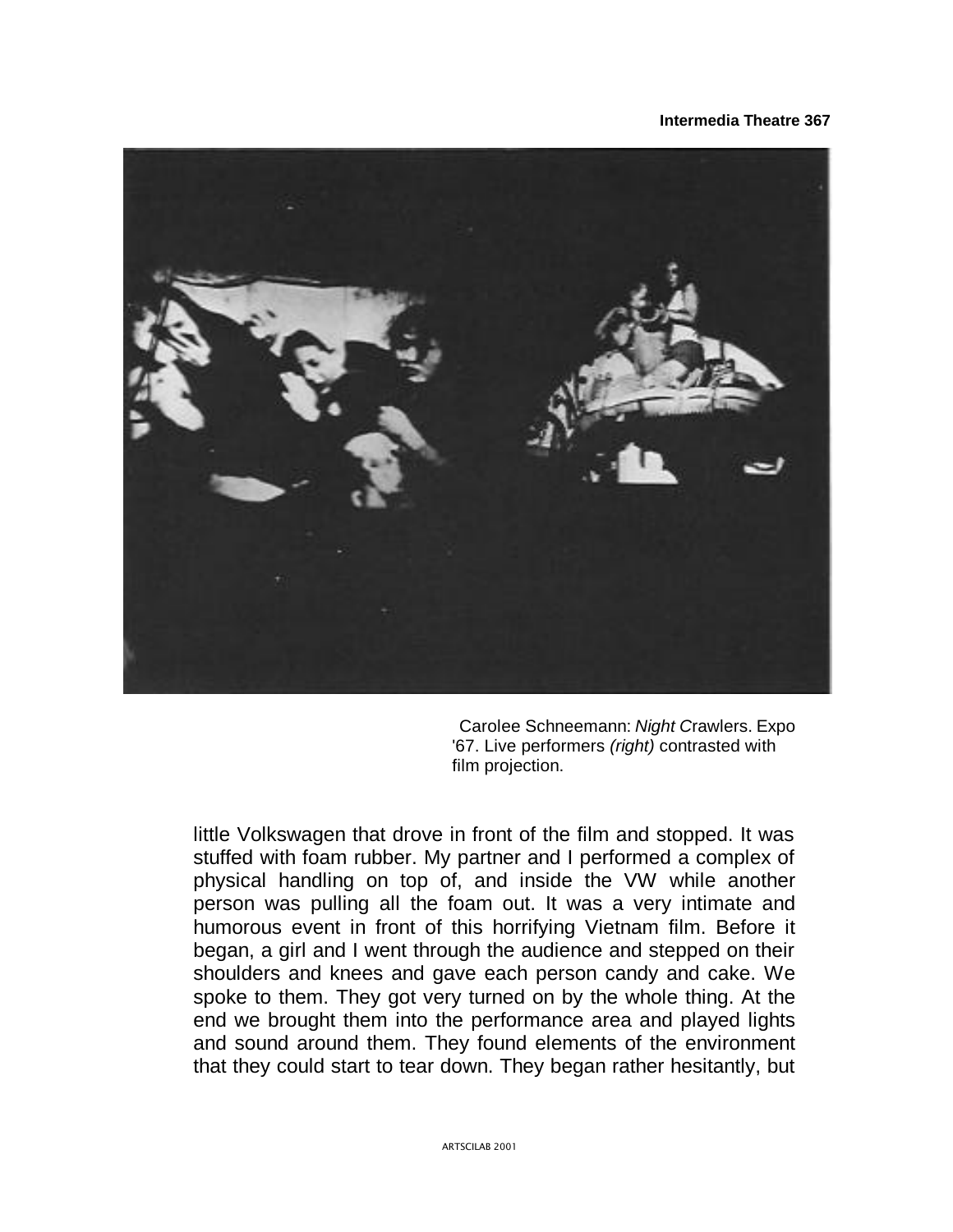after they ripped a couple of layers of paper there'd be a message greeting them, saying proceed, or directing them to paint cans. The point seems to be to let people work out of impulses that are blocked. If the situation is obvious they tend to be destructive. They're working in daily life with outmoded kinds of repressions and resistances. They tend to get violent. So we try to open up an empathy between them and what we're doing that they're not consciously anticipating.

## GENE: Do you always use film in your theatre pieces?

CAROLEE: Yes, I tend always to use it in some aspect of an environmental performance situation, primarily because of the intensification of information it gives, which may just be sensory information. And I use it to transform the environment. I tend to use film very formally. Every element that goes into the environment I'm working with is very carefully shaped in terms of scale, time duration, what's going on in juxtaposition to a film. In *Illinois Central*  there was a three hundred and sixty-degree visual environment that was changing and shifting all the time, composed of films and slides. And I like using slides against films because I can start and stop, overlap, black out, manipulate. I've been working with portable projectors so that the image can be shifted in space.

GENE: Do you work with body projections?

- CAROLEE: Yes, and I find it always satisfying. I do a lot of performing just in the light of film projectors. So that it's a very compacted image and there are no peripheral distractions. It becomes central to the environment without your really having the sense of film, because the bodies or forms of people are quite embedded in it. GENE: Do you make your own films or work with found images?
- CAROLEE: I animated the Vietnam film, shot it from stills with various lenses so that it seems as if it's really moving. The images in that film were central to the development of *Snows.* My *Snows* movie begins with a very beautiful 1947 newsreel, a snowstorm, a fall of confetti during a parade, and ends with a car exploding and bursting into flames, then the Pope blessing people. One little horrific element after another: volcanic eruptions, ships going down... For my film *Viet Flakes* I shot a still of a Nationalist soldier shooting a Communist worker. It's in three sections: he raises his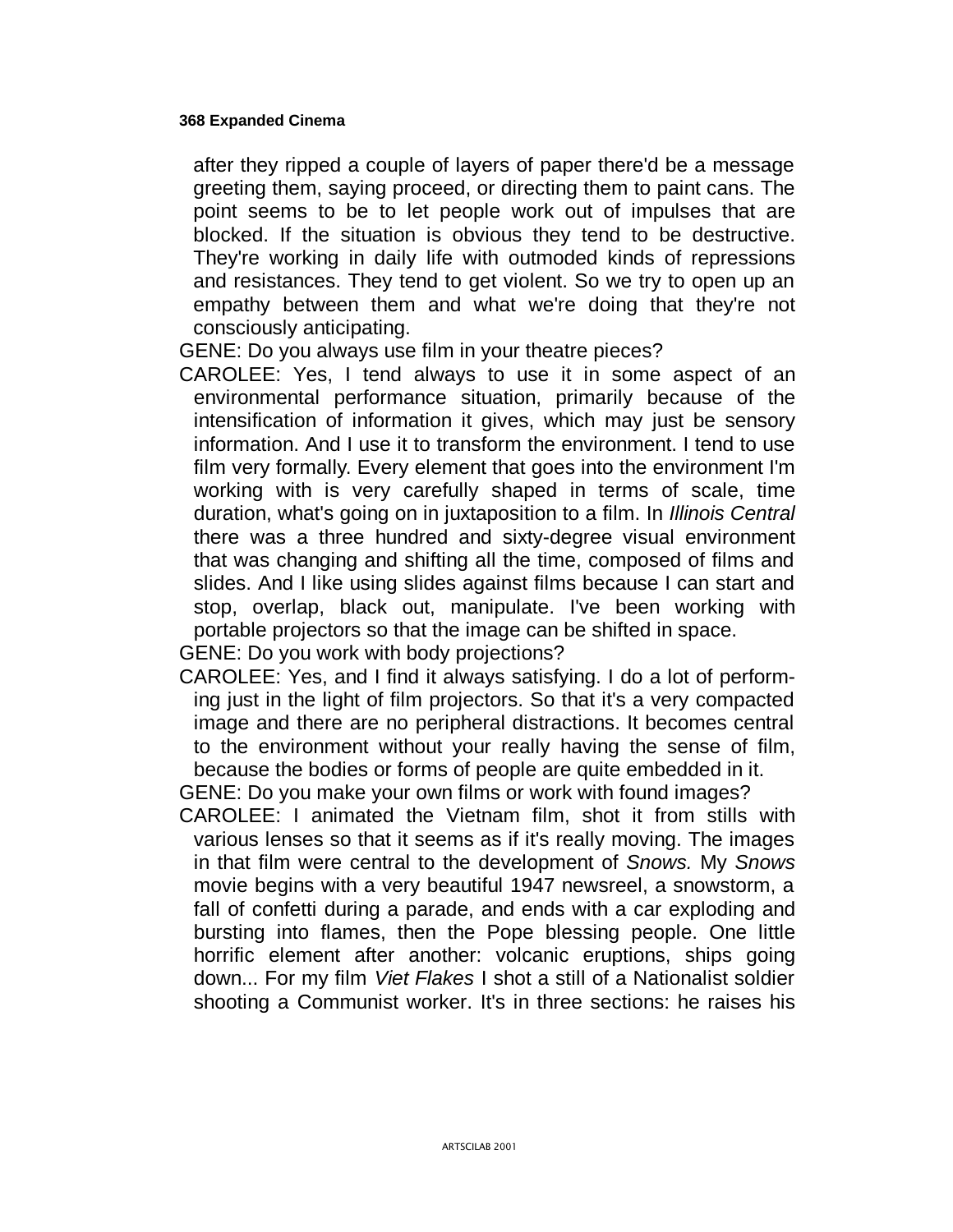gun, he leans forward, and the victim is lying there with a dark spot under his head. Then I got two newsreels of winter sports in Zurich during World War II while all hell was breaking loose everywhere else in the world. Then I made a little 8mm. film that played on our bodies, showed a New York blizzard and a car driving through the city. The projectors were either carried by hand or mounted on revolving stools.

GENE: How did you work with film for *Illinois Central?*

- CAROLEE: I went out in advance and shot footage of empty horizons. Very slow, attenuated, linear footage. Then I borrowed about five hundred slides of the same landscape, this absence of form. And I used the slides stretched out against the film; while the film would have a certain kind of horizon line, I'd have six duplications of one slide horizon feeding into the film from all around the room. And then as the film shifted, slide images would shift. It wasn't decorative. I use films and slides as compacted metaphors. It compounds the basic range of emotive material. It concretizes the event, girds it in. While the live physical movements are ambiguous and emotional, the films lend a banal insistence.
- GENE: How do you think of your work in terms of their objective and subjective aspects, actuality versus illusion?
- CAROLEE: I've always thought that I'm creating a sensory arena, and what you describe as kinetic empathy is very basic to the process. Because the information, in terms of what we're able to feel, how much the audience is able to open up, be moved and touched— it's all completely of the moment. There's this strange sort of fulcrum of the individual sitting there without narrative or literary preparation to help him follow the action. It's all involved in sensory receptivity. And I'm bombarding them, I'm giving them more than they can possibly assimilate at any one point. Unlike painting, which used to be my medium, where you could take a great deal of time. And the thing is, with a static element, the audience is actually being more active. You choose the time duration and manner in which you experience the object. But my theatre pieces call forth a whole other range of response areas. At the end of *Snows* many people in the audience are crying, and they don't really know why, because it all happens with an incredible immediate speed and it's overwhelming.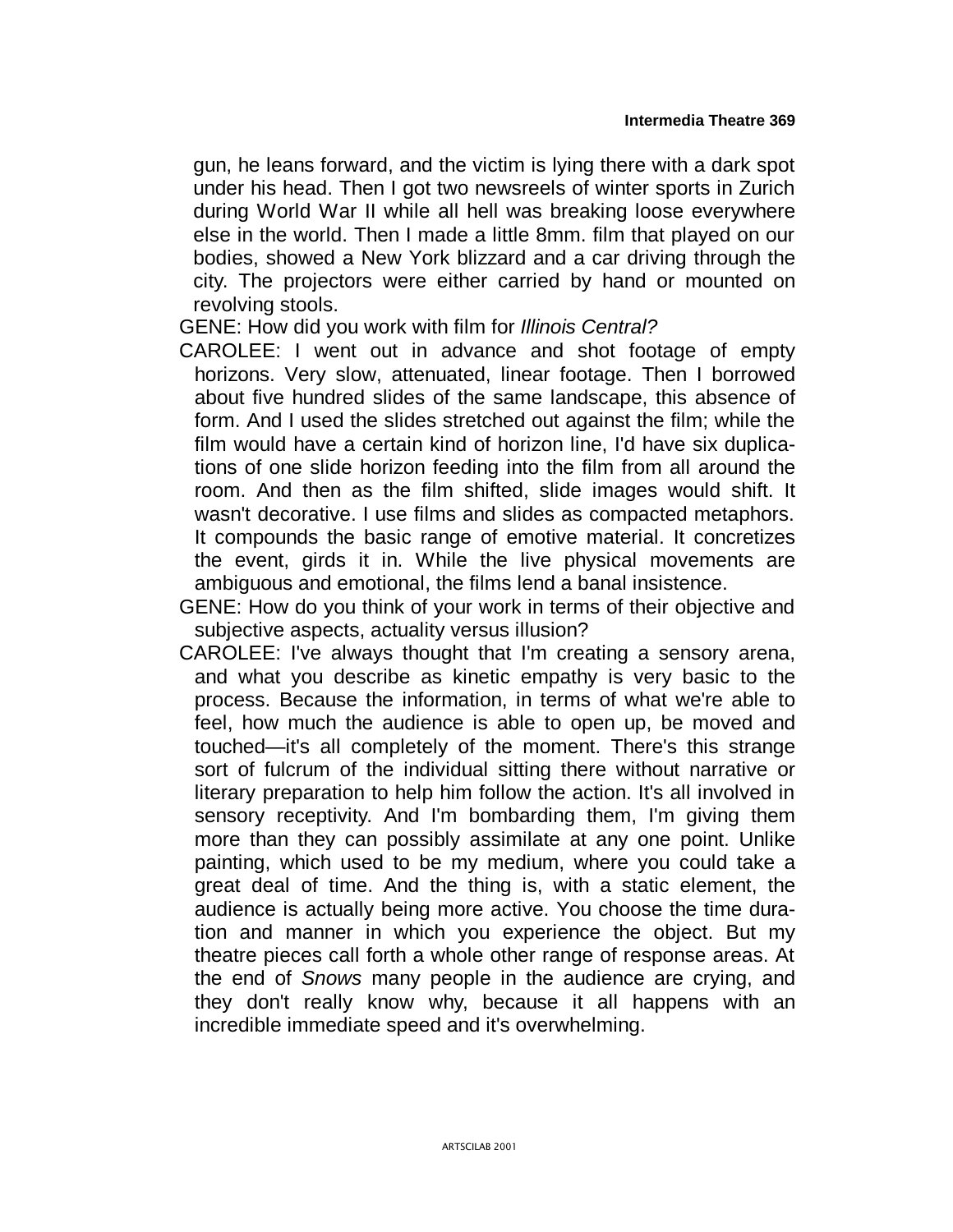- GENE: Some critics feel that many of the arts explore sensory awareness or perception well enough, but that one doesn't come away with a knowledge of a subject having been learned.
- CAROLEE: I know that criticism, but it doesn't bother me because it's not a real criticism anymore. What I'm going more toward is not merely a sensory or perceptual activation of the audience but an actual physical involvement. There no longer can even be the situation of performers who prompt or provoke the audience; we must deal directly with the audience itself as performers. As much as we so-called actors need to be performers, so they need to become performers, they need to enact that situation themselves. They must give over a kind of trust in the situation and go into it. I approach the audience with a great deal of care and tenderness, never being physically aggressive. The media information may be aggressive, but it's going to stimulate them in ways that I have to be responsible for. So in terms of what that media might provoke, I have to oversee it.
- GENE: So in a sense one goes to the theatre for completely different reasons than one used to; I hesitate to use the term "therapy," but it seems to approximate something like that.
- CAROLEE: We go to the theatre in search of inner realities because of the bankruptcy of the myths and conventions we're used to dealing with in everyday life.
- GENE: Perhaps in the near future, the whole process of living will be in this active seeking out of experiences.
- CAROLEE: Right. What people really want is tactile confirmation, to be in touch with their physicality, to be able to communicate, and to grow, to touch one another and be touched. To get away from the somnambulism of contemporary life. We get all this information and there's absolutely no way to react. You're reading some horror in your newspaper while eating your doughnut. And if you were a natural animal you'd at least scream for fifteen minutes or chop the sofa into bits— assuming that you can't go and change the thing that the media tells you is an outrage. So we're trapped with all these fears of real impotence.
- GENE: What other kinds of environmental projections have you done?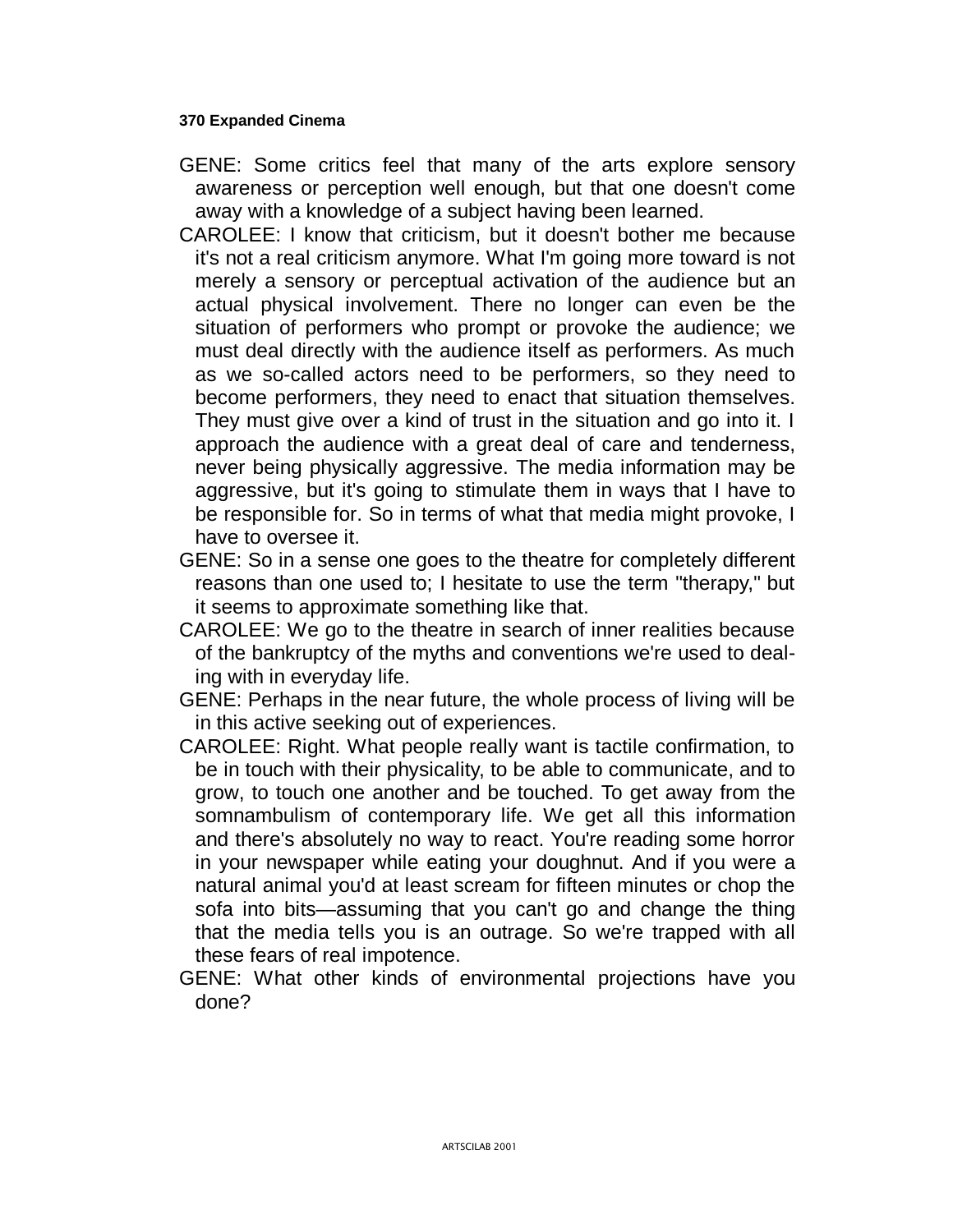CAROLEE: Smoke, balloons, and buildings. In Montreal I did an outdoor event in which we carried the projectors and moved films across buildings at night, the images breaking into planes and fragments. The basic condition for my work is that whenever I find out how something works, what makes it go, say in regard to technology or any kind of element— even a human being— then I want to change it. As soon as I saw what a frame was for film I wanted to break it. I didn't want to be stuck with that same rectangle.

# Milton Cohen: Space Theatre

Milton Cohen, primary creative force behind the famous ONCE group of Ann Arbor, Michigan, has, since 1958, been developing what he calls "Space Theatre," a highly original and effective environmental projection system for intermedia events. In fact Space Theatre is more concept than system, for Cohen continually modifies the hardware and architectural parameters of the theatre he has constructed in his studio. Yet the motive remains, as always, "to free film from its flat and frontal orientation and to present it within an ambience of total space."

The core of Space Theatre is a rotating assembly of mirrors and prisms adjustably mounted to a flywheel, around which is arranged a battery of light, film, and slide projectors. The movement of the mirror/prism flywheel assembly determines image trajectories as the projections are scattered throughout the performance environment. In the past, Cohen has positioned rectangular and triangular panels about the space, to serve both as screens and as strategic points for image interaction with live performers. Often these panels have also been mobile— revolving, folding, or tilting— operated mechanically or by hand in a manner responsive to the image being projected.

Cohen's most recent presentation was *Centers: A Ritual of Alignments.* Here the projection surface was a translucent circular core from which eight triangular screens radiated. Behind each screen was a photoelectric cell that activated sound and strobe-light events at various positions in the performance area. (Cohen often employs the amplified sound of the projection equipment itself as the aural complement of the imagery.) Behind the core, also described as the "target" area, was a slide projector.

Film imagery was basic to the performance. Cohen adapted pro-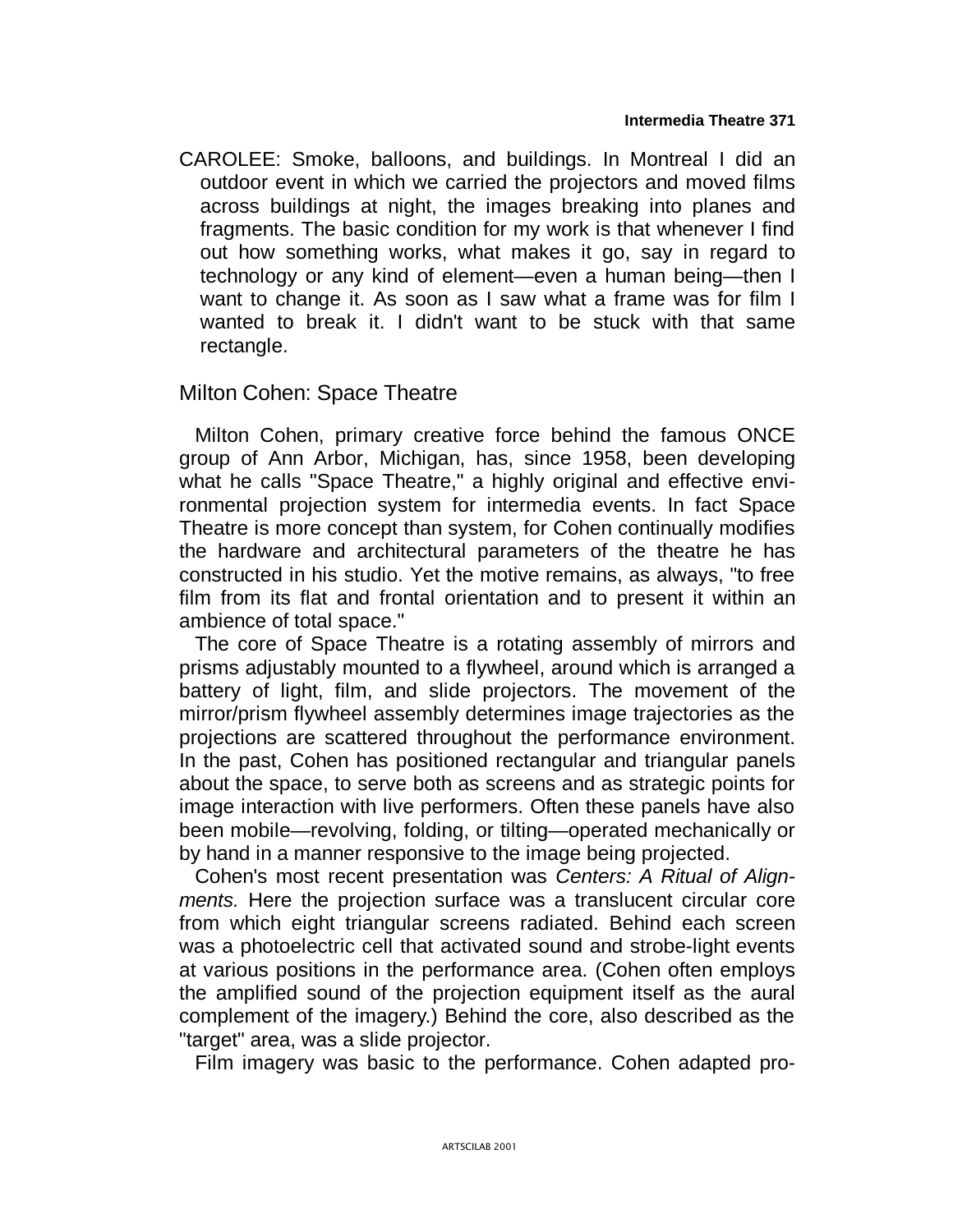

Carolee Schneemann: *Illinois Central.* 1968. "I've always thought that I'm creating a sensory arena... we must deal directly with the audience itself as performers." Photo: Peter Holbrook.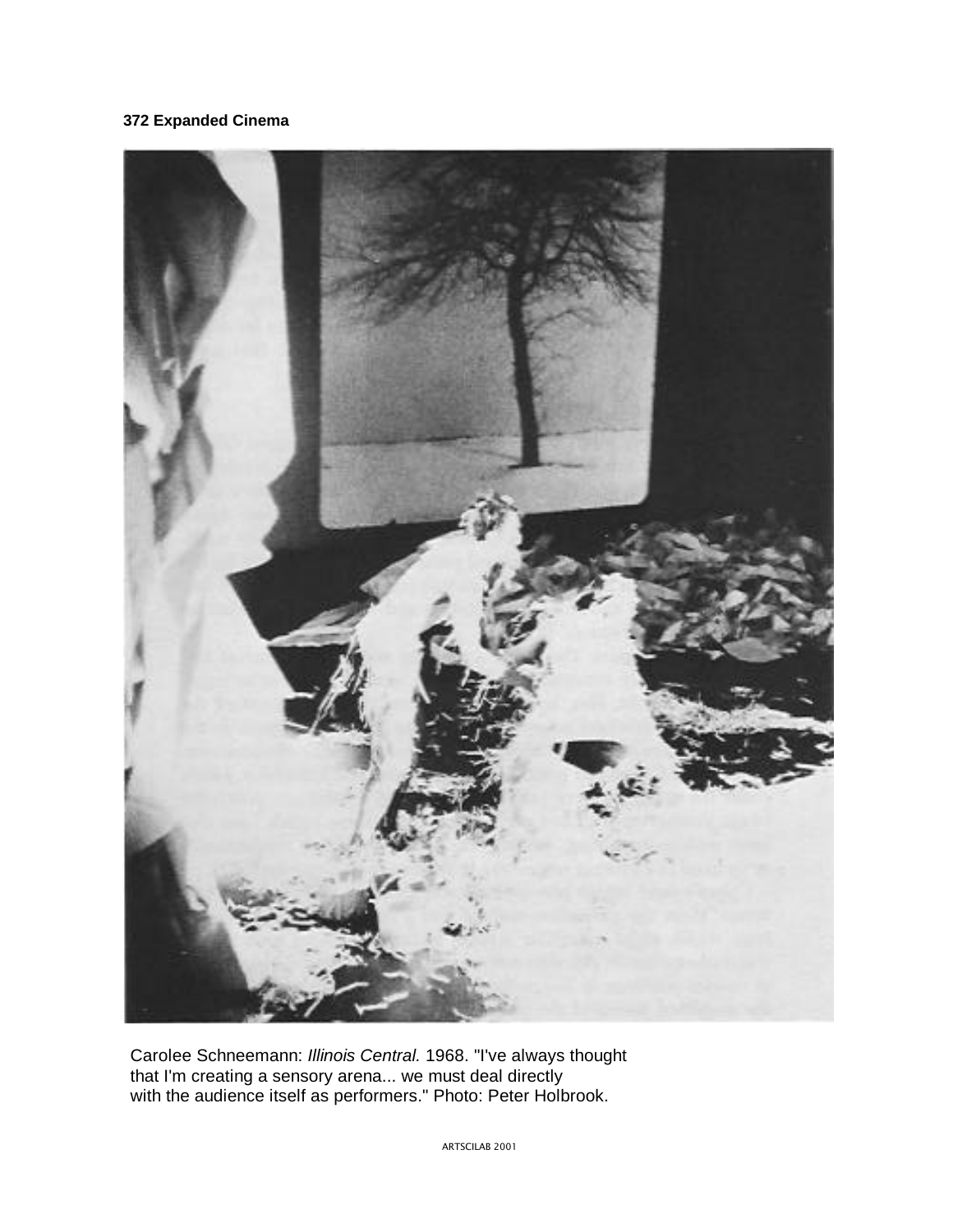## **Intermedia Theatre 373**



*Centers: A Ritual of Alignments, as* performed by Milton Cohen in his Space Theatre. 1969.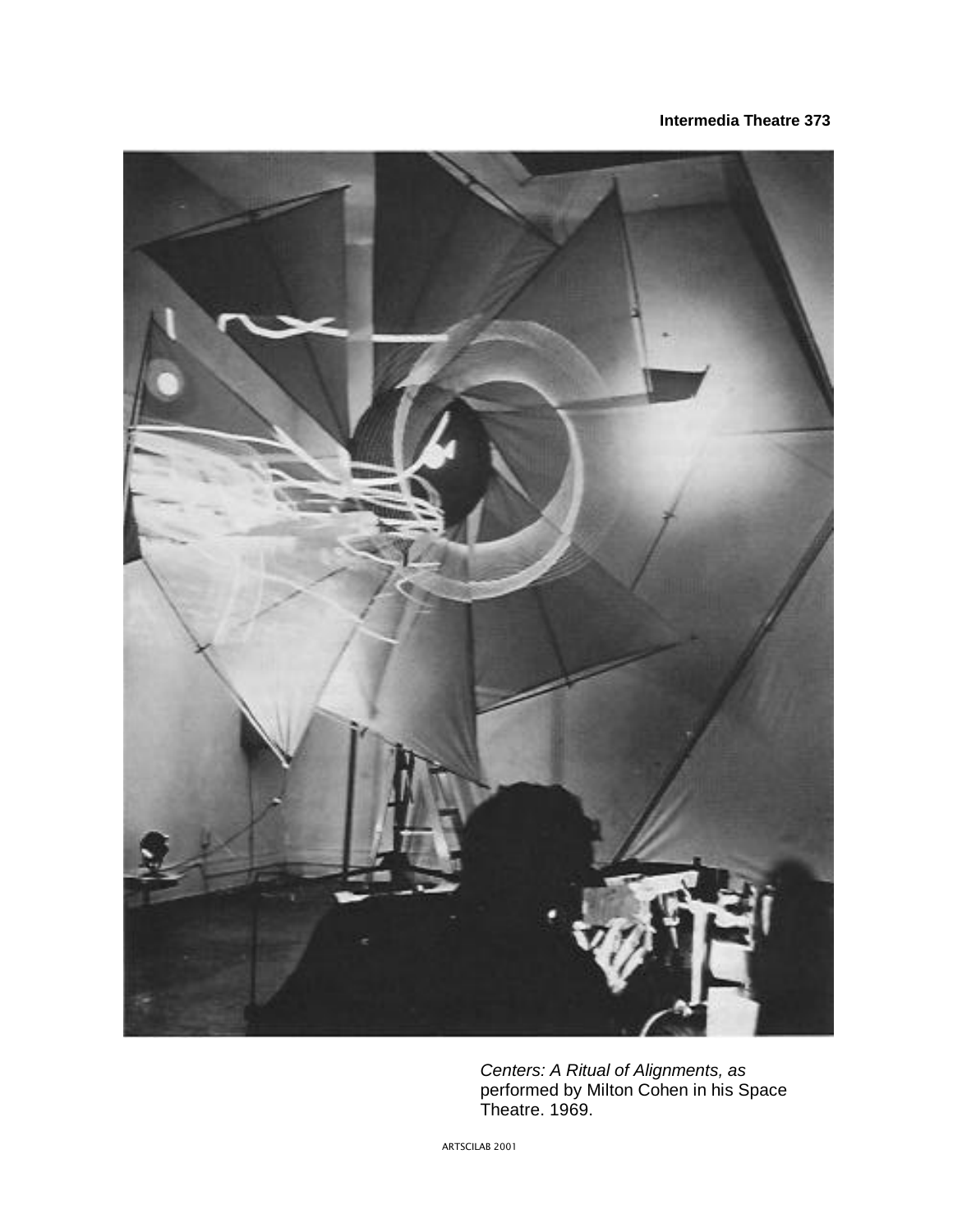jectors to handle twelve-foot film loops projected sequentially on the fanlike screens, making one round every twenty seconds. Simultaneously various geometrical target patterns were rear-projected onto the core. The audience is seated on revolving stools in the twentyfoot area between the projection system and the screen. Their attention is polarized between the gyrating film and the free-floating slide imagery registering on walls and screens that define the total enclosure.

The multi-channeled sound is electronic, instrumental, and vocal, and moves in complex trajectories from speaker to speaker. The effect, according to Cohen, "is one of sound in flight; sound seeking target." This theme of seeking out the target is carried over into the visuals through the manipulation of the projection console in a discrete sequence of maneuvers that search out the center. "When and if this centering is won," Cohen explains, "the performance may proceed to the next film loop. But also ways must be discovered for other performers (live dance, live music, etc.) as well as the audience to contribute to the audiocentric and luminocentric probes. Ultimately there must be a common voyage for all to that identifying place which describes at once the center and the whole."

The ONCE group has explored structures other than Space Theatre. Perhaps the best known American intermedia theatre event was their *Unmarked Interchange* (1965), in which live performers interacted outrageously with the Fred Astaire-Ginger Rogers film *Top*  Hat projected on a huge screen inset with movable panels, louvers, and large drawer-like sections. While a couple dined by candlelight at a table in one corner of the screen, a man read into a microphone from the pornographic novel, *Story of 0,* at the opposite end of the projection surface; periodically a girl walked across a catwalk in the center of the screen and hurled custard pies in his face. In another opening, a man played a piano. And over all of this Fred and Ginger danced their way through 1930's Hollywood romantic escapism.

## John Cage and Ronald Nameth: *HPSCHD*

Computer-composed and computer-generated music programmed by John Cage and Lejaren Hiller during 1967-69 was premiered in a spectacular five-hour intermedia event called *HPSCHD (*computer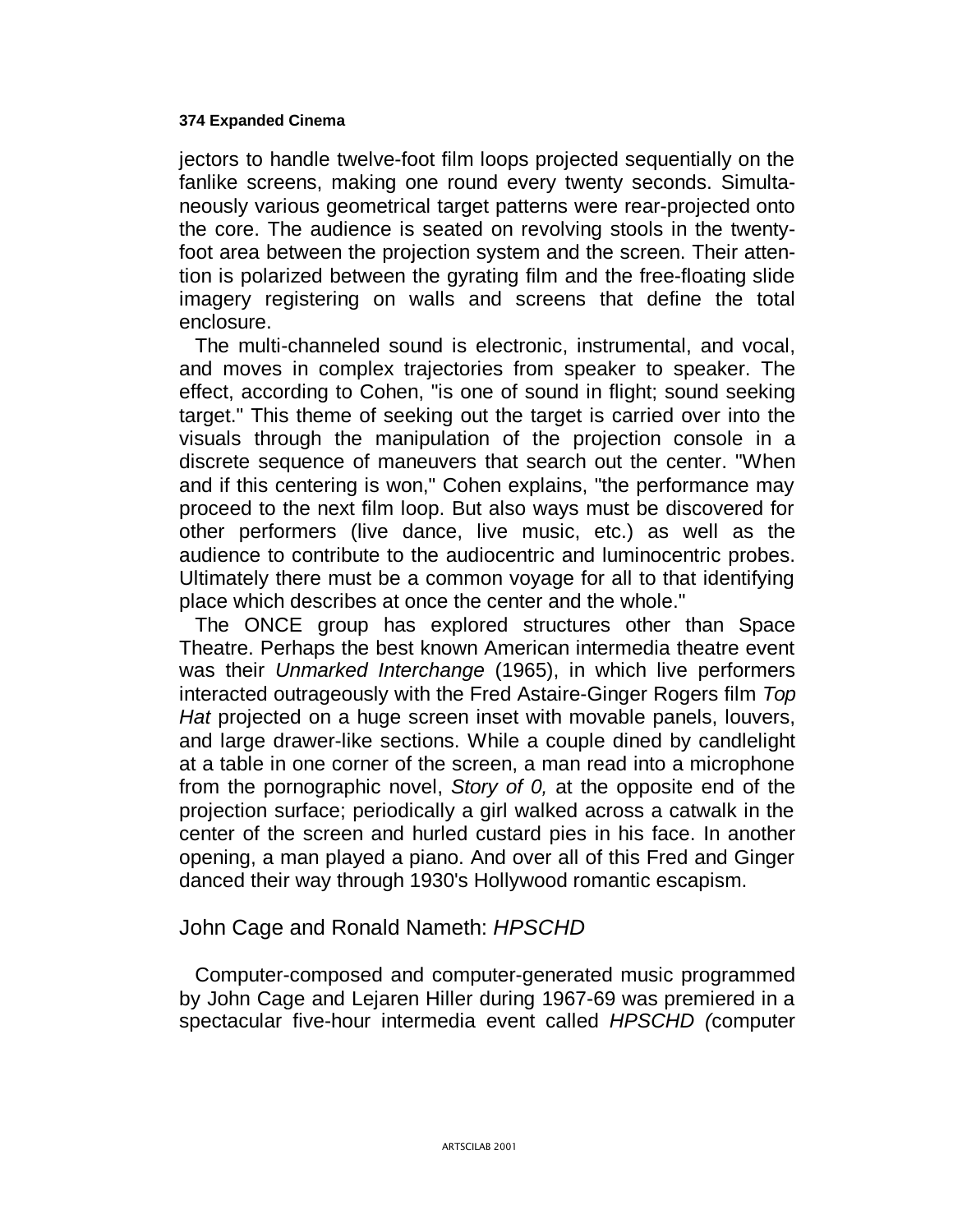## **Intermedia Theatre 375**



ONCE Group: *Unmarked Interchange.* 1965*.* Live performers interact with projection of *Top Hat*, starring Fred Astaire, Ginger Rogers. Photo: Peter Moore.

abbreviation for Harpsichord) at the University of Illinois in May, 1969. Computer-written music consisted of twenty-minute solos for one to seven amplified harpsichords, based on Mozart's whimsical *Dice Game* music (K. Anh. C 30.01), one of the earliest examples of the chance operations that inform Cage's work. Computer-generated tapes were played through a system of one to fifty-two loudspeakers, each with its own tape deck and amplifier, in a circle surrounding the audience. Cage stipulated that the compositions were to be used "in whole or in part, in any combination with or without interruptions, to make an indeterminate concert of any agreed-upon length."

The university's 16,000-seat Assembly Hall in which the event was staged is an architectural analogue of the planetary system: con-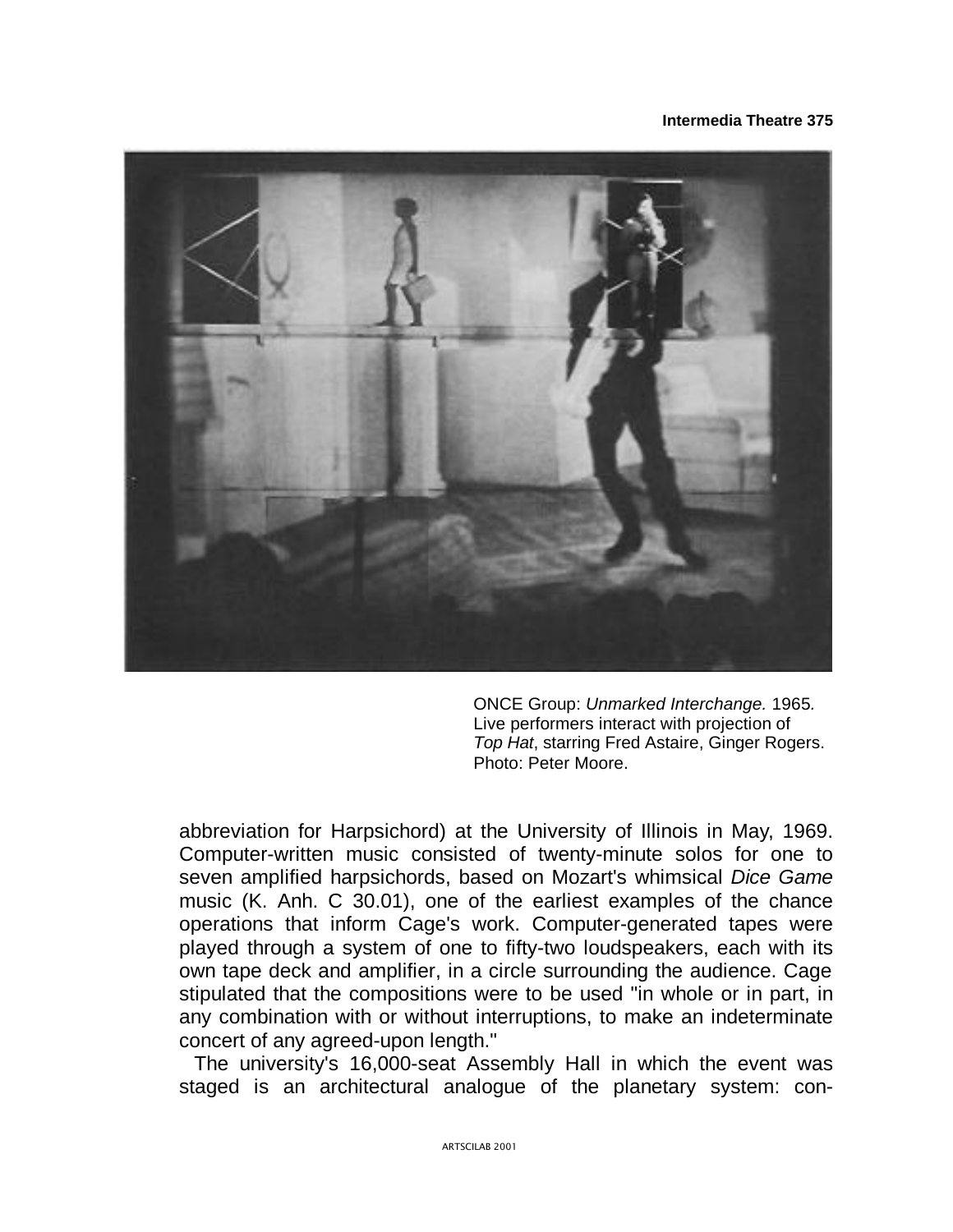

Milton Cohen's Space Theatre, Ann Arbor, Michigan. 1969. Sight and sound move in complex trajectories through a maze of shifting, revolving, faceted surfaces, seeking the target.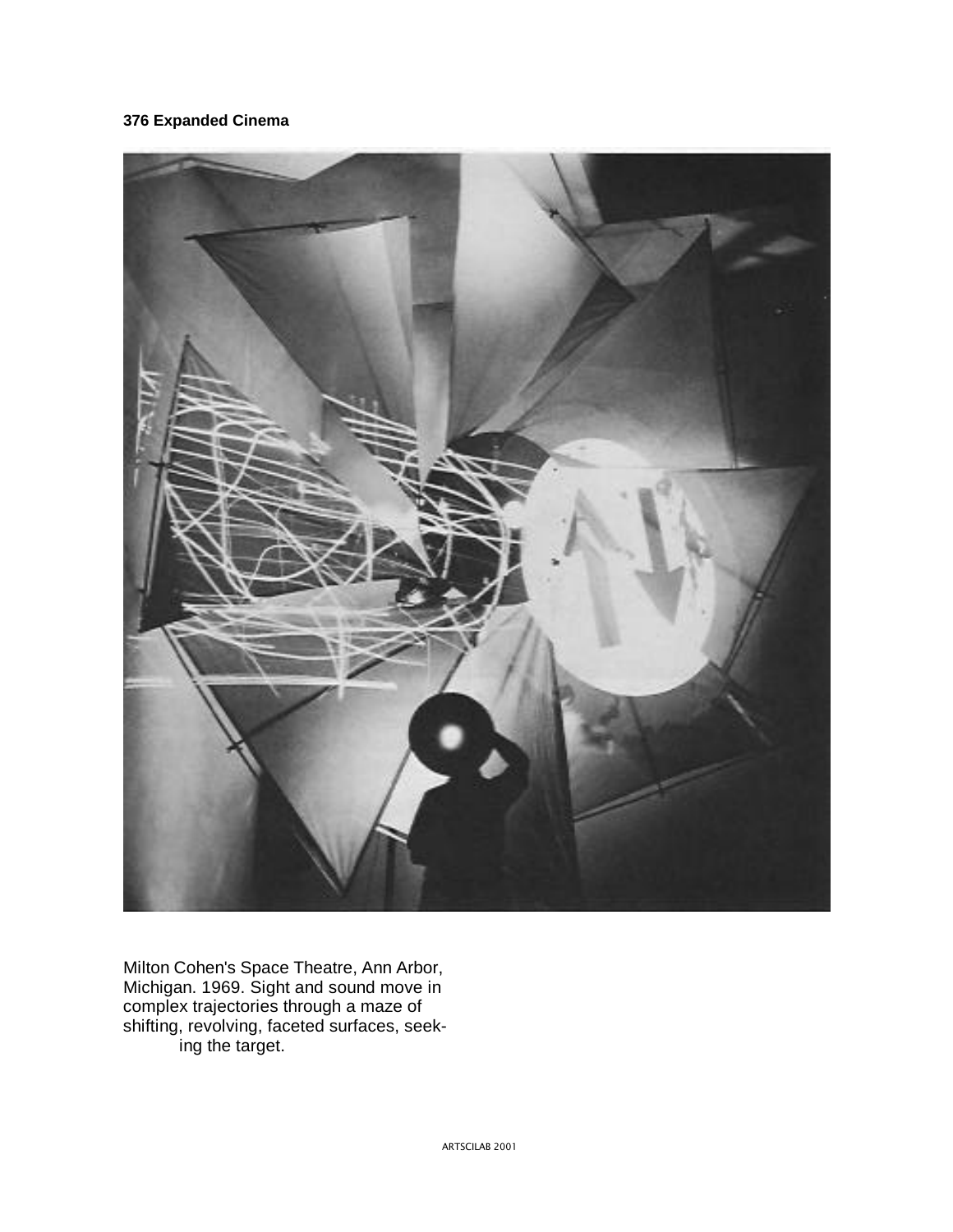#### **Intermedia Theatre 377**



John Cage and Ronald Nameth: *HPSCHD.* 1969. Assembly Hall, University of Illinois, Champaign-Urbana. Fifty-two loudspeakers, seven amplified harpsichords, 8,000 slides, 100 films. Photo: courtesy of Ronald Nameth.

centric circular promenades and long radial aisles stretching from the central arena to the eaves of the domed ceiling. Each of the forty-eight huge windows, which surround the outside of the building, was covered with opaque polyethylene upon which slides and films were projected: thus people blocks away could see the entire structure glowing and pulsating like some mammoth magic lantern.

Over the central arena hung eleven opaque polyethylene screens, each one hundred feet wide and spaced about two feet apart. Enclosing this was a ring of screens hanging one hundred and twentyfive feet down from the catwalk near the zenith of the dome. Film-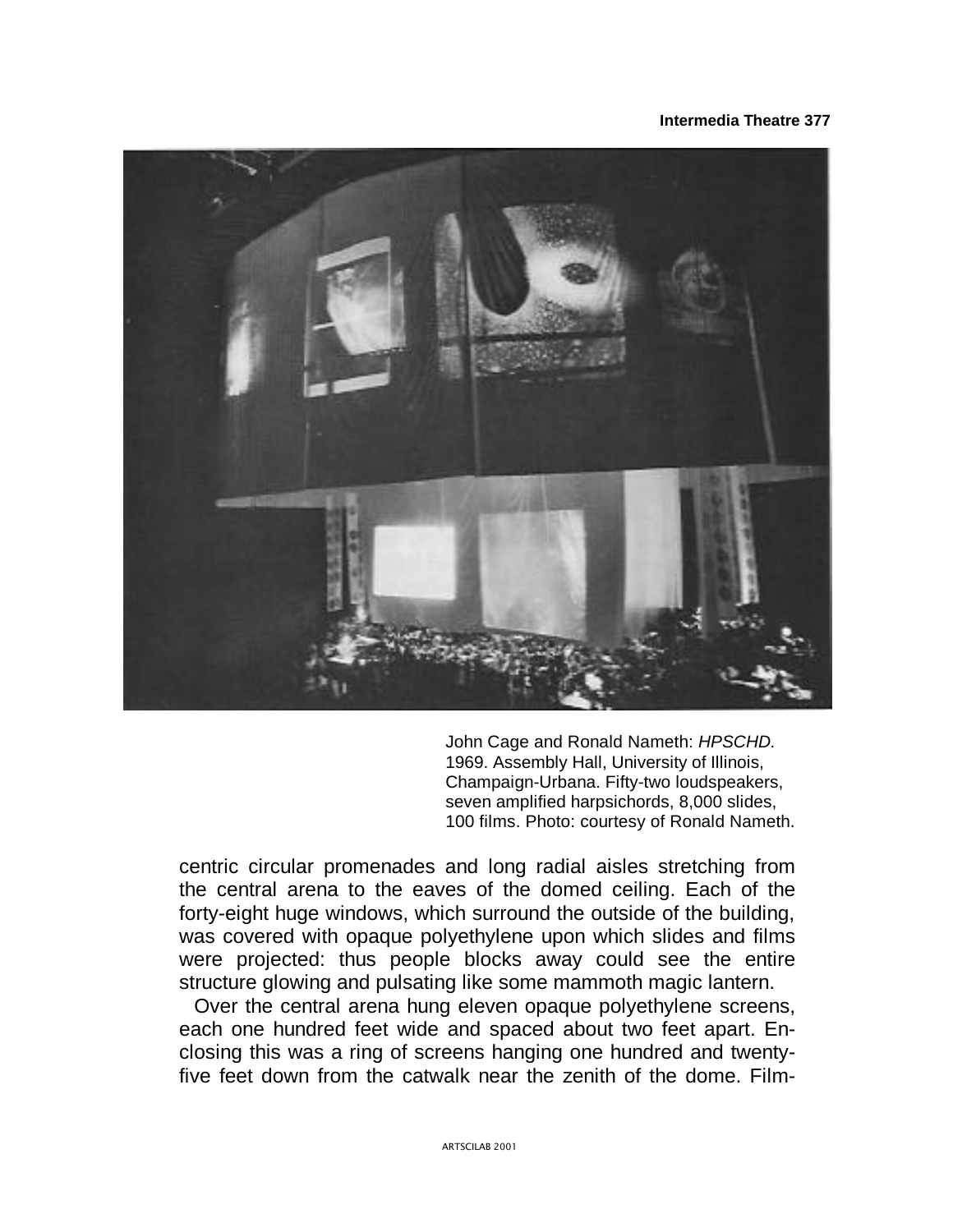maker and intermedia artist Ronald Nameth programmed more than eight thousand slides and one hundred films to be projected simultaneously on these surfaces in a theme following the history of man's awareness of the cosmos. "The visual material explored the macrocosm of space," Nameth explained, "while the music delved deep into the microcosmic world of the computer and its minute tonal separations. We began the succession of images with prehistoric cave drawings, man's earliest ideas of the universe, and proceeded through ancient astronomy to the present, including NASA movies of space walks. All the images were concerned with qualities of space, such as Méliès' *Trip to the Moon* and the computer films of the Whitney family. The people who participated in *HPSCHD* filled in the space between sound and image."

Seven amplified harpsichords flanked by old-fashioned floor lamps stood on draped platforms on the floor of the central arena beneath the galaxy of polyethylene and light. In addition to playing his own solo, each harpsichordist was free to play any of the others. Each tape composition, played through loudspeakers circling the hall in the last row of seats near the ceiling, used a different division of the octave, producing scales of from five to fifty-six steps. Only twice during the five-hour performance were all channels operating simultaneously; these intervals were stipulated by Cage.

Nameth has collaborated in several intermedia performances in addition to making his own computer films and videographic films, as well as conventional cinema such as *Andy Warhol's Exploding Plastic Inevitable.* In 1967 he worked with Cage in the preparation of *Musicircus,* an eight-hour marathon of sight and sound involving nearly three thousand persons— musicians, musical groups, orchestras, and composers in addition to a participating "audience"— all making music together.

In 1968-69 Nameth worked with Salvatore Martirano and Michael Holloway in a music/theatre/film presentation titled *L.'s G.A.*  (Lincoln's Gettysburg Address), which traveled throughout the United States and Japan. Described as a mixed-media event "for gasmasked politico, helium bomb, three 16mm. movie projectors, and two-channel tape," *L.'s G.A.* was simultaneously a showcase for Martirano's electronic tape compositions, Nameth's multiple-projection cinema, and Holloway's poetry. Nameth employed video imag-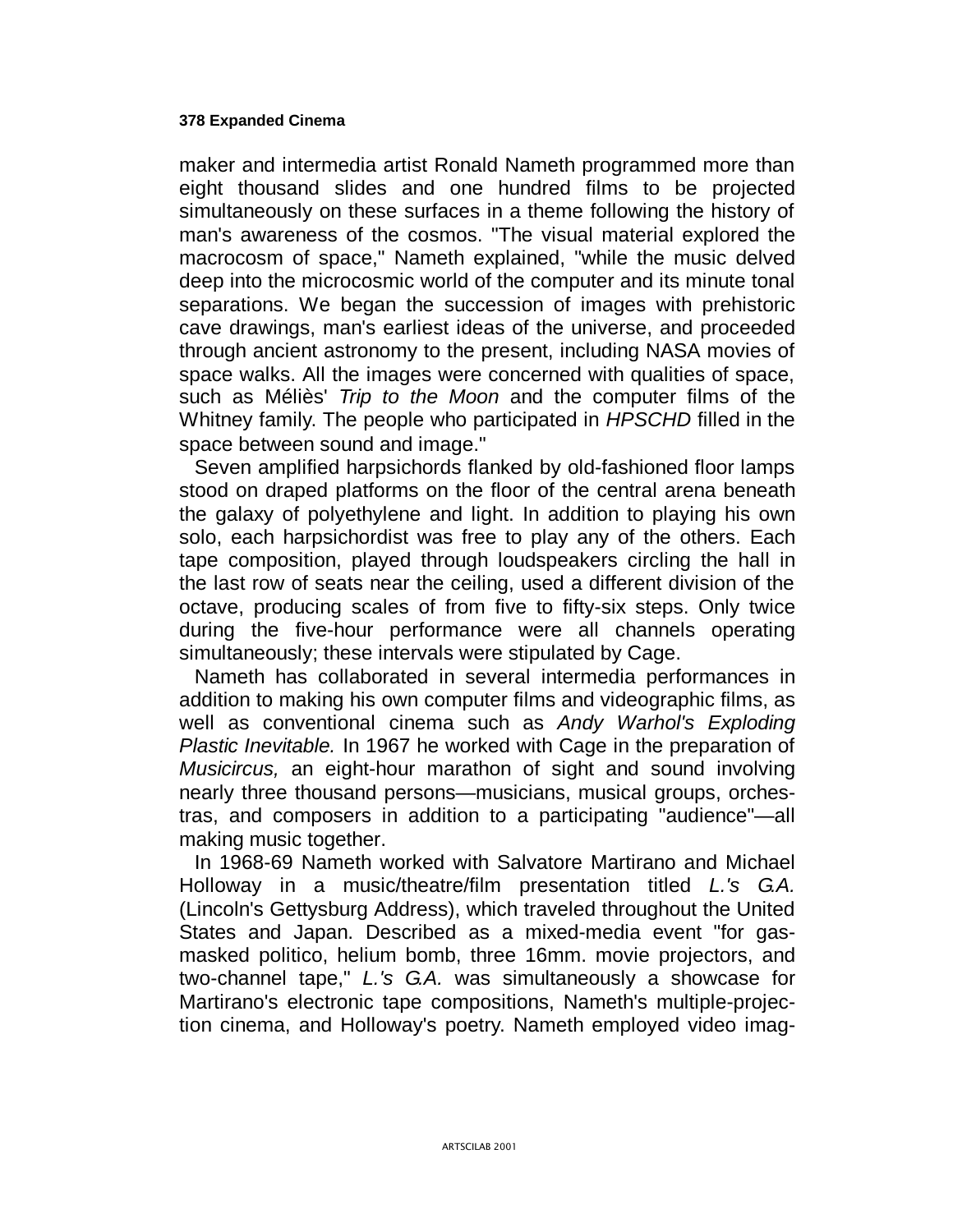## **Intermedia Theatre 379**



Two scenes from Ronald Nameth's tripleprojection film *As the World Turns* for intermedia presentation *L's G.A.* 1968-69.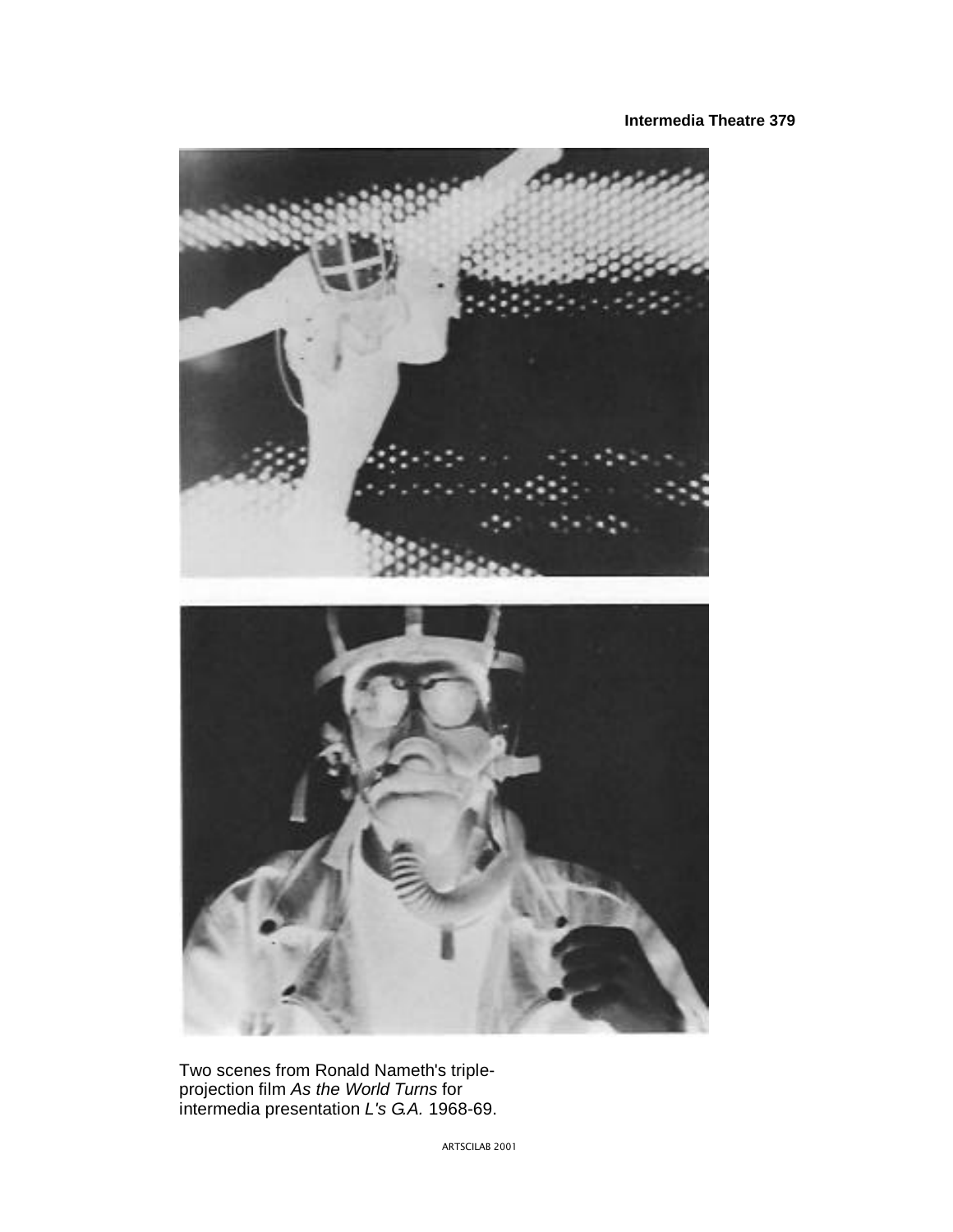

Two scenes from Robert Whitman's *Prune Flat.* 1965. Performers' actions were synchronized with their film versions. Photos: Peter Moore.

ARTSCILAB 2001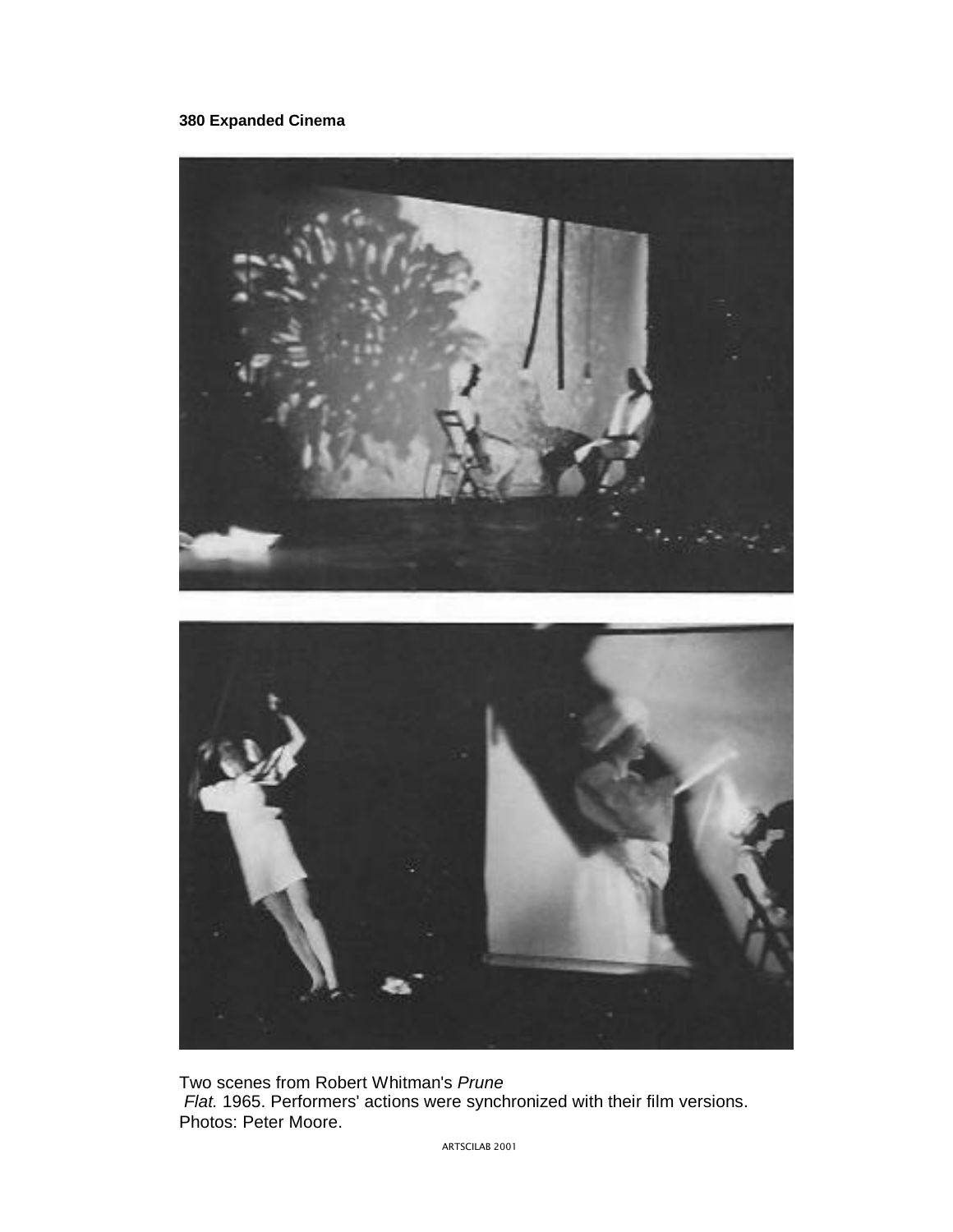ery for his cinematic triptych *As the World Turns,* which he described as "the visual counterpart of Martirano's music." Depending on the physical limitations of the performance space, Nameth's film was projected in the form of two smaller images side by side within a larger image, all three images adjacent to one another, or all three superimposed over one another.

# Robert Whitman: Real and Actual Images

The higher ordering principle of intermedia, or what might be called "filmstage," is the simultaneous contrasting of an actual performance with its "real" projected image, so that the live performer interacts with his movie self. The New York artist Robert Whitman developed this technique in several variations during the period 1960-67, after which he abandoned film/theatre compositions for experiments of a more conceptual nature.

In *The American Moon* (1960) the audience viewed a central performance space from six tunnel-like mini-theatres whose openings were periodically blocked by plastic-and-paper screens on which films were projected. Persons in each tunnel could see through their screens to the flickering images on the screen of the opposite tunnel. Thus Whitman engaged cubic space, filmic space, real and projected images.

In his most famous work, *Prune Flat (*1965), Whitman utilized a conventional proscenium stage with a large movie screen as backdrop. Two girls performed various movements and gestures in person, while their filmed images performed the same action, and some different ones, on the screen. A third girl was dressed in a long white gown on which was projected a movie of herself removing her clothes. The girl's physical actions were synchronized with the film being projected on her: she pretended to "throw" her skirt into the wings as the filmed image did so, etc. Finally a nude image of the girl was projected on her fully-clothed figure.

# Aldo Tambellini: Electromedia Theatre

A pioneer in intermedia techniques, Aldo Tambellini has worked with multiple projections in theatrical contexts since 1963, always striving to cast off conventional forms, using space, light, and sound environmentally. In the spring of 1967 he founded The Black Gate,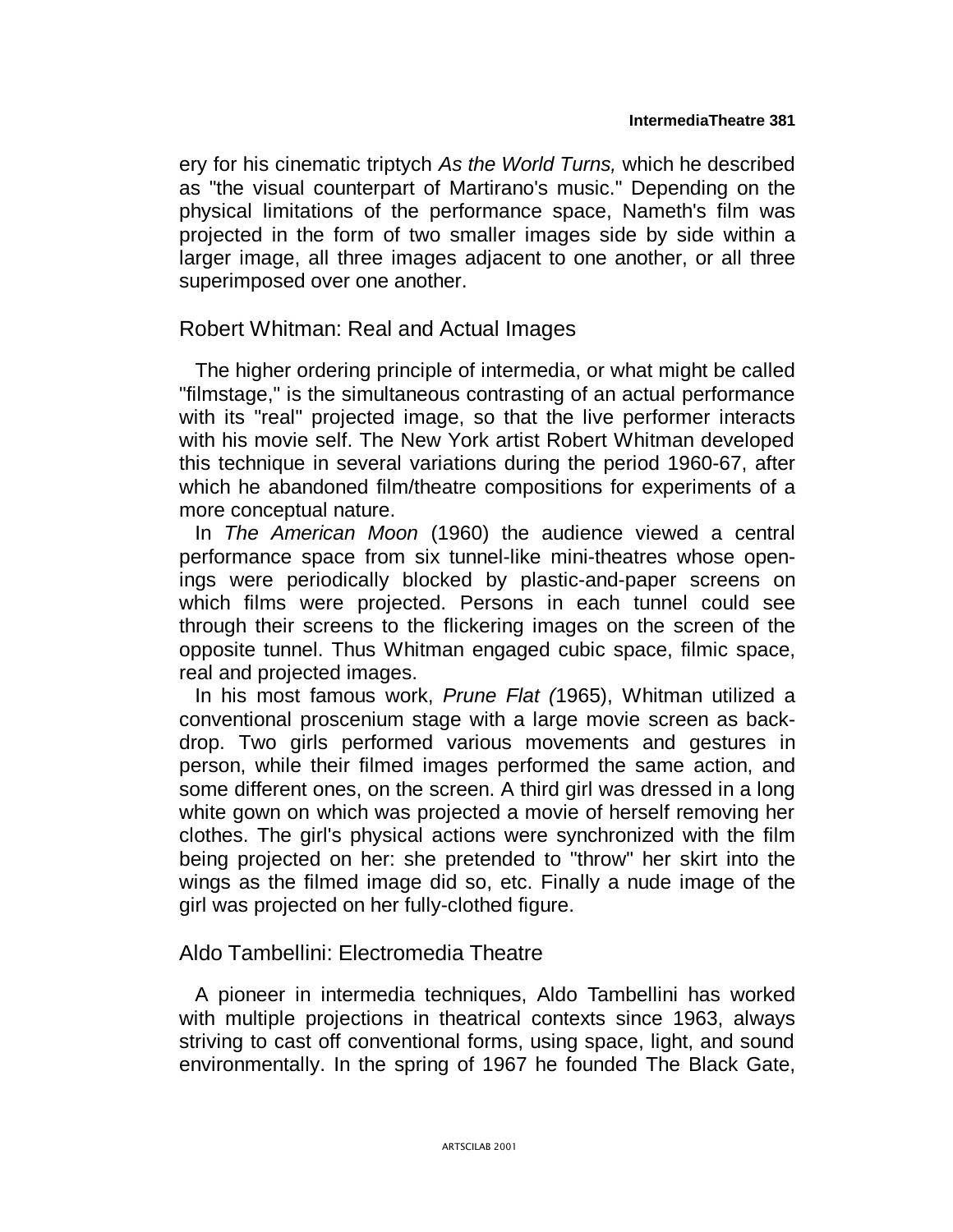

Aldo Tambellini: *Black Zero.* 1965*.* Shown at the artist's Black Gate Electromedia Theatre in New York.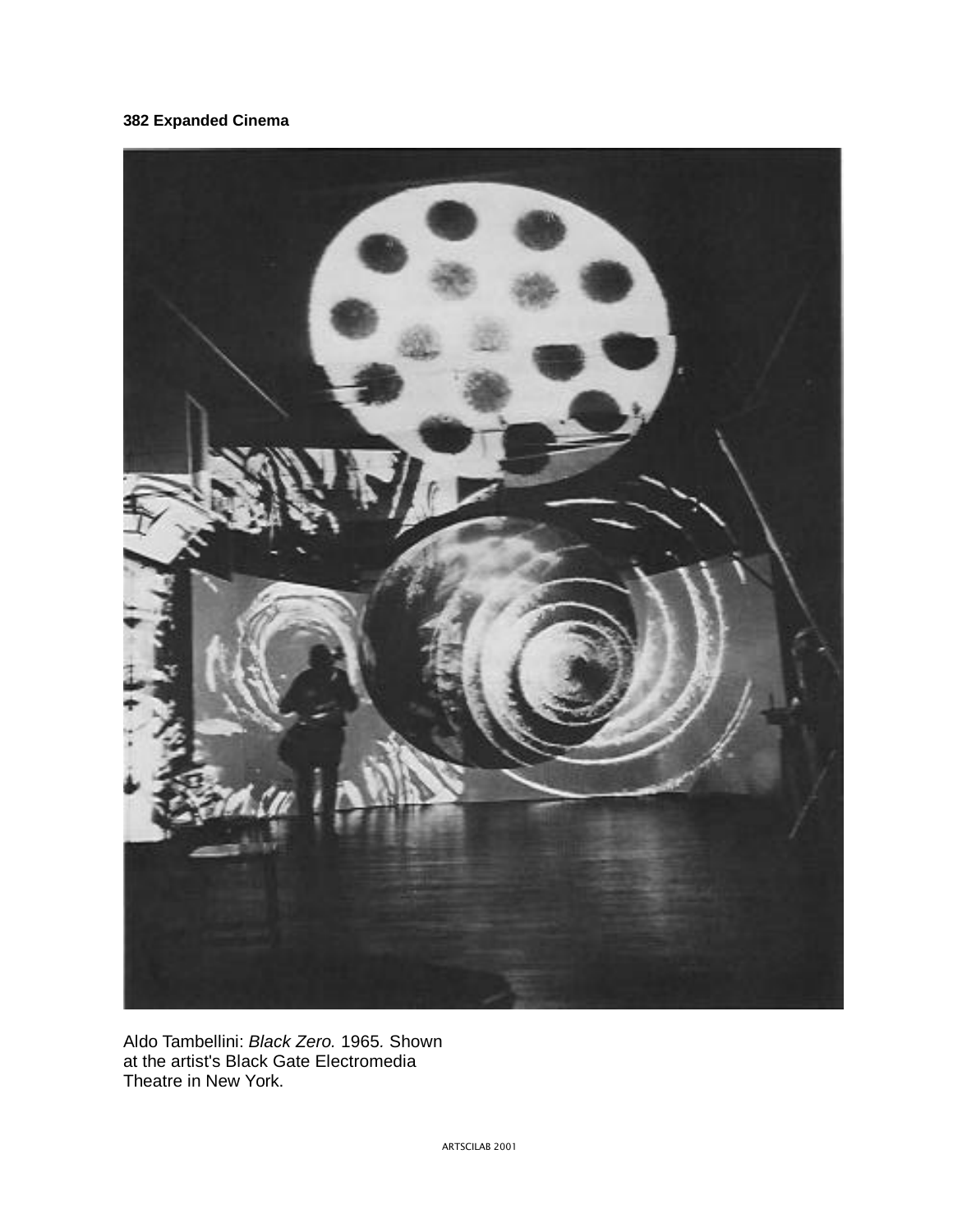New York's first theatre devoted exclusively to what Tambellini calls "electromedia" environments.

His archetype, fully realized in *Black Zero (*1965), is a maelstrom of audio-visual events from which slowly evolves a centering or zeroing in on a primal image, represented in *Black Zero* by a giant black balloon that appears from nothing, expands, and finally explodes with a simultaneous crescendo of light and sound. Literally hundreds of hand-painted films and slides are used, each one a variation on the *Black Zero* theme. In addition to electronic-tape compositions, the piece often is performed in conjunction with a live recital of amplified cello music.

In *Moon-Dial (*1966) he collaborated with dancer Beverly Schmidt in a mixture of the human form with electronic imagery in slides, films, and sounds. With Otto Piene, he presented *Black Gate Cologne* at WDR-TV in Germany in 1968, which combined a closedcircuit teledynamic environment with multi-channel sound and multiple-projection films and slides as the participating audience interacted with Piene's polyethylene tubing. Another version of this piece was conducted along the banks of the Rhine in Dusseldorf, with projections on a mile-long section of tubing.

# Wolf Vostell: De-Collage

Although he works largely with television, both as object and information, the German intermedia artist Wolf Vostell is most significant for the way in which he incorporates his video experiments into environmental contexts. Actually, his videotronic manipulations are no more sophisticated than the distortion of broadcast programs using controls available on any common TV set. But this is precisely the point of his work: rendering the environment visible as "art" by manipulating elements inherent in that environment.

Since 1954 Vostell has been engaged in what he calls "de-collage" art, or decomposition art. This is not to be confused with destruction art, fashionable during approximately the same period, for Vostell destroys nothing: he creates Happenings or environmental theatre in which already broken, destroyed, damaged, or otherwise derelict elements of the environment are the central subjects. Beginning in 1964 he made the first of several versions of one film titled *The Sun in Your Head,* described as "a movie of de-collaged television pro-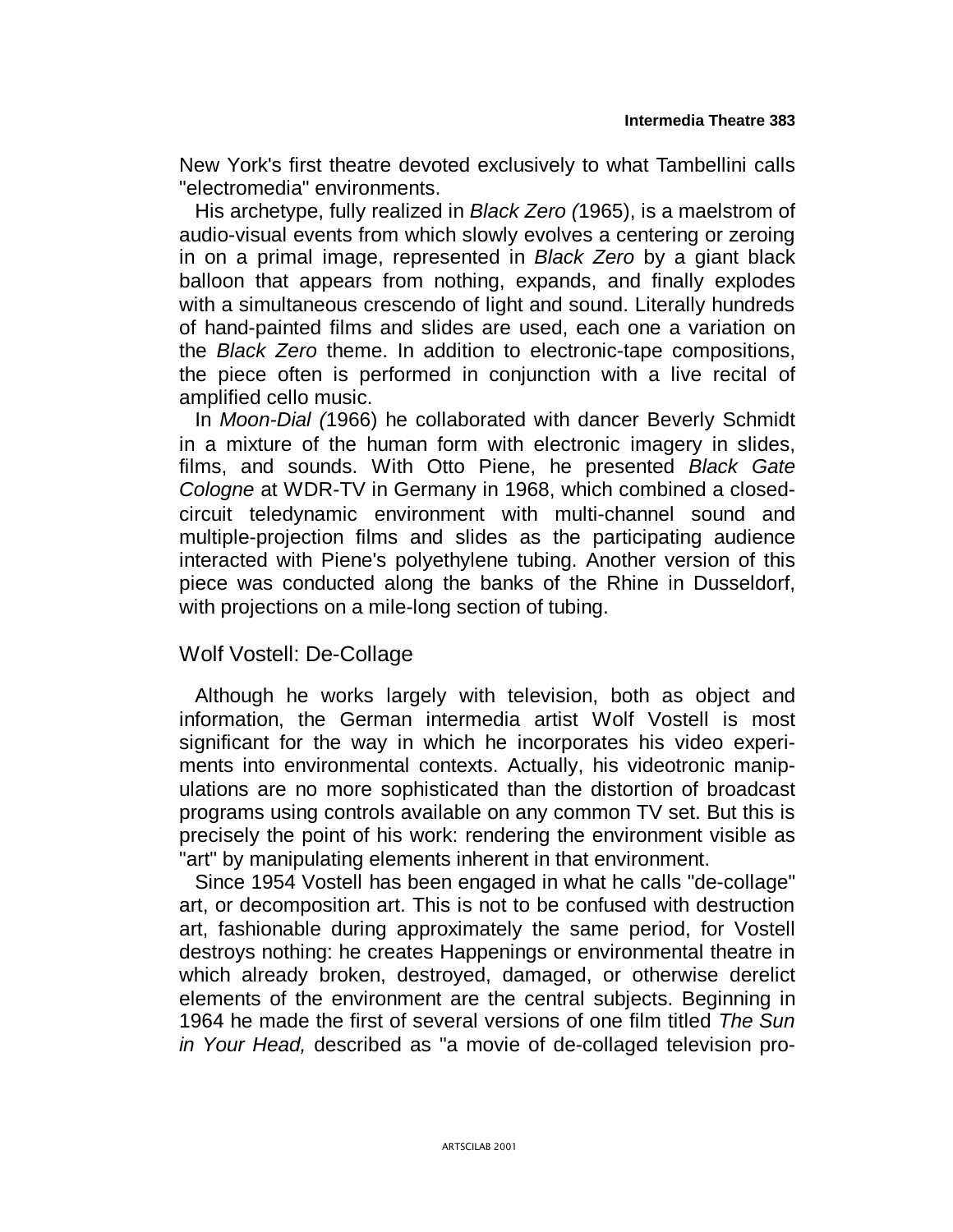

Aldo Tambellini and Otto Piene: *Black Gate Cologne*. 1968. Tambellini's electromedia environment combined with Piene's helium-inflated polyethylene tubing at WDR-TV in Cologne, West Germany. Photos: Hein Engelskirchen.

ARTSCILAB 2001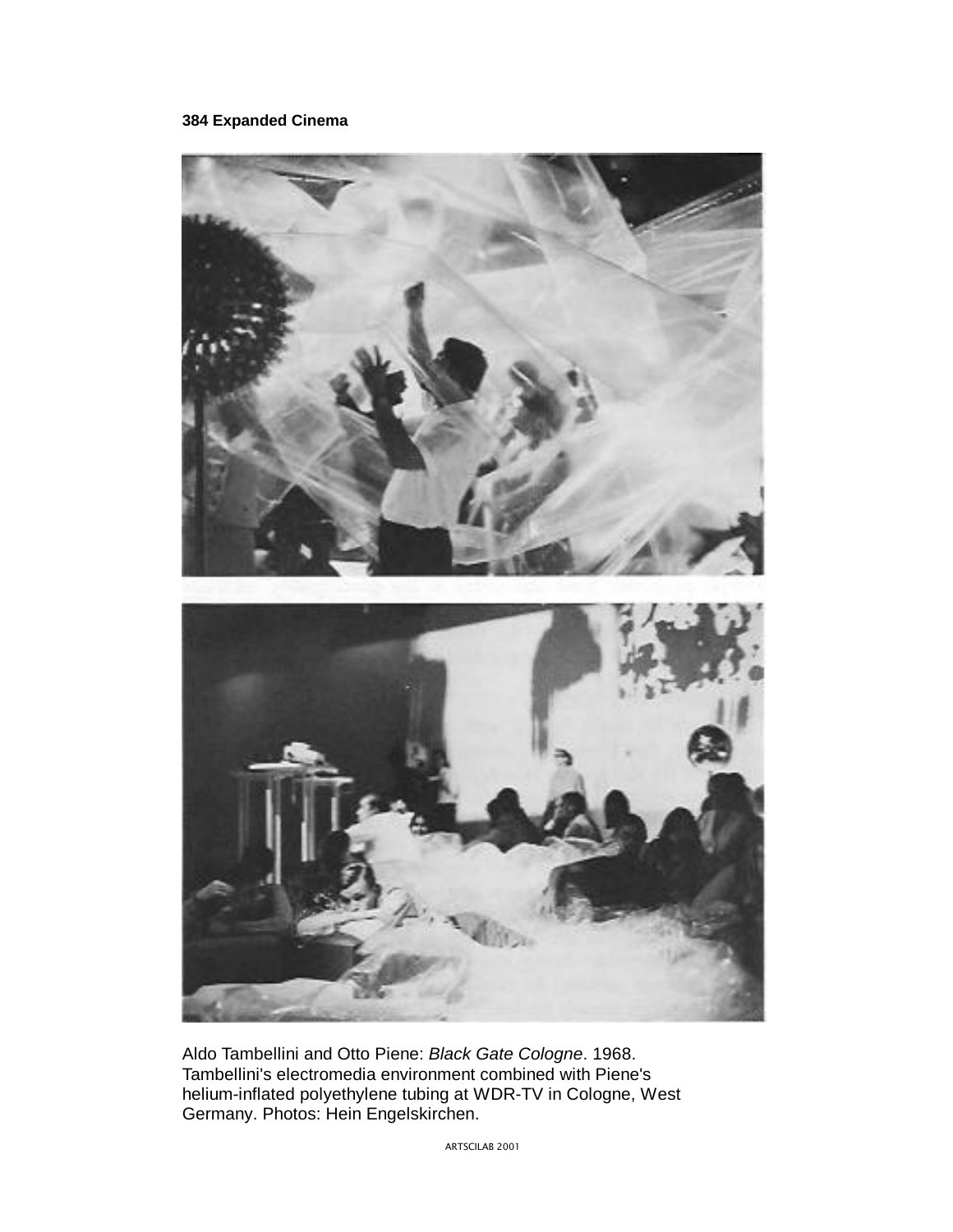## **Intermedia Theatre 385**



Wolf Vostell: *Electronic Happening Room.* 1968. One of Vostell's de-collaged TV sets in a multiple-projection intermedia environment designed to generate an awareness of man's relationship to technology. Photo: Rainer Wick.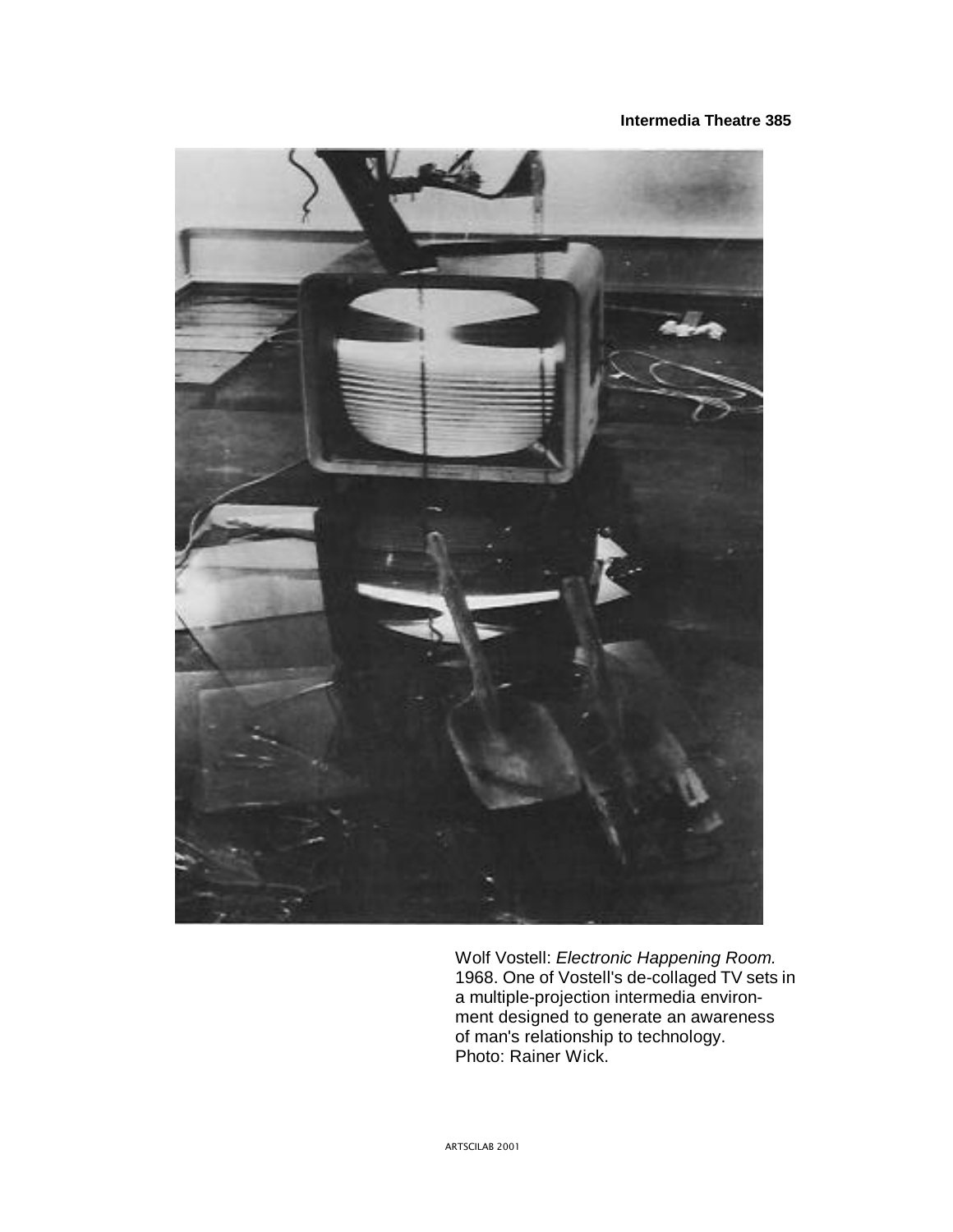grams combined with occurrences for press photographers and audience."

Basically, Vostell seeks in all his work to involve the audience objectively in the environment that constitutes its life. He seeks to break the passivity into which most retreat like sleepwalkers, forcing an awareness of one's relation to the video and urban environment. He sometimes describes his work as a form of social criticism employing elements of Dada and Theatre of the Absurd.

In *Notstandbordstein* (1969), the streets, sidewalks, and buildings of Munich became the "screen" on which a film was projected from a moving automobile. Vostell's *Electronic Happening Room* (1968) was an environmental attempt to confront the participant with all the technological elements common to his everyday life, from telephones to Xerox machines to juke boxes. As in most of his work, complex multiple-projections of films and slides were combined with sound collages taken from the natural environment. In New York, in 1963, he exhibited a wall of six blurred (de-collaged) television sets. In *21 Projectors (*1967) the audience was surrounded with a staccato barrage of multiple film and slide projections in complex split-second patterns designed to reveal the surrealism of life in the media-saturated 1960's. He describes his archetypal work as one in which "events on the screen and the actions of the audience merge: life becomes a labyrinth."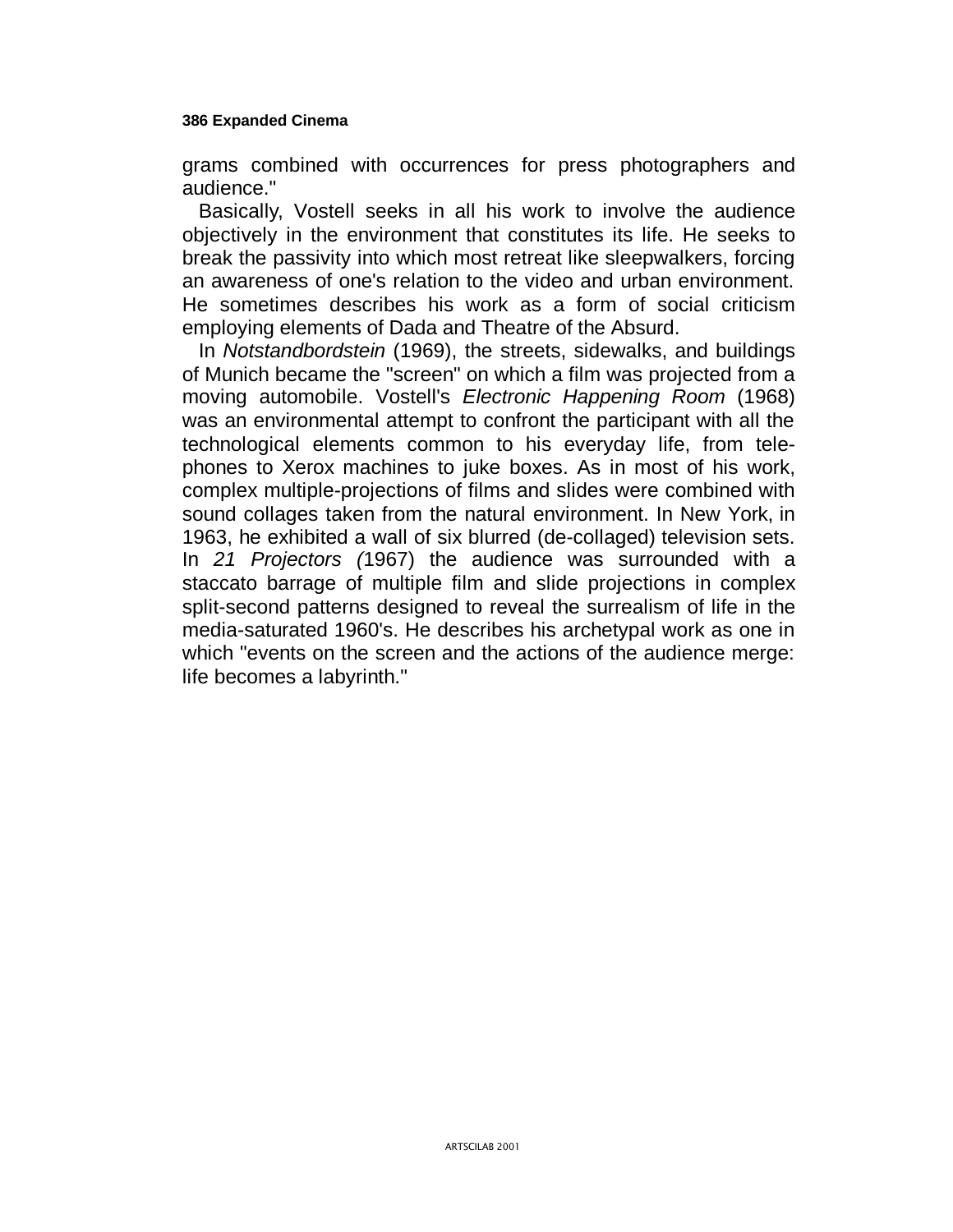# **Multiple-Projection Environments**

In real-time multiple-projection, cinema becomes a performing art: the phenomenon of image-projection itself becomes the "subject" of the performance and in a very real sense the medium is the message. But multiple-projection lumia art is more significant as a paradigm for an entirely different kind of audio-visual experience, a tribal language that expresses not ideas but a collective group consciousness. It's obviously the beginning of what Stan VanDer-Beek proposed in the "image library, newsreel of dreams, culture intercom."

"The purpose and effect of such image flow," wrote VanDerBeek in his 1965 *Manifesto,"* is both to deal with logical understanding and to penetrate to unconscious levels, to reach for the emotional denominator of all men, the nonverbal basis of human life." In the following pages we'll discuss multiple-projection environments on a level that might best be described as handicraft, with the possible exception of the Vortex Concerts; yet it's clear that the lumia performance is trending toward levels of cybernetic control far beyond the capabilities of a few individuals, no matter how sophisticated their equipment. Significantly, certain members of the now-defunct USCO group have abandoned the physical handicraft of multipleprojection to develop hardware and software for automated lumia display systems. It's the first stage in a pattern-event toward the kind of transnational communication that VanDerBeek holds essential for the success of global man: "Such centers around the world will have artists in residence to [program] the material for dialogues with other centers at a visual velocity of 186,000 miles per second."

Moreover, lumia art constitutes the promise of an evolving design science integrated architecturally into the fabric of daily life: certainly the true "city of light" has yet to be realized. Recent trends in the application of advanced technology to what might be called "functional aesthetics" indicate a transformation in urban design, the gradual convergence of functionality and beauty, the mundane and the mysterious.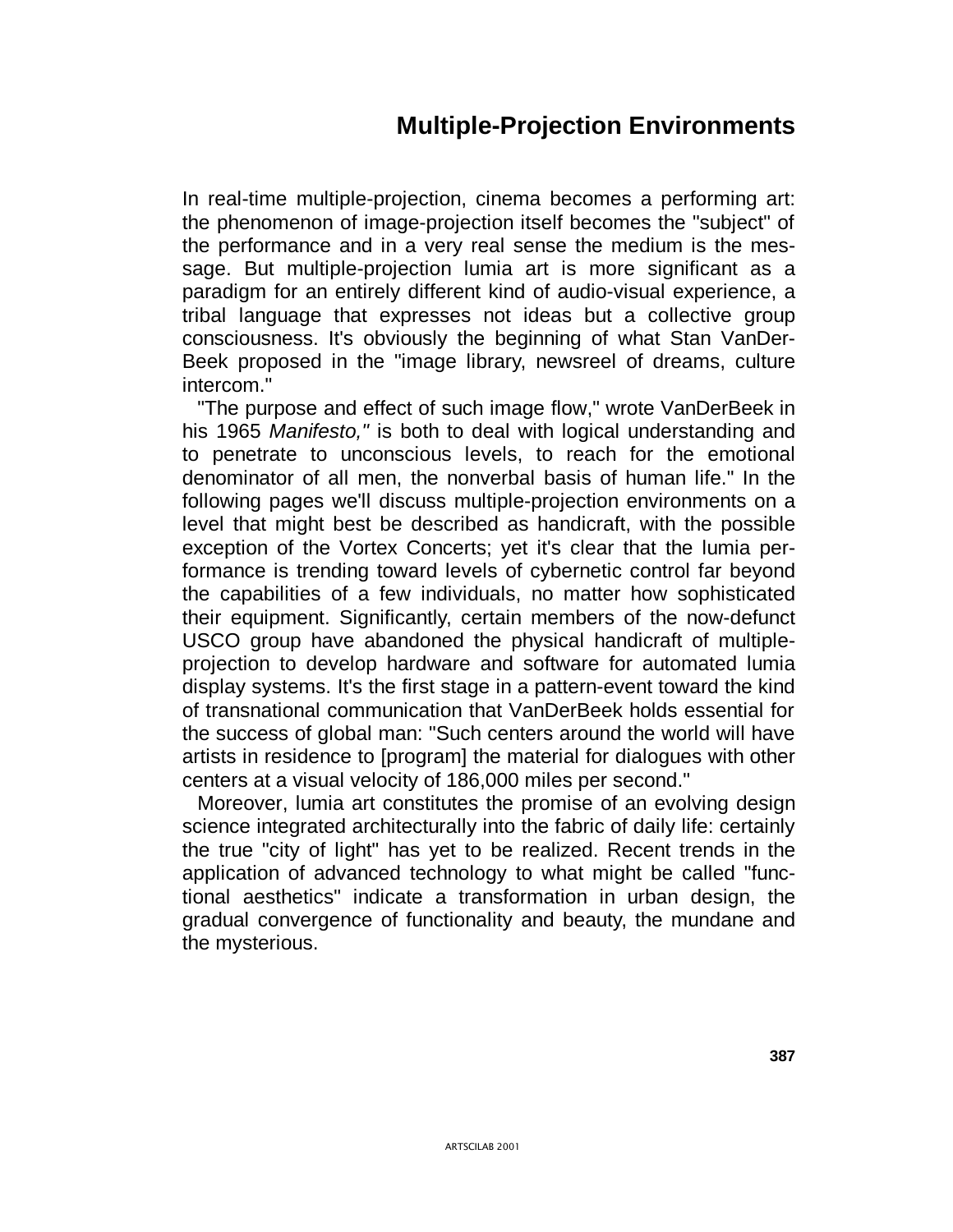

Henry Jacobs *(left)* and Jordan Belson at Morrison Planetarium in San Francisco, California, for Vortex Concerts.

## The Vortex Concerts

The legendary Vortex Concerts conducted by Henry Jacobs and Jordan Belson at Morrison Planetarium in San Francisco's Golden Gate Park from 1957 to 1960 were quintessential examples of lumia art integrated with sound in an intermedia environment. By present standards one could not ask for a more perfect setting. "Simply being in that dome was a holy experience," said Belson. "The entire theatre was like an exquisite instrument." And Jacobs recalls: "It was such an absurdly perfect situation that we just stopped altogether after we left the planetarium; when you begin with the ultimate there's nowhere else to go."

Vortex began in May, 1957, as a series of experimental and ethnic music concerts from tapes owned by Jacobs, a poet and composer of electronic music. Within a few weeks, however, he was joined by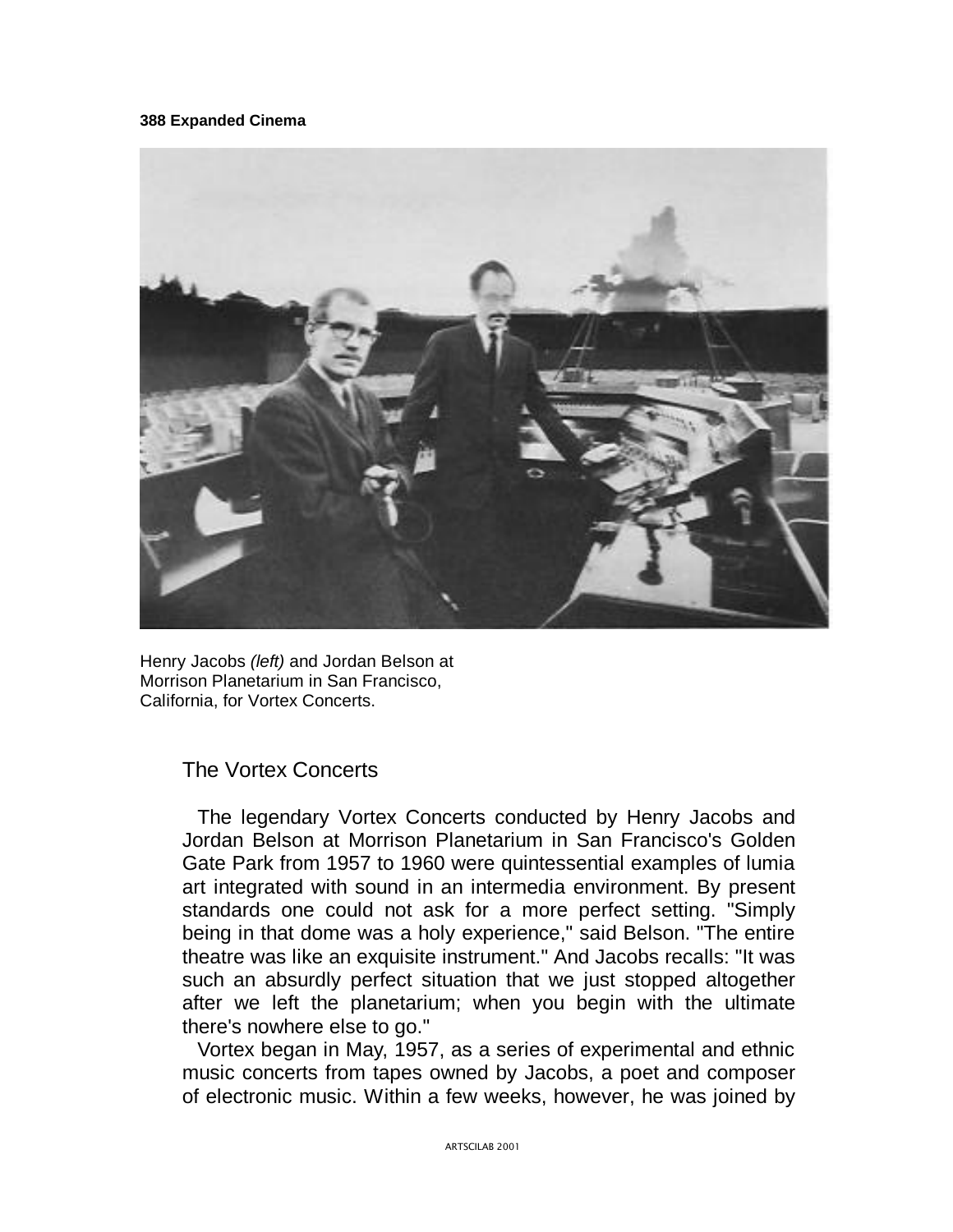his friend Belson, and Vortex became an experiment in visual and acoustical space. The sixty-foot dome was surrounded at its perimeter by thirty-six loudspeakers clustered in equally-spaced stations of three speakers each. There were two large bass speakers on either side and one at the zenith of the dome. Speakers were installed in the center of the room, bringing the total close to fifty sound sources. "The acoustics were very unusual," Belson remarked. "Very hushed, and you could hear any sound no matter how far away, as though it were right behind you, because sound carried over the dome."

The planetarium engineering staff installed a substantial amount of equipment especially for Vortex, including an audio keyboard with controls for addressing individual speakers or spinning sounds rotationally about the room— thus the title of Vortex. In addition, Belson supervised the installation of special interference-pattern projectors that were added to the hundreds of projection devices already assembled. "One of my greatest pleasures," said Belson, "was working with the star machine at a point when the entire dome was bathed in a kind of deep red. As the color began to fade away, there was a point when it overlapped with this beautiful starry sky; it was a breathtaking and dramatic moment.

"We could tint the space any color we wanted to. Just being able to control the darkness was very important. We could get it down to jet black, and then take it down another twenty-five degrees lower than that, so you really got that sinking-in feeling. Also we experimented with projecting images that had no motion-picture frame lines; we masked and filtered the light, and used images that didn't touch the frame lines. It had an uncanny effect: not only was the image free of the frame, but free of space somehow. It just hung there threedimensionally because there was no frame of reference. I used films— Hy Hirsh's oscilloscope films, some images James Whitney was working on for *Yantra,* and some things which later went into *Allures—* plus strobes, star projectors, rotational sky projectors, kaleidoscope projectors, and four special dome-projectors for interference patterns. We were able to project images over the entire dome, so that things would come pouring down from the center, sliding along the walls. At times the whole place would seem to reel."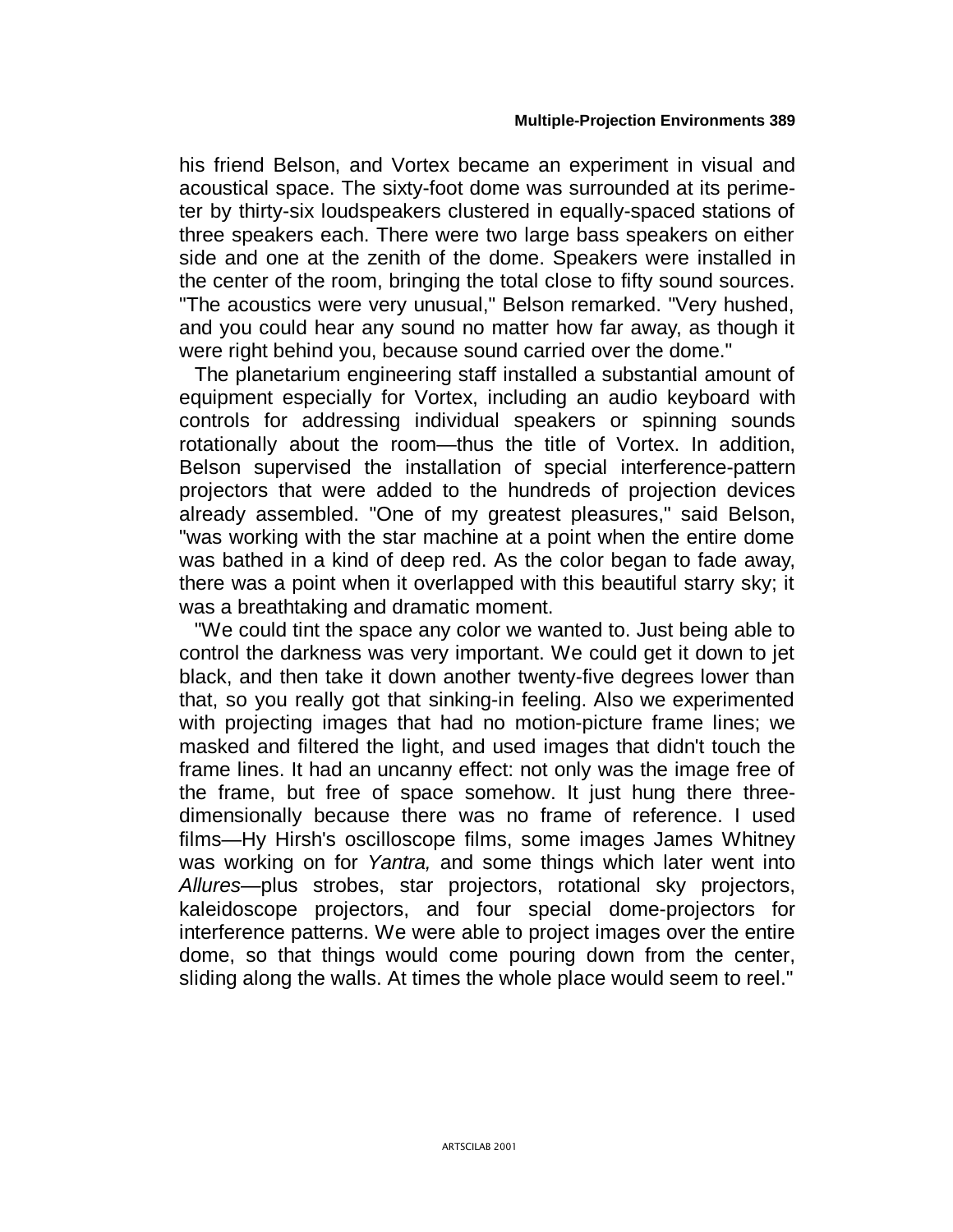

Planetarium projector shown equipped with two interference-pattern projectors *(top right)* for Vortex Concerts.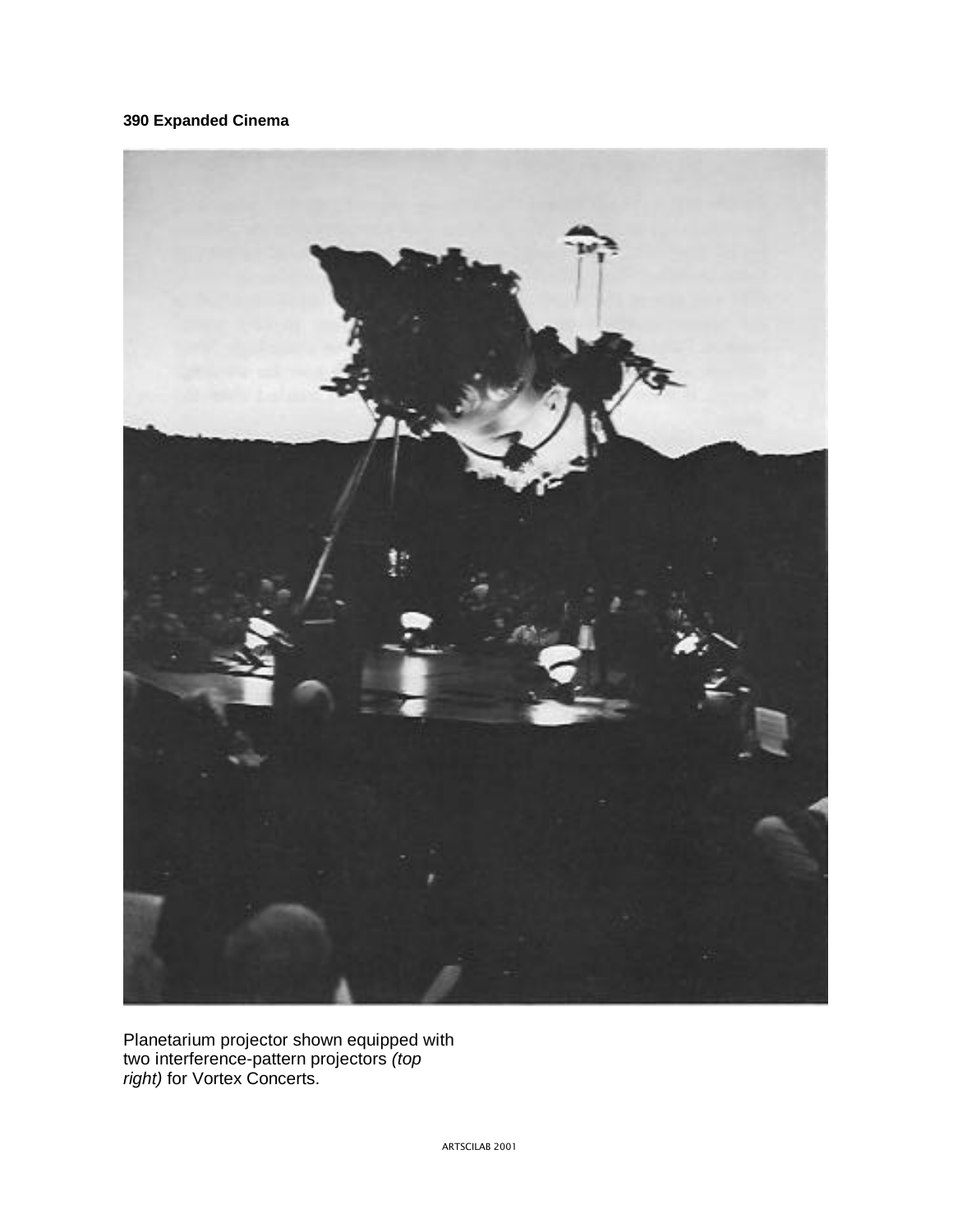Sound-to-image relationships amounted to counterpoint rather than what Jacobs calls "Mickey Mouse synchronization." Vortex did not simply project sound into space, but employed dimensionality, direction, aural perspective, and speed of movement as musical resources. "Jordan controlled the performance with parameters of the time an image would begin, the amount of brightness, speed of rotation, and speed of enlargement. I would control the loudness of the sound, the equalization of the sound, and the spatiality of the sound." Music ranged from Stockhausen, Berio, and Ussachevsky to Balinese and Afro-Cuban polyrhythms, set against the geometrical imagery characterized by *Allures.* Jacobs and Belson conducted approximately one-hundred Vortex concerts, including two weeks at the 1958 Brussels World's Fair. In 1960 the planetarium withdrew its support and Vortex ended without ever realizing its full potential.

# Jud Yalkut: *Dream Reel*

Jud Yalkut has collaborated in dozens of intermedia performances throughout the United States since 1965, when he became resident filmmaker for USCO at their commune in Garnerville, New York. As filmmaker first and intermedia artist second, Yalkut displays a sense of control and orchestration that is the result of working closely with superimpositions within the film frame. Thus in the superimpositions of multiple-projection environments he is able to control not only the spatial and temporal dimensions of a performance, but the graphic composition and integrity of the images as well. The result is a "film performance" in the fullest sense.

In the spring of 1969 Yalkut joined with Yukihisa Isobe to present *Dream Reel,* a mixed-media performance in Isobe's "Floating Theatre"—a parachute canopy thirty-two to fifty feet in diameter anchored by nylon lines to the floor of the performance area. The Floating Theatre is elevated above and surrounds the audience, using air-flow principles and centrally located fans. In effect, it is a portable hemispheric projection theatre utilizing both front and rear multiple-projection techniques.

*Dream Reel is* divided into three sections: *Paikpieces, Festival Mix,*  and *Mixmanifestations. Paikpieces* is an environmental tribute to Nam June Paik, incorporating the video-film collaborations between Yalkut and Paik discussed earlier. Performance time is approximate-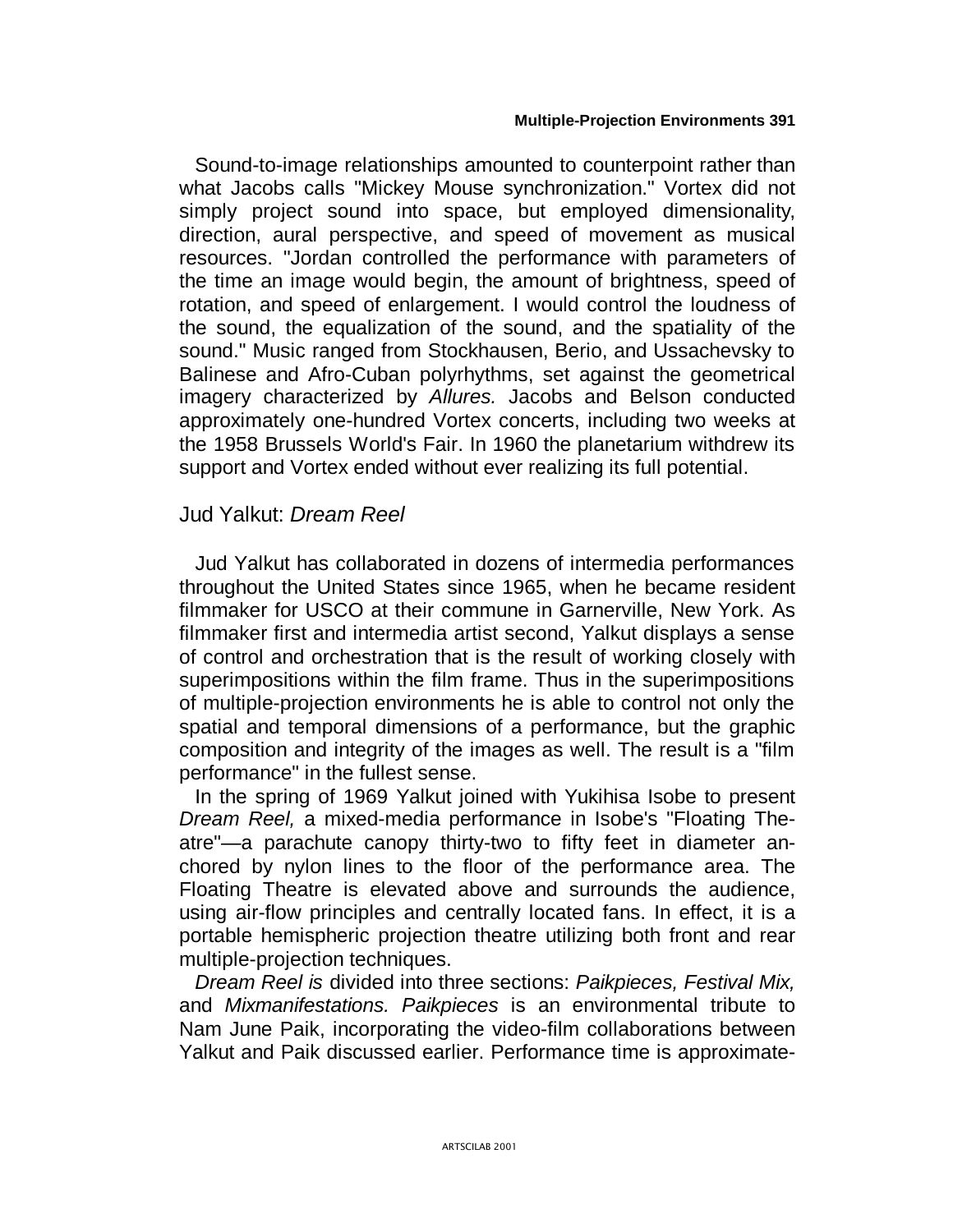ly fifteen minutes, set against the tape composition *Mano-Dharma No. 8* by Takehisa Kosugi (1967) for two RF oscillators and one receiver. Equipment involves four to five 16mm. projectors including one with sound on film, four carousel slide projectors, and a stereo tape system. The contrast of Paik's electronic imagery with the airy buoyance of the silky enclosure produces an ethereal, evanescent atmosphere.

*Festival Mix is* a multiple-projection interpretation of the 1968 University of Cincinnati Spring Arts Festival, originally presented as an eleven-channel, multi-media "feedback" mix as the final performance of that ten-day festival. In *Dream Reel* it involves three 16mm. projectors, four carousel slide projectors, and a four-track stereo tape system on which is played *Festival Mix Tape* by Andy Joseph and Jeni Engel. Sounds and images include those of Peter Kubelka, Charles Lloyd, Bruce Baillie, Nam June Paik, Charlotte Moorman, Ken Jacobs, Hermann Nitsch's Orgy-Mystery Theatre, Paul Tulley, The Fugs, Jonas Mekas, and the MC-5. "I was unnerved and numb from the tremendous impact this had on my senses," one person commented after the performance.

*Mixmanifestations,* the most complex section of *Dream Reel,* is described by Yalkut as "a nonverbal communion and celebration for all channels within a totally surrounding environmental performance." Visual elements include an exploding hydrogen bomb, the Living Theatre, the Jefferson Airplane, the Grateful Dead, Yayoi Kusama (from Yalkut's film *Self Obliteration*), and various be-ins and peace marches. These are blended and juxtaposed with abstract meditational motifs culminating in a centralizing mandalic experience utilizing both visual and aural loop techniques for the alternating pulse and phase-out of simultaneous temporal interference fields. The twenty-minute performance includes four to five 16mm. projectors, two 8mm. projectors, four carousel slide projectors, and two four-track stereo tape systems for the simultaneous playback of tapes and tape-loop cartridges.

## The Single Wing Turquoise Bird

The Los Angeles group Single Wing Turquoise Bird came out of the environmental rock concert and light show genre that characterized the pop scene of the mid-sixties. Initially they staged huge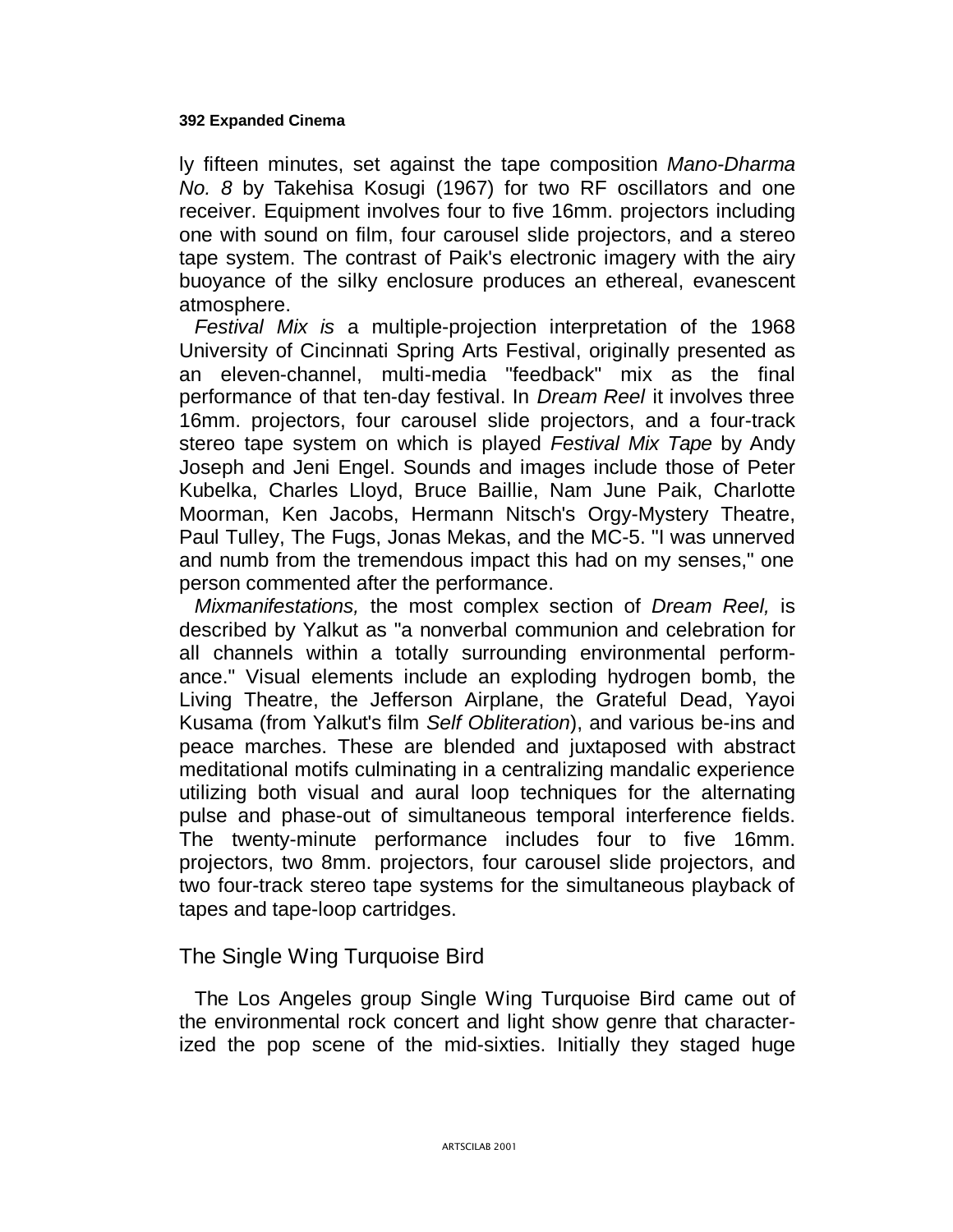

**Multiple-Projection Environments 393**

Partially-opened parachute *(top)* becomes Isobe's Floating Theatre for presentation of Jud Yalkut's *Dream Reel* intermedia environment at Oneonta, New York, March, 1969. Photos: courtesy of Yukihisa Isobe.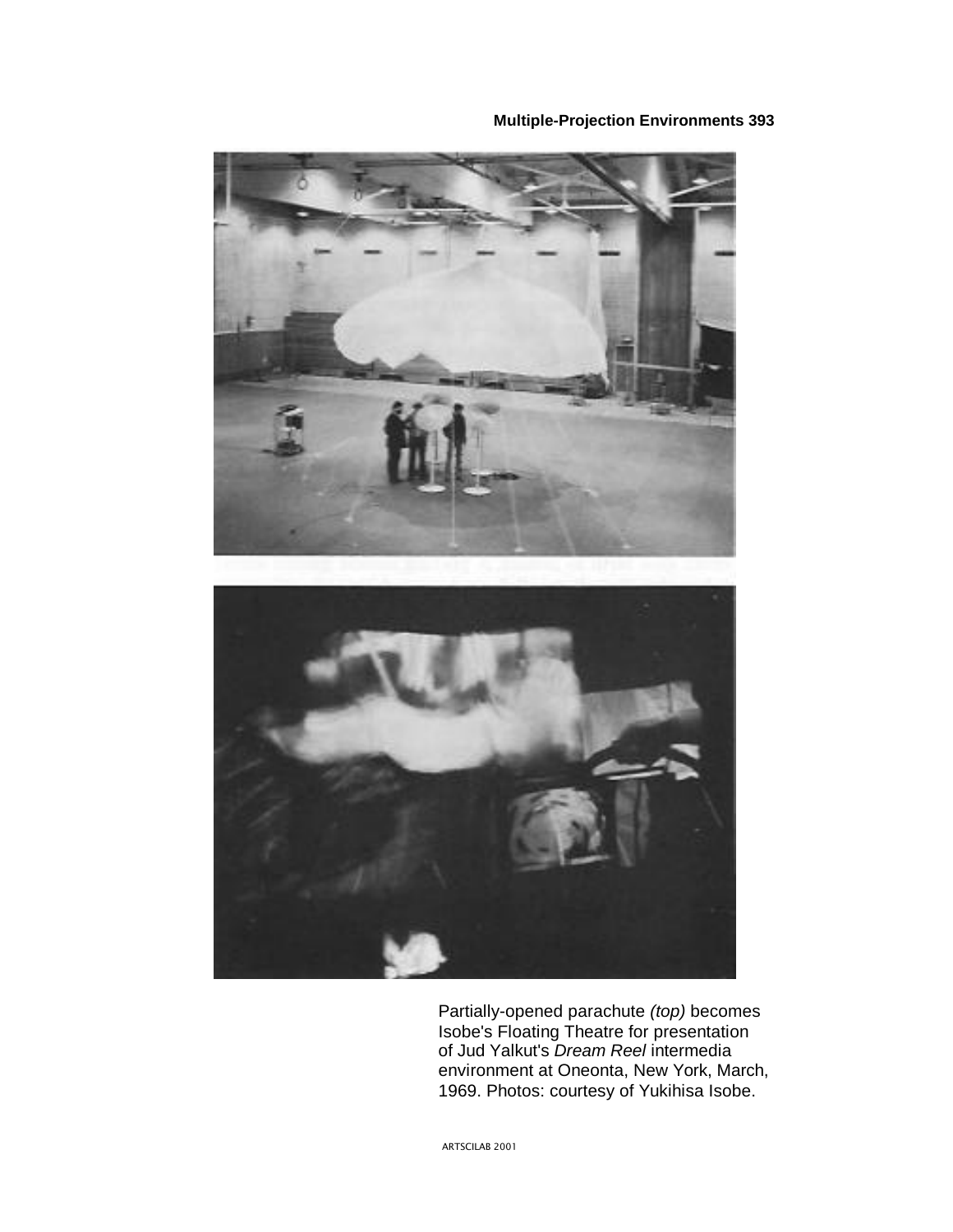three hundred and sixty-degree light shows for rock concerts at the Shrine Exposition Hall from 1967 to 1968. However, after the rock mania subsided, the group became affiliated with artist Sam Francis, who sponsored studios for them, first in Venice, then in an abandoned hotel on the beach in Santa Monica. In almost total obscurity the group perfected an art of light manipulation virtually unequaled by any mixed-media organization with the possible exception of USCO.

It's a combination of Jackson Pollock and *2001,* of Hieronymus Bosch and Victor Vasarely, of Dali and Buckminster Fuller. Timelapse clouds run across magenta bull's-eyes. Horses charge in slow motion through solar fires. The hands of a clock run backward. The moon revolves around the earth in a galaxy of Op Art polka dots. Flashing trapezoids and rhomboids whirl out of Buddha's eye. Pristine polygraphic forms are suspended in a phosphate void. Exploding isometrics give birth to insects. A praying mantis dances across an Oriental garden. Spiraling cellular cubes crash into electric-green fossil molds. The organic symbiosis of universal man. A huge magnified centipede creeps across a glowing sun. Cascading phosphorescent sparks. Waffle grid-patterns strobe-flash over Roy Lichtenstein's 1930's Ultramoderne architecture. A butterfly emerges from its cocoon. New dimensions of space and time. Bodies become plants. White translucent squids wrestle with geometric clusters. The sound is Terry Riley and LaMonte Young and Mozart, seasoned with Pink Floyd, spiked with Cream.

Unlike other light artists, The Single Wing Turquoise Bird has no definite program; each presentation evolves from the interacting egos of the group working in harmony. What we see cannot be called a work of art as traditionally conceived: a unique, perishable, nonreplaceable entity reflecting the talents of an individual. They don't produce an object in the sense that a movie is an object; they produce software, not hardware. We witness an expression of group consciousness at any given moment. The range of their vocabulary is limitless because it's not confined to one point in time, one idea, one emotion. Depending on the variety of basic materials (they use everything from liquids to video projection to laser interferometry) they can continue into infinity, never repeating a single "word," always evolving visual-kinetic equivalents of the psychic-social cli-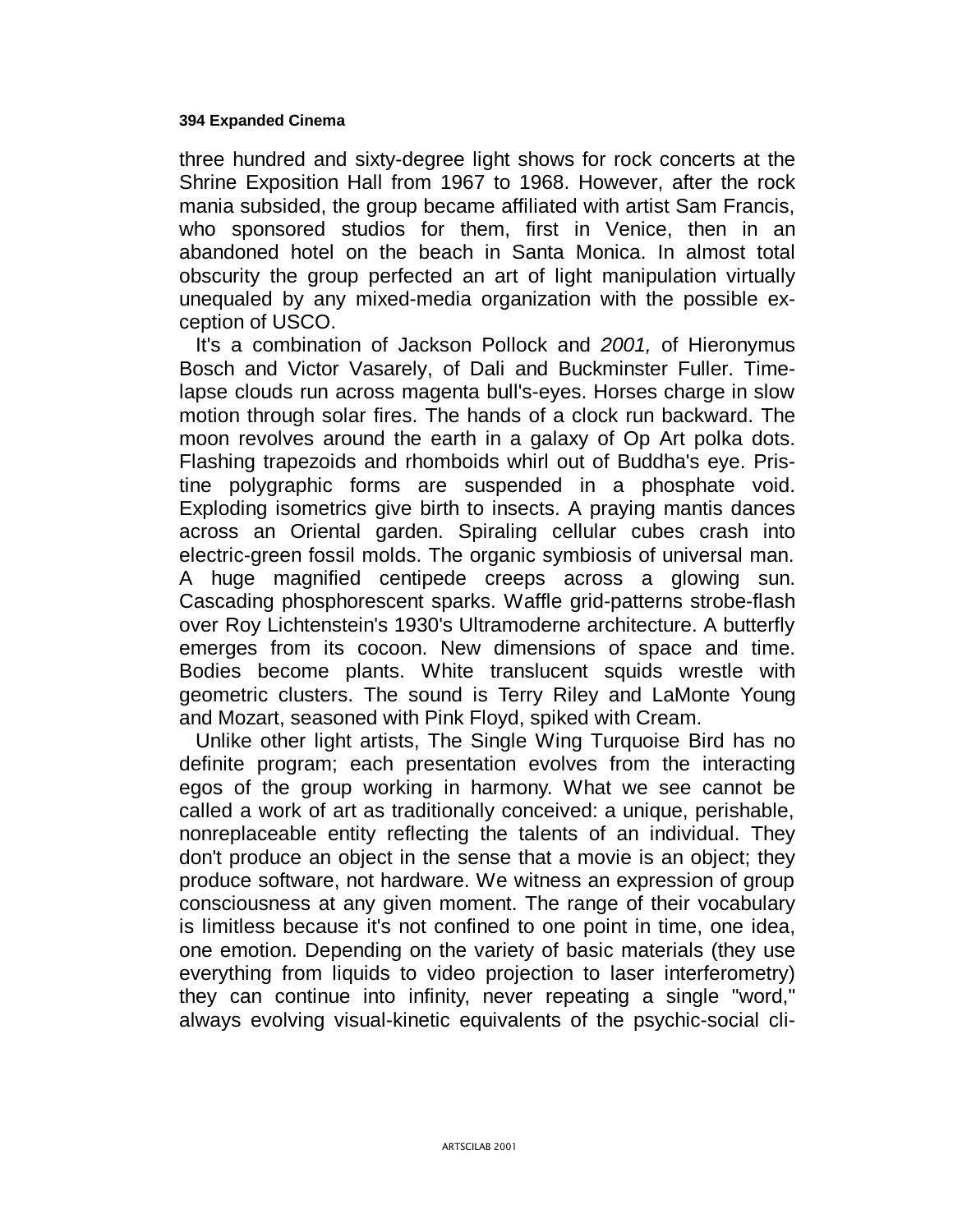**Multiple-Projection Environments 395**



Two images from the constantly-evolving lightworks of the Single Wing Turquoise Bird in their studio at Venice, California. Photo: Gene Youngblood.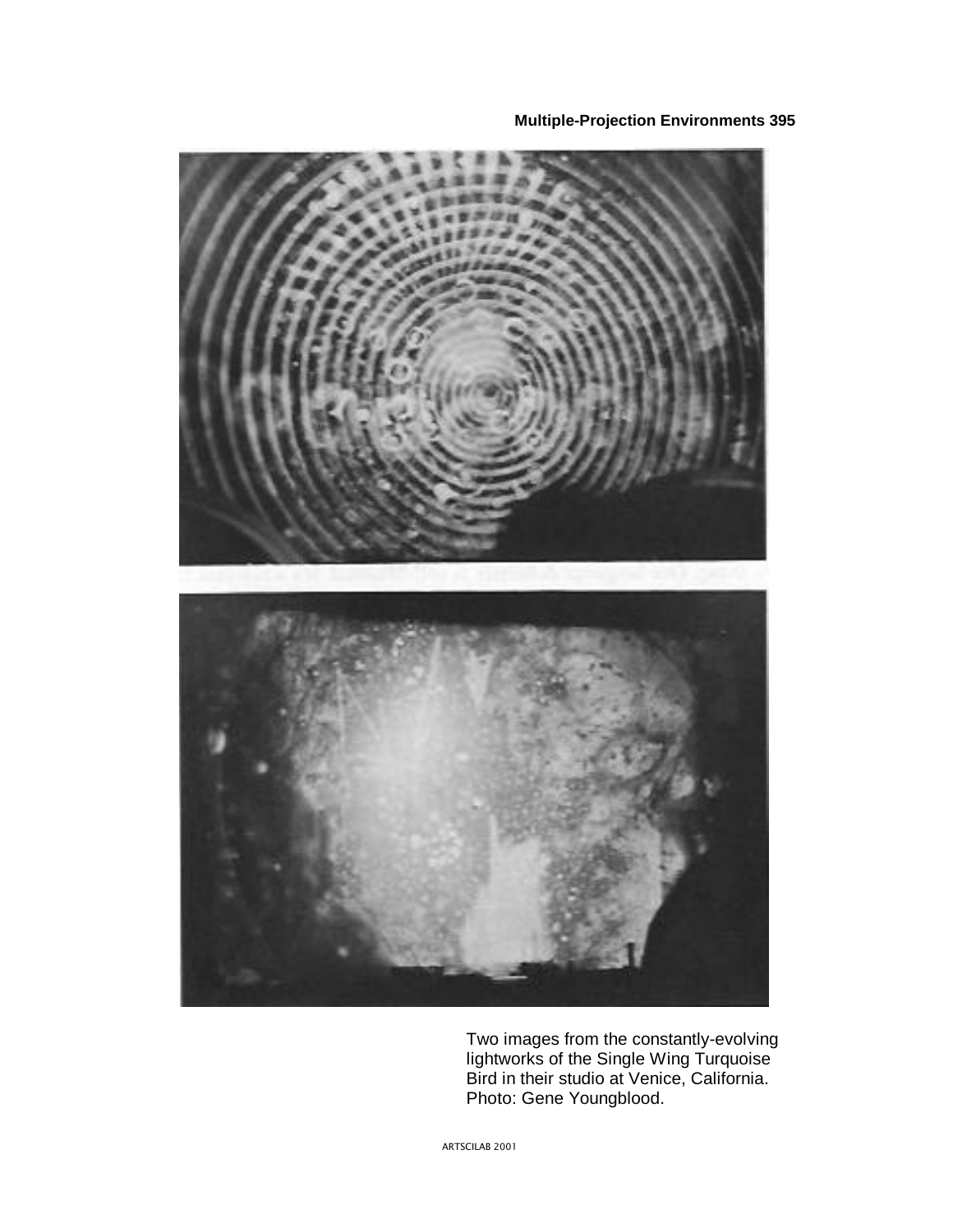mate of the moment. Their work strikes one precisely as a synaesthetic movie, yet a movie in which each image emanates from its own projector, its own human sensitivity.

The group: Jeff Perkins, films and slides; Peter Mays, films and slides; Jon Greene, overhead projectors, liquids, technical innovations; Michael Scroggins, overhead projectors, liquids, technical innovations; Allen Keesling, slides, rheostats, improvised equipment; Charles Lippincott, group management.

"Previously," remarked Peter Mays, "all my experience in art was very personal where I had total control. Working with a group there's a whole different kind of feeling, a kind of communication, a collective vision and meaning that's like Hermann Hesse's idea in *The Glass Bead Game—* taking everything in all cultures and communicating comprehensively on all levels of society simultaneously. In a sense that's what the new consciousness is about, comprehensive living. Our language definitely is anti-Minimal. It's a reaction to Minimal Art just as Minimal Art was a reaction to the complexities of Jackson Pollock's Abstract Expressionism. We're making Maximal Art. I see the whole history of visual art in one historical progression and the light show occupies a very crucial position in that line. It seems that the spirit of Abstract Expressionism has been distilled into a pure form in the light show; sort of carrying on the tradition while at the same time transforming it into something more universal."

## Jackie Cassen and Rudi Stern: Theatre of Light

The image of a water fountain illuminated by strobe light from below— each droplet frozen in its arc like some priceless crystal in metamorphosis— characterizes the ephemeral beauty of Cassen's and Stern's "Kinetic Light" compositions. Their art is contemplative and peaceful as opposed to the chaos of most intermedia environments. They seek to sharpen one's consciousness, not to overwhelm it. Almost symbolically, their studio/home "and small cosmic game room" in New York is situated just around the corner from the 1920's site of Thomas Wilfred's Art Institute of Light.

Reclining on black cushions in a black-draped room, one encounters light used not as a backdrop for a rock-and-roll group but as "a medium struggling to stand quite independently, a catalyst for its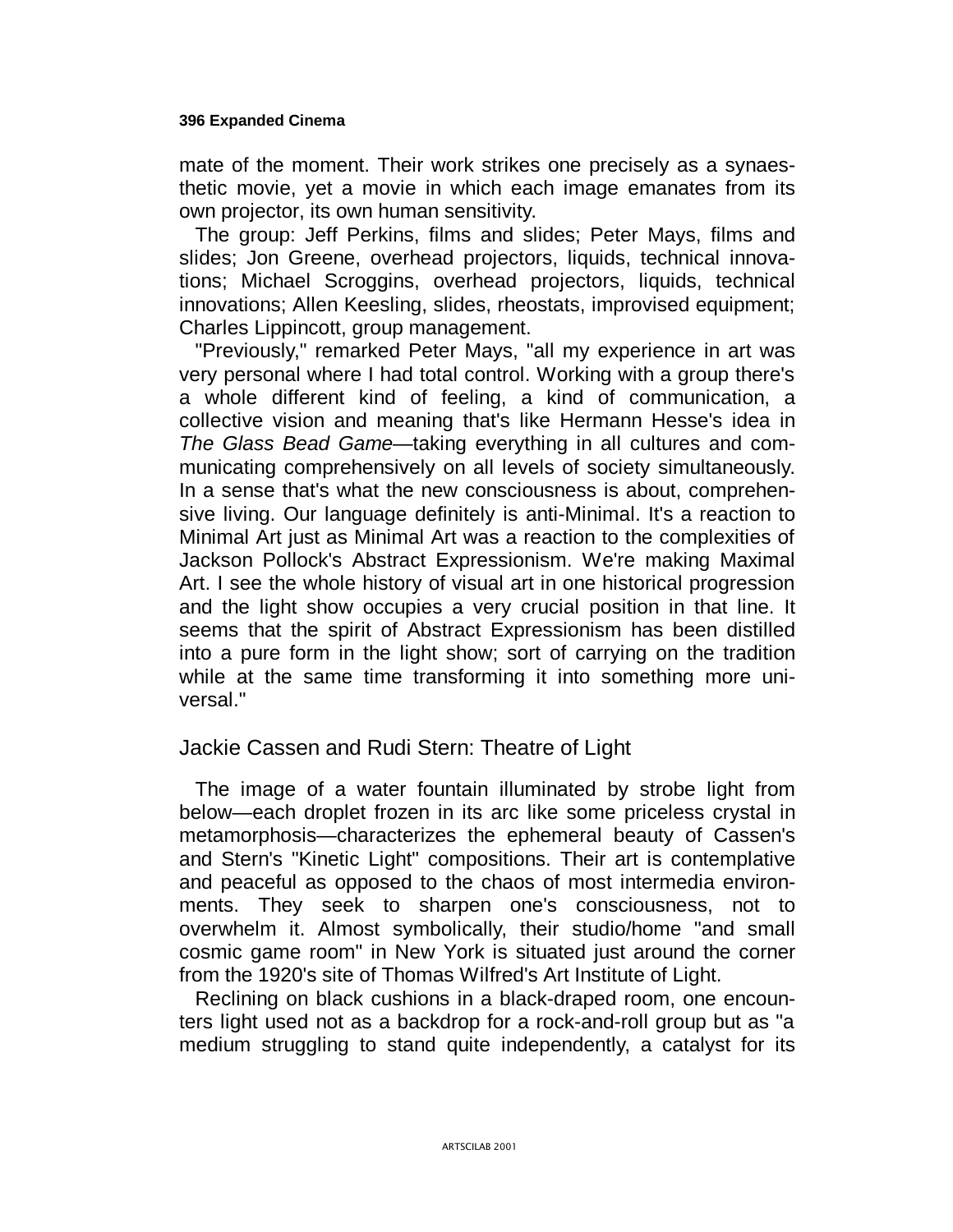



Sequence of images from *Circles,* a kinetic composition by Jackie Cassen and Rudi Stern, Theatre of Light, New York, 1969. Photo: Roy Blakey.